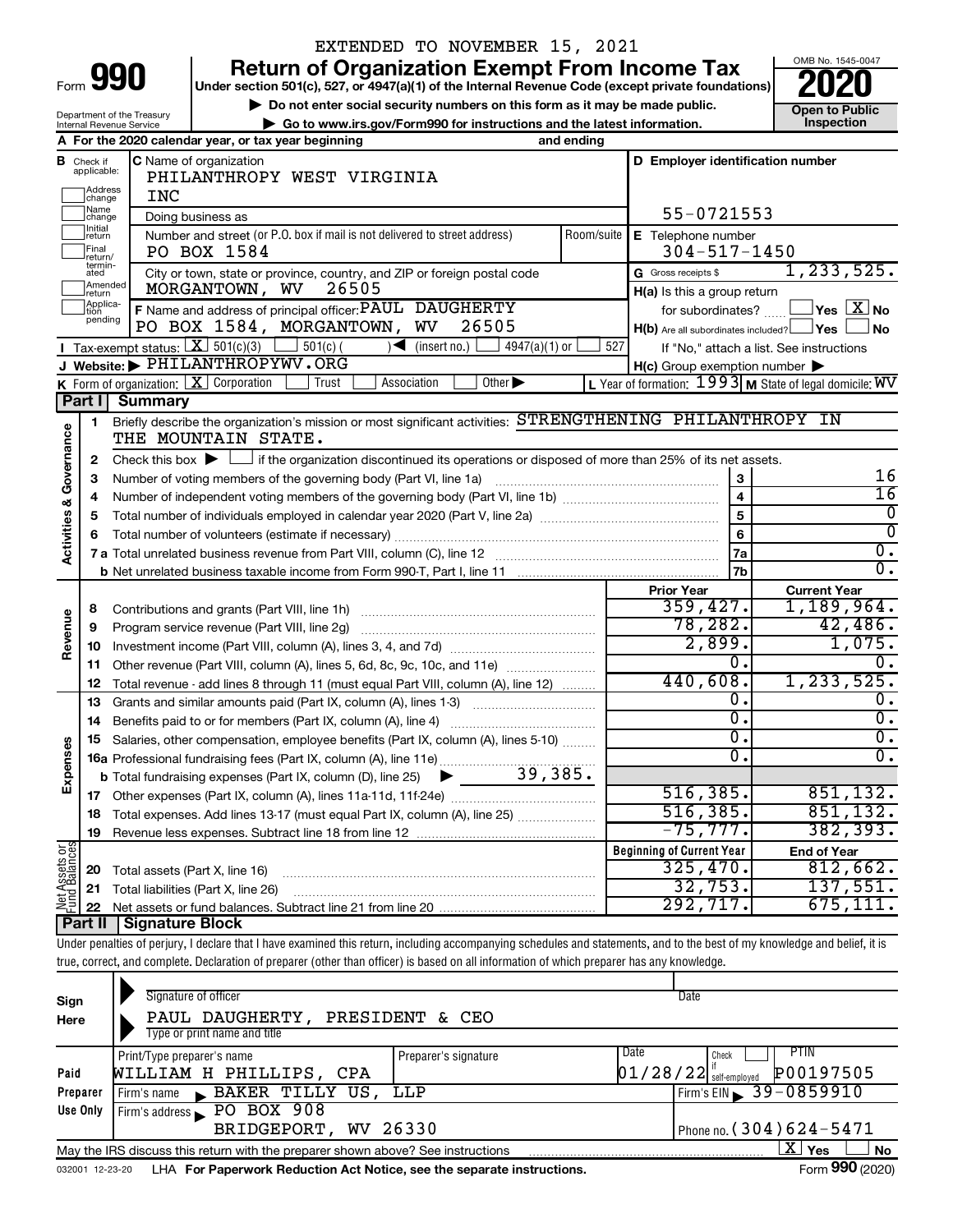|                | PHILANTHROPY WEST VIRGINIA                                                                                                                                                                          |
|----------------|-----------------------------------------------------------------------------------------------------------------------------------------------------------------------------------------------------|
|                | 55-0721553<br>INC<br>Page 2<br>Form 990 (2020)                                                                                                                                                      |
|                | Part III   Statement of Program Service Accomplishments                                                                                                                                             |
|                |                                                                                                                                                                                                     |
| 1              | Briefly describe the organization's mission:<br>STRENGTHENING PHILANTHROPY IN THE MOUNTAIN STATE.                                                                                                   |
|                |                                                                                                                                                                                                     |
|                |                                                                                                                                                                                                     |
| $\overline{2}$ | Did the organization undertake any significant program services during the year which were not listed on the<br>$\overline{\ }$ Yes $\overline{\rm \ }X$ No<br>prior Form 990 or 990-EZ?            |
|                | If "Yes," describe these new services on Schedule O.                                                                                                                                                |
| 3              | $\Box$ Yes $\boxed{\text{X}}$ No<br>Did the organization cease conducting, or make significant changes in how it conducts, any program services?<br>If "Yes," describe these changes on Schedule O. |
| 4              | Describe the organization's program service accomplishments for each of its three largest program services, as measured by expenses.                                                                |
|                | Section 501(c)(3) and 501(c)(4) organizations are required to report the amount of grants and allocations to others, the total expenses, and                                                        |
|                | revenue, if any, for each program service reported.<br>42, 486.                                                                                                                                     |
| 4a             | 636, 990. including grants of \$<br>) (Revenue \$<br>(Expenses \$<br>(Code:<br>PHILANTHROPY WV ADVANCES LEARNING, LEADERSHIP, AND LEVERAGING OF THE                                                 |
|                | STUDY, GROWTH, SOLUTION DEVELOPMENT, AND BEST PRACTICES OF PHILANTHROPY                                                                                                                             |
|                | THIS IS ACCOMPLISHED BY CONNECTING THE MOUNTAIN<br>IN WEST VIRGINIA.                                                                                                                                |
|                | STATE'S DIVERSE NETWORK OF PHILANTHROPIC FUNDERS (GRANTMAKING                                                                                                                                       |
|                | FOUNDATIONS, COMPANIES, GIVING CIRCLES, PRIVATE PHILANTHROPISTS, AND                                                                                                                                |
|                | INNOVATIVE GIVING) TO ENSURE GREATER IMPACT. WE STRIVE TO INSPIRE                                                                                                                                   |
|                | COMMUNITY-DRIVEN SOLUTIONS ACROSS THE STATE REACHING BOTH URBAN CENTERS                                                                                                                             |
|                | AND THE MOST RURAL AREAS IN APPALACHIA.                                                                                                                                                             |
|                |                                                                                                                                                                                                     |
|                |                                                                                                                                                                                                     |
|                |                                                                                                                                                                                                     |
|                |                                                                                                                                                                                                     |
|                |                                                                                                                                                                                                     |
|                |                                                                                                                                                                                                     |
|                |                                                                                                                                                                                                     |
|                |                                                                                                                                                                                                     |
|                |                                                                                                                                                                                                     |
|                |                                                                                                                                                                                                     |
|                |                                                                                                                                                                                                     |
|                |                                                                                                                                                                                                     |
|                |                                                                                                                                                                                                     |
|                |                                                                                                                                                                                                     |
|                |                                                                                                                                                                                                     |
|                |                                                                                                                                                                                                     |
| 4c             | (Code: ) (Expenses \$<br>including grants of \$<br>) (Revenue \$                                                                                                                                    |
|                |                                                                                                                                                                                                     |
|                |                                                                                                                                                                                                     |
|                |                                                                                                                                                                                                     |
|                |                                                                                                                                                                                                     |
|                |                                                                                                                                                                                                     |
|                |                                                                                                                                                                                                     |
|                |                                                                                                                                                                                                     |
|                |                                                                                                                                                                                                     |
|                |                                                                                                                                                                                                     |
|                |                                                                                                                                                                                                     |
|                |                                                                                                                                                                                                     |
|                |                                                                                                                                                                                                     |
| 4d             | Other program services (Describe on Schedule O.)                                                                                                                                                    |
|                | (Expenses \$<br>(Revenue \$<br>including grants of \$                                                                                                                                               |
| 4е             | 636,990.<br>Total program service expenses                                                                                                                                                          |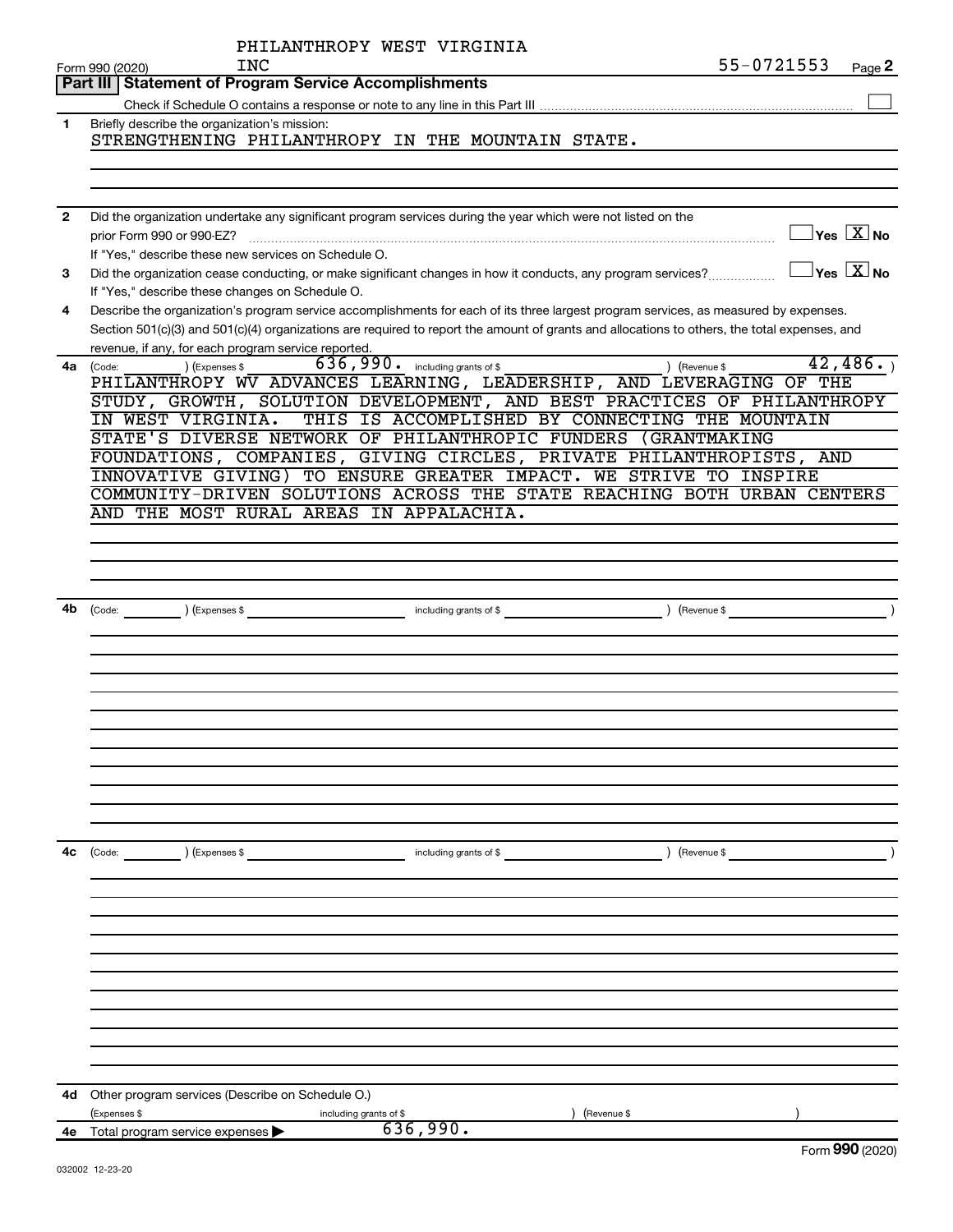**Part IV Checklist of Required Schedules**

|    |                                                                                                                                                                                                                                                           |                 | <b>Yes</b>              | No                           |
|----|-----------------------------------------------------------------------------------------------------------------------------------------------------------------------------------------------------------------------------------------------------------|-----------------|-------------------------|------------------------------|
| 1. | Is the organization described in section $501(c)(3)$ or $4947(a)(1)$ (other than a private foundation)?                                                                                                                                                   |                 |                         |                              |
|    |                                                                                                                                                                                                                                                           | 1               | X                       |                              |
| 2  |                                                                                                                                                                                                                                                           | $\overline{2}$  | $\overline{\text{x}}$   |                              |
| 3  | Did the organization engage in direct or indirect political campaign activities on behalf of or in opposition to candidates for                                                                                                                           |                 |                         |                              |
|    |                                                                                                                                                                                                                                                           | З               |                         | х                            |
| 4  | Section 501(c)(3) organizations. Did the organization engage in lobbying activities, or have a section 501(h) election in effect                                                                                                                          |                 |                         |                              |
|    |                                                                                                                                                                                                                                                           | 4               |                         | х                            |
| 5  | Is the organization a section 501(c)(4), 501(c)(5), or 501(c)(6) organization that receives membership dues, assessments, or                                                                                                                              |                 |                         | х                            |
|    |                                                                                                                                                                                                                                                           | 5               |                         |                              |
| 6  | Did the organization maintain any donor advised funds or any similar funds or accounts for which donors have the right to<br>provide advice on the distribution or investment of amounts in such funds or accounts? If "Yes," complete Schedule D, Part I | 6               |                         | х                            |
| 7  | Did the organization receive or hold a conservation easement, including easements to preserve open space,                                                                                                                                                 |                 |                         |                              |
|    | the environment, historic land areas, or historic structures? If "Yes," complete Schedule D, Part II                                                                                                                                                      | $\overline{7}$  |                         | х                            |
| 8  | Did the organization maintain collections of works of art, historical treasures, or other similar assets? If "Yes," complete                                                                                                                              |                 |                         |                              |
|    | Schedule D, Part III <b>Marting Communities</b> and the contract of the contract of the contract of the contract of the contract of the contract of the contract of the contract of the contract of the contract of the contract of                       | 8               |                         | х                            |
| 9  | Did the organization report an amount in Part X, line 21, for escrow or custodial account liability, serve as a custodian for                                                                                                                             |                 |                         |                              |
|    | amounts not listed in Part X; or provide credit counseling, debt management, credit repair, or debt negotiation services?                                                                                                                                 |                 |                         |                              |
|    |                                                                                                                                                                                                                                                           | 9               |                         | х                            |
| 10 | Did the organization, directly or through a related organization, hold assets in donor-restricted endowments                                                                                                                                              |                 |                         |                              |
|    |                                                                                                                                                                                                                                                           | 10              |                         | x                            |
| 11 | If the organization's answer to any of the following questions is "Yes," then complete Schedule D, Parts VI, VII, VIII, IX, or X                                                                                                                          |                 |                         |                              |
|    | as applicable.                                                                                                                                                                                                                                            |                 |                         |                              |
|    | a Did the organization report an amount for land, buildings, and equipment in Part X, line 10? If "Yes," complete Schedule D,                                                                                                                             |                 |                         | х                            |
|    | Part VI<br><b>b</b> Did the organization report an amount for investments - other securities in Part X, line 12, that is 5% or more of its total                                                                                                          | 11a             |                         |                              |
|    |                                                                                                                                                                                                                                                           | 11b             |                         | х                            |
|    | c Did the organization report an amount for investments - program related in Part X, line 13, that is 5% or more of its total                                                                                                                             |                 |                         |                              |
|    |                                                                                                                                                                                                                                                           | 11c             |                         | х                            |
|    | d Did the organization report an amount for other assets in Part X, line 15, that is 5% or more of its total assets reported in                                                                                                                           |                 |                         |                              |
|    |                                                                                                                                                                                                                                                           | <b>11d</b>      |                         | х                            |
|    |                                                                                                                                                                                                                                                           | 11e             | $\overline{\textbf{x}}$ |                              |
| f  | Did the organization's separate or consolidated financial statements for the tax year include a footnote that addresses                                                                                                                                   |                 |                         |                              |
|    | the organization's liability for uncertain tax positions under FIN 48 (ASC 740)? If "Yes," complete Schedule D, Part X                                                                                                                                    | 11f             | х                       |                              |
|    | 12a Did the organization obtain separate, independent audited financial statements for the tax year? If "Yes," complete                                                                                                                                   |                 |                         |                              |
|    |                                                                                                                                                                                                                                                           | 12a             | Х                       |                              |
|    | <b>b</b> Was the organization included in consolidated, independent audited financial statements for the tax year?                                                                                                                                        |                 |                         |                              |
|    | If "Yes," and if the organization answered "No" to line 12a, then completing Schedule D, Parts XI and XII is optional                                                                                                                                     | 12b             |                         | ▵<br>$\overline{\textbf{x}}$ |
| 13 |                                                                                                                                                                                                                                                           | 13<br>14a       |                         | х                            |
|    | 14a Did the organization maintain an office, employees, or agents outside of the United States?<br><b>b</b> Did the organization have aggregate revenues or expenses of more than \$10,000 from grantmaking, fundraising, business,                       |                 |                         |                              |
|    | investment, and program service activities outside the United States, or aggregate foreign investments valued at \$100,000                                                                                                                                |                 |                         |                              |
|    |                                                                                                                                                                                                                                                           | 14b             |                         | x                            |
| 15 | Did the organization report on Part IX, column (A), line 3, more than \$5,000 of grants or other assistance to or for any                                                                                                                                 |                 |                         |                              |
|    |                                                                                                                                                                                                                                                           | 15              |                         | x                            |
| 16 | Did the organization report on Part IX, column (A), line 3, more than \$5,000 of aggregate grants or other assistance to                                                                                                                                  |                 |                         |                              |
|    |                                                                                                                                                                                                                                                           | 16              |                         | х                            |
| 17 | Did the organization report a total of more than \$15,000 of expenses for professional fundraising services on Part IX,                                                                                                                                   |                 |                         |                              |
|    |                                                                                                                                                                                                                                                           | 17              |                         | х                            |
| 18 | Did the organization report more than \$15,000 total of fundraising event gross income and contributions on Part VIII, lines                                                                                                                              |                 |                         |                              |
|    | Did the organization report more than \$15,000 of gross income from gaming activities on Part VIII, line 9a? If "Yes,"                                                                                                                                    | 18              |                         | x                            |
| 19 |                                                                                                                                                                                                                                                           | 19              |                         | x                            |
|    |                                                                                                                                                                                                                                                           | 20a             |                         | X                            |
|    |                                                                                                                                                                                                                                                           | 20 <sub>b</sub> |                         |                              |
| 21 | Did the organization report more than \$5,000 of grants or other assistance to any domestic organization or                                                                                                                                               |                 |                         |                              |
|    |                                                                                                                                                                                                                                                           | 21              |                         | x                            |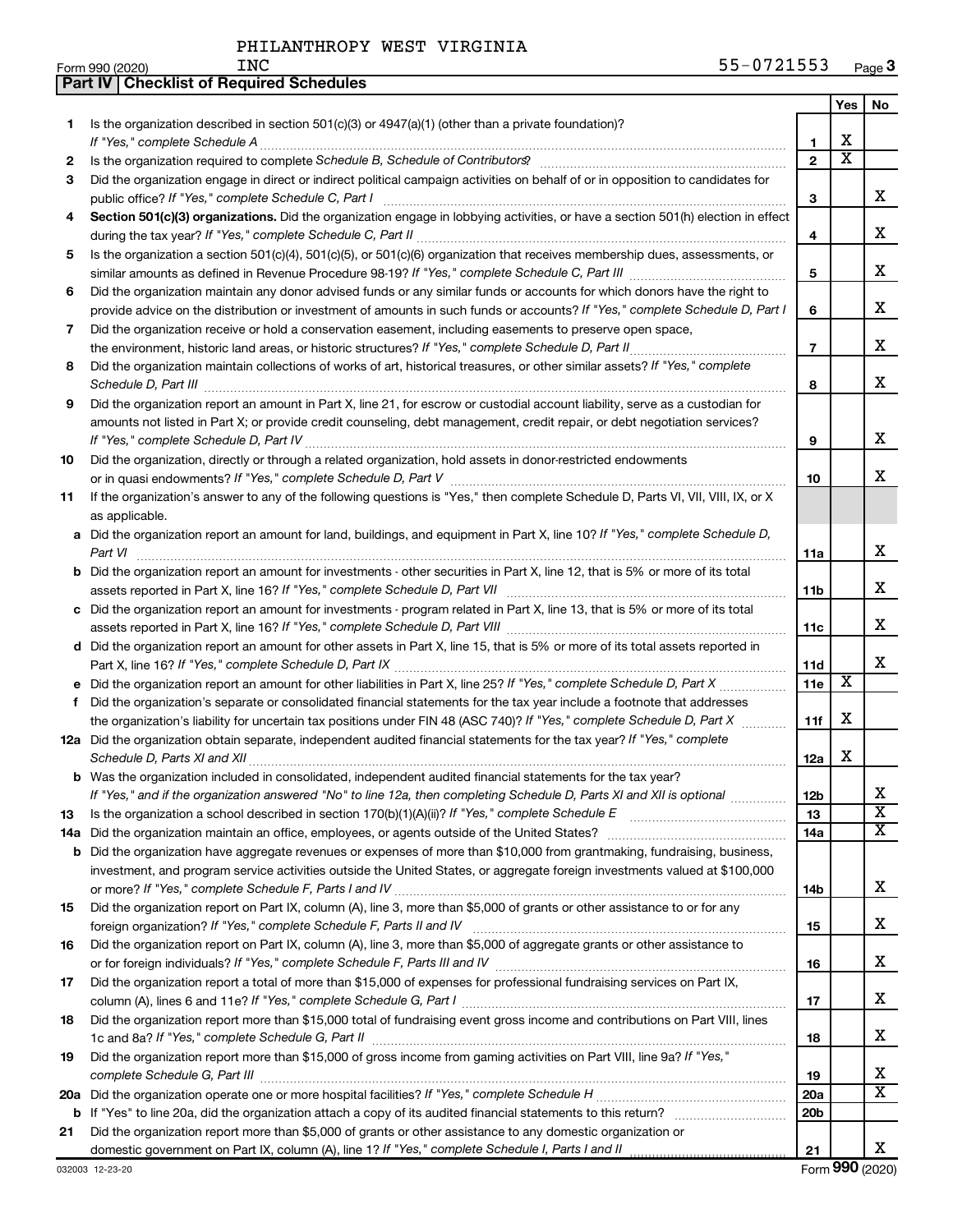|               | <b>Part IV   Checklist of Required Schedules (continued)</b>                                                                        |                 |     |                         |
|---------------|-------------------------------------------------------------------------------------------------------------------------------------|-----------------|-----|-------------------------|
|               |                                                                                                                                     |                 | Yes | No                      |
| 22            | Did the organization report more than \$5,000 of grants or other assistance to or for domestic individuals on                       |                 |     |                         |
|               |                                                                                                                                     | 22              |     | X                       |
| 23            | Did the organization answer "Yes" to Part VII, Section A, line 3, 4, or 5 about compensation of the organization's current          |                 |     |                         |
|               | and former officers, directors, trustees, key employees, and highest compensated employees? If "Yes," complete                      |                 |     |                         |
|               | Schedule J <b>Martin Communication Communication</b> Construction Communication Communication Communication Communication           | 23              |     | x                       |
|               | 24a Did the organization have a tax-exempt bond issue with an outstanding principal amount of more than \$100,000 as of the         |                 |     |                         |
|               | last day of the year, that was issued after December 31, 2002? If "Yes," answer lines 24b through 24d and complete                  |                 |     |                         |
|               |                                                                                                                                     | 24a             |     | x                       |
|               |                                                                                                                                     | 24 <sub>b</sub> |     |                         |
|               | c Did the organization maintain an escrow account other than a refunding escrow at any time during the year to defease              |                 |     |                         |
|               |                                                                                                                                     | 24c             |     |                         |
|               |                                                                                                                                     | 24d             |     |                         |
|               | 25a Section 501(c)(3), 501(c)(4), and 501(c)(29) organizations. Did the organization engage in an excess benefit                    |                 |     |                         |
|               |                                                                                                                                     | 25a             |     | x                       |
|               | <b>b</b> Is the organization aware that it engaged in an excess benefit transaction with a disqualified person in a prior year, and |                 |     |                         |
|               | that the transaction has not been reported on any of the organization's prior Forms 990 or 990-EZ? If "Yes," complete               |                 |     |                         |
|               | Schedule L, Part I                                                                                                                  | 25 <sub>b</sub> |     | x                       |
| 26            | Did the organization report any amount on Part X, line 5 or 22, for receivables from or payables to any current                     |                 |     |                         |
|               | or former officer, director, trustee, key employee, creator or founder, substantial contributor, or 35%                             |                 |     |                         |
|               | controlled entity or family member of any of these persons? If "Yes," complete Schedule L, Part II                                  | 26              |     | х                       |
| 27            | Did the organization provide a grant or other assistance to any current or former officer, director, trustee, key employee,         |                 |     |                         |
|               | creator or founder, substantial contributor or employee thereof, a grant selection committee member, or to a 35% controlled         |                 |     |                         |
|               | entity (including an employee thereof) or family member of any of these persons? If "Yes," complete Schedule L, Part III            | 27              |     | х                       |
| 28            | Was the organization a party to a business transaction with one of the following parties (see Schedule L, Part IV                   |                 |     |                         |
|               | instructions, for applicable filing thresholds, conditions, and exceptions):                                                        |                 |     |                         |
| а             | A current or former officer, director, trustee, key employee, creator or founder, or substantial contributor? If                    |                 |     |                         |
|               |                                                                                                                                     | 28a             |     | х                       |
|               |                                                                                                                                     | 28b             |     | $\overline{\texttt{x}}$ |
|               | c A 35% controlled entity of one or more individuals and/or organizations described in lines 28a or 28b?!f                          |                 |     |                         |
|               |                                                                                                                                     | 28c             |     | х                       |
| 29            |                                                                                                                                     | 29              |     | X                       |
| 30            | Did the organization receive contributions of art, historical treasures, or other similar assets, or qualified conservation         |                 |     |                         |
|               |                                                                                                                                     | 30              |     | X                       |
| 31            | Did the organization liquidate, terminate, or dissolve and cease operations? If "Yes," complete Schedule N, Part I                  | 31              |     | $\overline{\textbf{X}}$ |
| 32            | Did the organization sell, exchange, dispose of, or transfer more than 25% of its net assets? If "Yes," complete                    |                 |     |                         |
|               | Schedule N, Part II                                                                                                                 | 32              |     | Χ                       |
| 33            | Did the organization own 100% of an entity disregarded as separate from the organization under Regulations                          |                 |     |                         |
|               |                                                                                                                                     | 33              |     | x                       |
| 34            | Was the organization related to any tax-exempt or taxable entity? If "Yes," complete Schedule R, Part II, III, or IV, and           |                 |     |                         |
|               | Part V, line 1                                                                                                                      | 34              |     | х                       |
|               | 35a Did the organization have a controlled entity within the meaning of section 512(b)(13)?                                         | 35a             |     | $\overline{\mathbf{X}}$ |
|               | b If "Yes" to line 35a, did the organization receive any payment from or engage in any transaction with a controlled entity         |                 |     |                         |
|               |                                                                                                                                     | 35b             |     |                         |
| 36            | Section 501(c)(3) organizations. Did the organization make any transfers to an exempt non-charitable related organization?          |                 |     |                         |
|               |                                                                                                                                     | 36              |     | x                       |
| 37            | Did the organization conduct more than 5% of its activities through an entity that is not a related organization                    |                 |     |                         |
|               |                                                                                                                                     | 37              |     | x                       |
| 38            | Did the organization complete Schedule O and provide explanations in Schedule O for Part VI, lines 11b and 19?                      |                 |     |                         |
| <b>Part V</b> |                                                                                                                                     | 38              | х   |                         |
|               |                                                                                                                                     |                 |     |                         |
|               |                                                                                                                                     |                 | Yes | No                      |
|               | 6<br>1a                                                                                                                             |                 |     |                         |
| b             | Enter the number of Forms W-2G included in line 1a. Enter -0- if not applicable<br>1b                                               |                 |     |                         |
|               | Did the organization comply with backup withholding rules for reportable payments to vendors and reportable gaming                  |                 |     |                         |
|               |                                                                                                                                     | 1c              | х   |                         |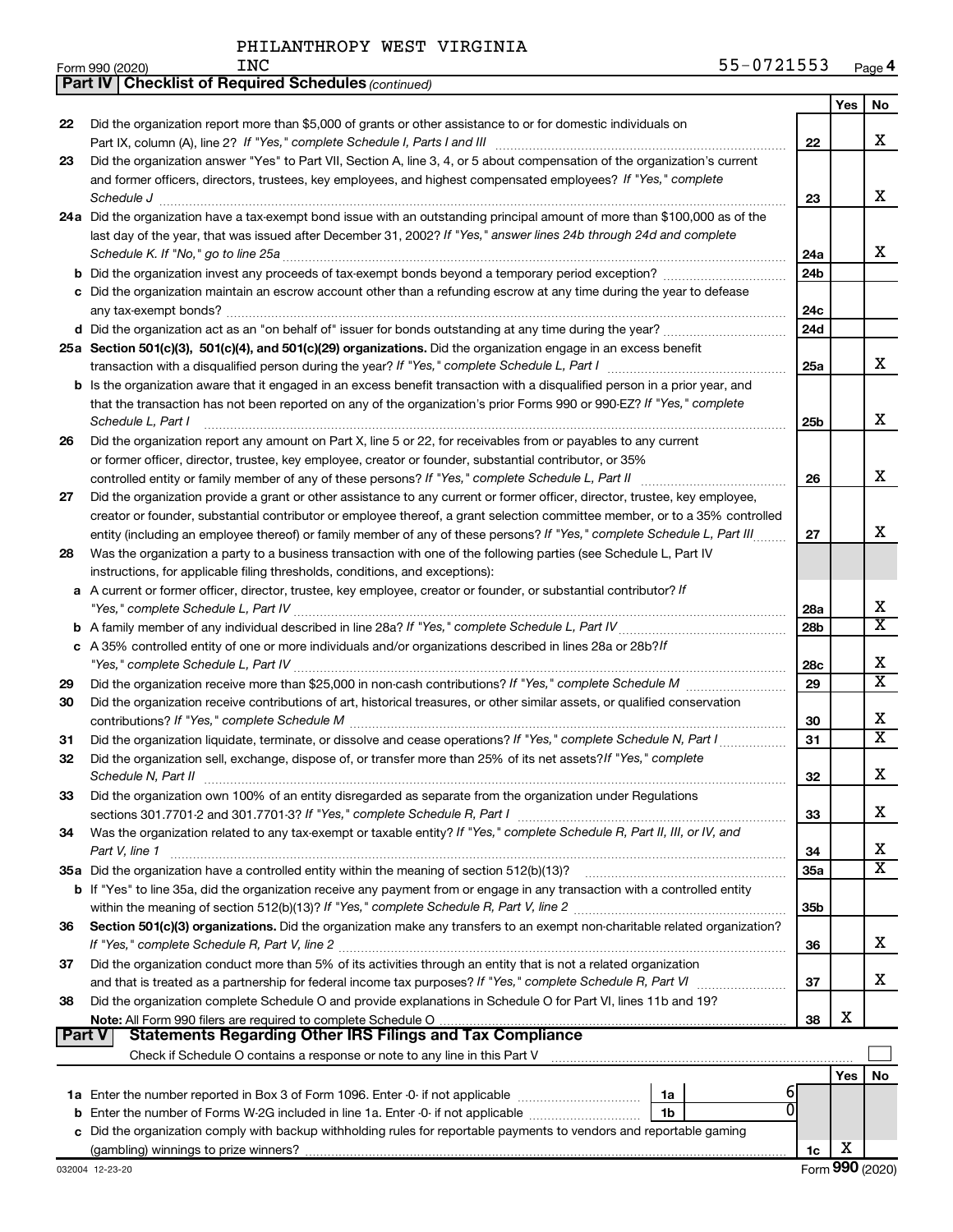|    | <b>Statements Regarding Other IRS Filings and Tax Compliance (continued)</b><br>Part V                                                          |     |     |                         |  |  |  |  |  |
|----|-------------------------------------------------------------------------------------------------------------------------------------------------|-----|-----|-------------------------|--|--|--|--|--|
|    |                                                                                                                                                 |     | Yes | No                      |  |  |  |  |  |
|    | 2a Enter the number of employees reported on Form W-3, Transmittal of Wage and Tax Statements,                                                  |     |     |                         |  |  |  |  |  |
|    | 0<br>filed for the calendar year ending with or within the year covered by this return<br>2a                                                    |     |     |                         |  |  |  |  |  |
|    |                                                                                                                                                 | 2b  |     |                         |  |  |  |  |  |
|    |                                                                                                                                                 |     |     |                         |  |  |  |  |  |
|    | 3a Did the organization have unrelated business gross income of \$1,000 or more during the year?                                                | 3a  |     | x                       |  |  |  |  |  |
|    |                                                                                                                                                 |     |     |                         |  |  |  |  |  |
|    | 4a At any time during the calendar year, did the organization have an interest in, or a signature or other authority over, a                    |     |     |                         |  |  |  |  |  |
|    | financial account in a foreign country (such as a bank account, securities account, or other financial account)?                                | 4a  |     | х                       |  |  |  |  |  |
|    | <b>b</b> If "Yes," enter the name of the foreign country $\blacktriangleright$                                                                  |     |     |                         |  |  |  |  |  |
|    | See instructions for filing requirements for FinCEN Form 114, Report of Foreign Bank and Financial Accounts (FBAR).                             |     |     |                         |  |  |  |  |  |
|    |                                                                                                                                                 | 5a  |     | х                       |  |  |  |  |  |
| b  |                                                                                                                                                 | 5b  |     | $\overline{\textbf{X}}$ |  |  |  |  |  |
| с  |                                                                                                                                                 | 5c  |     |                         |  |  |  |  |  |
|    | 6a Does the organization have annual gross receipts that are normally greater than \$100,000, and did the organization solicit                  |     |     |                         |  |  |  |  |  |
|    |                                                                                                                                                 | 6a  |     | x                       |  |  |  |  |  |
|    | <b>b</b> If "Yes," did the organization include with every solicitation an express statement that such contributions or gifts                   |     |     |                         |  |  |  |  |  |
|    |                                                                                                                                                 | 6b  |     |                         |  |  |  |  |  |
| 7  | Organizations that may receive deductible contributions under section 170(c).                                                                   |     |     |                         |  |  |  |  |  |
| a  | Did the organization receive a payment in excess of \$75 made partly as a contribution and partly for goods and services provided to the payor? | 7a  |     | x                       |  |  |  |  |  |
|    |                                                                                                                                                 | 7b  |     |                         |  |  |  |  |  |
|    | c Did the organization sell, exchange, or otherwise dispose of tangible personal property for which it was required                             |     |     |                         |  |  |  |  |  |
|    |                                                                                                                                                 | 7c  |     | x                       |  |  |  |  |  |
|    | 7d                                                                                                                                              |     |     |                         |  |  |  |  |  |
| е  | Did the organization receive any funds, directly or indirectly, to pay premiums on a personal benefit contract?                                 | 7е  |     |                         |  |  |  |  |  |
| f. |                                                                                                                                                 | 7f  |     |                         |  |  |  |  |  |
|    | If the organization received a contribution of qualified intellectual property, did the organization file Form 8899 as required?                | 7g  |     |                         |  |  |  |  |  |
|    | h If the organization received a contribution of cars, boats, airplanes, or other vehicles, did the organization file a Form 1098-C?            | 7h  |     |                         |  |  |  |  |  |
| 8  | Sponsoring organizations maintaining donor advised funds. Did a donor advised fund maintained by the                                            |     |     |                         |  |  |  |  |  |
|    |                                                                                                                                                 | 8   |     |                         |  |  |  |  |  |
| 9  | Sponsoring organizations maintaining donor advised funds.                                                                                       |     |     |                         |  |  |  |  |  |
| а  | Did the sponsoring organization make any taxable distributions under section 4966?                                                              | 9а  |     |                         |  |  |  |  |  |
|    |                                                                                                                                                 | 9b  |     |                         |  |  |  |  |  |
| 10 | Section 501(c)(7) organizations. Enter:                                                                                                         |     |     |                         |  |  |  |  |  |
|    | 10a                                                                                                                                             |     |     |                         |  |  |  |  |  |
|    | 10 <sub>b</sub><br>b Gross receipts, included on Form 990, Part VIII, line 12, for public use of club facilities                                |     |     |                         |  |  |  |  |  |
| 11 | Section 501(c)(12) organizations. Enter:                                                                                                        |     |     |                         |  |  |  |  |  |
| а  | 11a                                                                                                                                             |     |     |                         |  |  |  |  |  |
|    | b Gross income from other sources (Do not net amounts due or paid to other sources against                                                      |     |     |                         |  |  |  |  |  |
|    | 11b                                                                                                                                             |     |     |                         |  |  |  |  |  |
|    | 12a Section 4947(a)(1) non-exempt charitable trusts. Is the organization filing Form 990 in lieu of Form 1041?                                  | 12a |     |                         |  |  |  |  |  |
|    | <b>b</b> If "Yes," enter the amount of tax-exempt interest received or accrued during the year<br>12b                                           |     |     |                         |  |  |  |  |  |
| 13 | Section 501(c)(29) qualified nonprofit health insurance issuers.                                                                                |     |     |                         |  |  |  |  |  |
|    | a Is the organization licensed to issue qualified health plans in more than one state?                                                          | 13a |     |                         |  |  |  |  |  |
|    | Note: See the instructions for additional information the organization must report on Schedule O.                                               |     |     |                         |  |  |  |  |  |
|    | <b>b</b> Enter the amount of reserves the organization is required to maintain by the states in which the                                       |     |     |                         |  |  |  |  |  |
|    | 13b                                                                                                                                             |     |     |                         |  |  |  |  |  |
| с  | 13 <sub>c</sub>                                                                                                                                 |     |     |                         |  |  |  |  |  |
|    | 14a Did the organization receive any payments for indoor tanning services during the tax year?                                                  | 14a |     | x                       |  |  |  |  |  |
|    | <b>b</b> If "Yes," has it filed a Form 720 to report these payments? If "No," provide an explanation on Schedule O                              | 14b |     |                         |  |  |  |  |  |
| 15 | Is the organization subject to the section 4960 tax on payment(s) of more than \$1,000,000 in remuneration or                                   |     |     |                         |  |  |  |  |  |
|    |                                                                                                                                                 | 15  |     | x                       |  |  |  |  |  |
|    | If "Yes," see instructions and file Form 4720, Schedule N.                                                                                      |     |     |                         |  |  |  |  |  |
| 16 | Is the organization an educational institution subject to the section 4968 excise tax on net investment income?                                 | 16  |     | х                       |  |  |  |  |  |
|    | If "Yes," complete Form 4720, Schedule O.                                                                                                       |     |     |                         |  |  |  |  |  |

Form (2020) **990**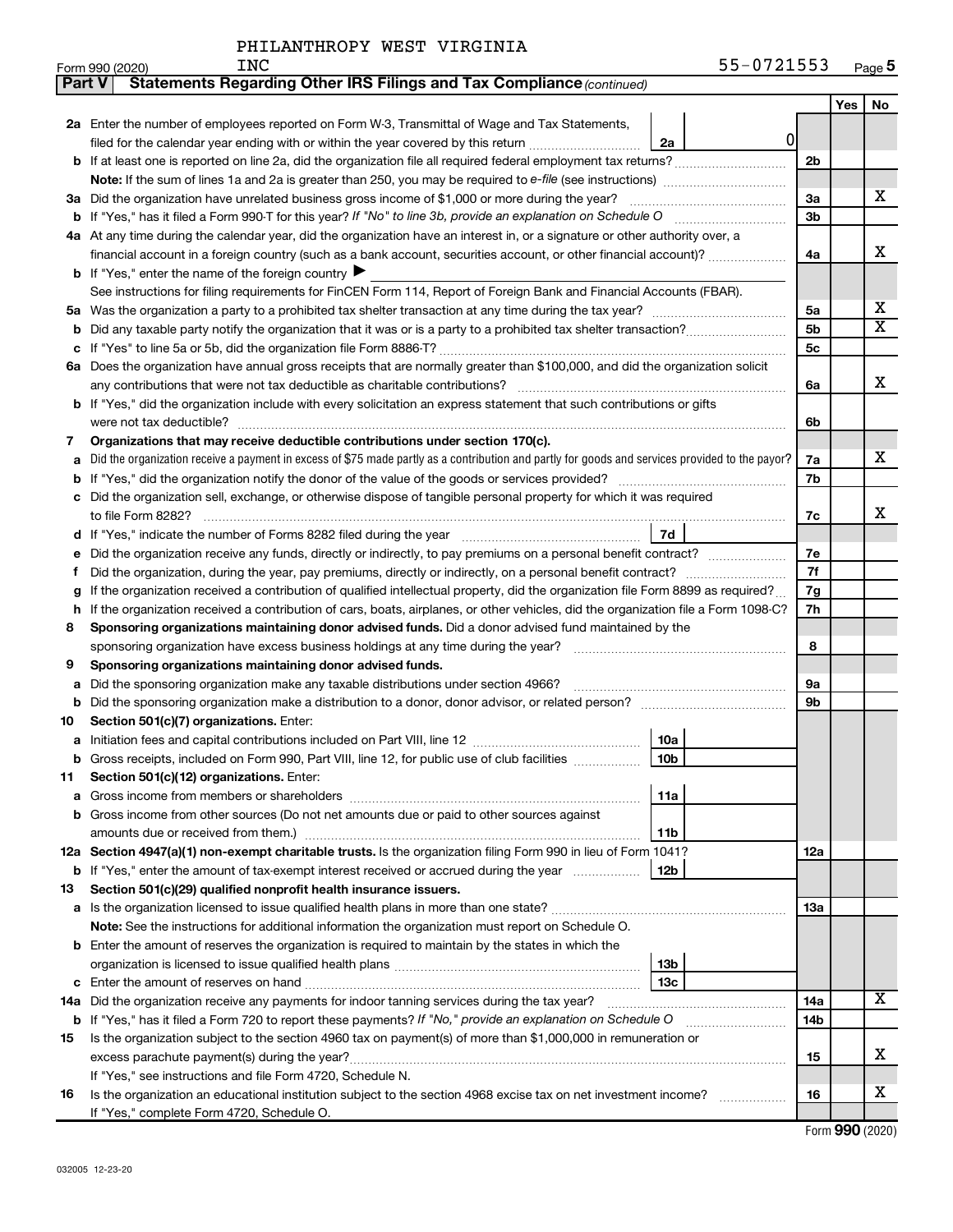| PHILANTHROPY WEST VIRGINIA |
|----------------------------|
|                            |

|     | Part VI Governance, Management, and Disclosure For each "Yes" response to lines 2 through 7b below, and for a "No" response                                                                                                                                                                                                         |     |                              |                         |
|-----|-------------------------------------------------------------------------------------------------------------------------------------------------------------------------------------------------------------------------------------------------------------------------------------------------------------------------------------|-----|------------------------------|-------------------------|
|     | to line 8a, 8b, or 10b below, describe the circumstances, processes, or changes on Schedule O. See instructions.                                                                                                                                                                                                                    |     |                              |                         |
|     | Check if Schedule O contains a response or note to any line in this Part VI [11] [12] [12] [12] [12] [12] Check if Schedule O contains a response or note to any line in this Part VI                                                                                                                                               |     |                              | $\overline{\mathbf{x}}$ |
|     | <b>Section A. Governing Body and Management</b>                                                                                                                                                                                                                                                                                     |     |                              |                         |
|     |                                                                                                                                                                                                                                                                                                                                     |     | Yes                          | No                      |
|     | 16<br>1a Enter the number of voting members of the governing body at the end of the tax year<br>1a                                                                                                                                                                                                                                  |     |                              |                         |
|     | If there are material differences in voting rights among members of the governing body, or if the governing                                                                                                                                                                                                                         |     |                              |                         |
|     | body delegated broad authority to an executive committee or similar committee, explain on Schedule O.                                                                                                                                                                                                                               |     |                              |                         |
| b   | 16<br>Enter the number of voting members included on line 1a, above, who are independent<br>1b                                                                                                                                                                                                                                      |     |                              |                         |
| 2   | Did any officer, director, trustee, or key employee have a family relationship or a business relationship with any other                                                                                                                                                                                                            |     |                              |                         |
|     | officer, director, trustee, or key employee?                                                                                                                                                                                                                                                                                        | 2   |                              | х                       |
| 3   | Did the organization delegate control over management duties customarily performed by or under the direct supervision                                                                                                                                                                                                               |     |                              |                         |
|     |                                                                                                                                                                                                                                                                                                                                     | 3   |                              | х                       |
| 4   | Did the organization make any significant changes to its governing documents since the prior Form 990 was filed?                                                                                                                                                                                                                    | 4   |                              | $\overline{\textbf{x}}$ |
| 5   |                                                                                                                                                                                                                                                                                                                                     | 5   |                              | $\overline{\mathbf{X}}$ |
| 6   |                                                                                                                                                                                                                                                                                                                                     | 6   |                              | $\overline{\textbf{X}}$ |
| 7a  | Did the organization have members, stockholders, or other persons who had the power to elect or appoint one or                                                                                                                                                                                                                      |     |                              |                         |
|     |                                                                                                                                                                                                                                                                                                                                     | 7a  |                              | X                       |
| b   | Are any governance decisions of the organization reserved to (or subject to approval by) members, stockholders, or                                                                                                                                                                                                                  |     |                              |                         |
|     | persons other than the governing body?                                                                                                                                                                                                                                                                                              | 7b  |                              | x                       |
| 8   | Did the organization contemporaneously document the meetings held or written actions undertaken during the year by the following:                                                                                                                                                                                                   |     |                              |                         |
| а   |                                                                                                                                                                                                                                                                                                                                     | 8а  | х                            |                         |
| b   | Each committee with authority to act on behalf of the governing body?                                                                                                                                                                                                                                                               | 8b  | $\overline{\mathbf{x}}$      |                         |
| 9   | Is there any officer, director, trustee, or key employee listed in Part VII, Section A, who cannot be reached at the                                                                                                                                                                                                                |     |                              |                         |
|     |                                                                                                                                                                                                                                                                                                                                     | 9   |                              | x                       |
|     | <b>Section B. Policies</b> (This Section B requests information about policies not required by the Internal Revenue Code.)                                                                                                                                                                                                          |     |                              |                         |
|     |                                                                                                                                                                                                                                                                                                                                     |     | Yes                          | No                      |
|     |                                                                                                                                                                                                                                                                                                                                     | 10a |                              | x                       |
|     | <b>b</b> If "Yes," did the organization have written policies and procedures governing the activities of such chapters, affiliates,                                                                                                                                                                                                 |     |                              |                         |
|     |                                                                                                                                                                                                                                                                                                                                     | 10b |                              |                         |
|     | 11a Has the organization provided a complete copy of this Form 990 to all members of its governing body before filing the form?                                                                                                                                                                                                     | 11a | X                            |                         |
| b   | Describe in Schedule O the process, if any, used by the organization to review this Form 990.                                                                                                                                                                                                                                       |     |                              |                         |
| 12a |                                                                                                                                                                                                                                                                                                                                     | 12a | х<br>$\overline{\mathbf{X}}$ |                         |
| b   | Were officers, directors, or trustees, and key employees required to disclose annually interests that could give rise to conflicts?                                                                                                                                                                                                 | 12b |                              |                         |
| с   | Did the organization regularly and consistently monitor and enforce compliance with the policy? If "Yes," describe                                                                                                                                                                                                                  |     | X                            |                         |
|     | in Schedule O how this was done <i>manually chedule O</i> how this was done                                                                                                                                                                                                                                                         | 12c | $\overline{\mathbf{X}}$      |                         |
| 13  |                                                                                                                                                                                                                                                                                                                                     | 13  | $\overline{\mathtt{x}}$      |                         |
| 14  | Did the organization have a written document retention and destruction policy? [111] [12] manument content and the organization have a written document retention and destruction policy?                                                                                                                                           | 14  |                              |                         |
| 15  | Did the process for determining compensation of the following persons include a review and approval by independent                                                                                                                                                                                                                  |     |                              |                         |
|     | persons, comparability data, and contemporaneous substantiation of the deliberation and decision?<br>The organization's CEO, Executive Director, or top management official manufactured content of the organization's CEO, Executive Director, or top management official manufactured content of the state of the state of the st | 15a | х                            |                         |
|     |                                                                                                                                                                                                                                                                                                                                     |     | $\overline{\mathbf{x}}$      |                         |
|     | If "Yes" to line 15a or 15b, describe the process in Schedule O (see instructions).                                                                                                                                                                                                                                                 | 15b |                              |                         |
|     | 16a Did the organization invest in, contribute assets to, or participate in a joint venture or similar arrangement with a                                                                                                                                                                                                           |     |                              |                         |
|     | taxable entity during the year?                                                                                                                                                                                                                                                                                                     | 16a |                              | x                       |
|     | b If "Yes," did the organization follow a written policy or procedure requiring the organization to evaluate its participation                                                                                                                                                                                                      |     |                              |                         |
|     | in joint venture arrangements under applicable federal tax law, and take steps to safeguard the organization's                                                                                                                                                                                                                      |     |                              |                         |
|     | exempt status with respect to such arrangements?                                                                                                                                                                                                                                                                                    | 16b |                              |                         |
|     | <b>Section C. Disclosure</b>                                                                                                                                                                                                                                                                                                        |     |                              |                         |
| 17  | List the states with which a copy of this Form 990 is required to be filed $\blacktriangleright\text{WV}$                                                                                                                                                                                                                           |     |                              |                         |
| 18  | Section 6104 requires an organization to make its Forms 1023 (1024 or 1024-A, if applicable), 990, and 990-T (Section 501(c)(3)s only) available                                                                                                                                                                                    |     |                              |                         |
|     | for public inspection. Indicate how you made these available. Check all that apply.                                                                                                                                                                                                                                                 |     |                              |                         |
|     | $\lfloor \underline{X} \rfloor$ Another's website<br>$\lfloor \underline{X} \rfloor$ Upon request<br>Own website<br>Other (explain on Schedule O)                                                                                                                                                                                   |     |                              |                         |
| 19  | Describe on Schedule O whether (and if so, how) the organization made its governing documents, conflict of interest policy, and financial                                                                                                                                                                                           |     |                              |                         |
|     | statements available to the public during the tax year.                                                                                                                                                                                                                                                                             |     |                              |                         |
| 20  | State the name, address, and telephone number of the person who possesses the organization's books and records                                                                                                                                                                                                                      |     |                              |                         |
|     | PAUL DAUGHERTY - 304-517-1450                                                                                                                                                                                                                                                                                                       |     |                              |                         |
|     | PO BOX 1584, MORGANTOWN, WV 26505                                                                                                                                                                                                                                                                                                   |     |                              |                         |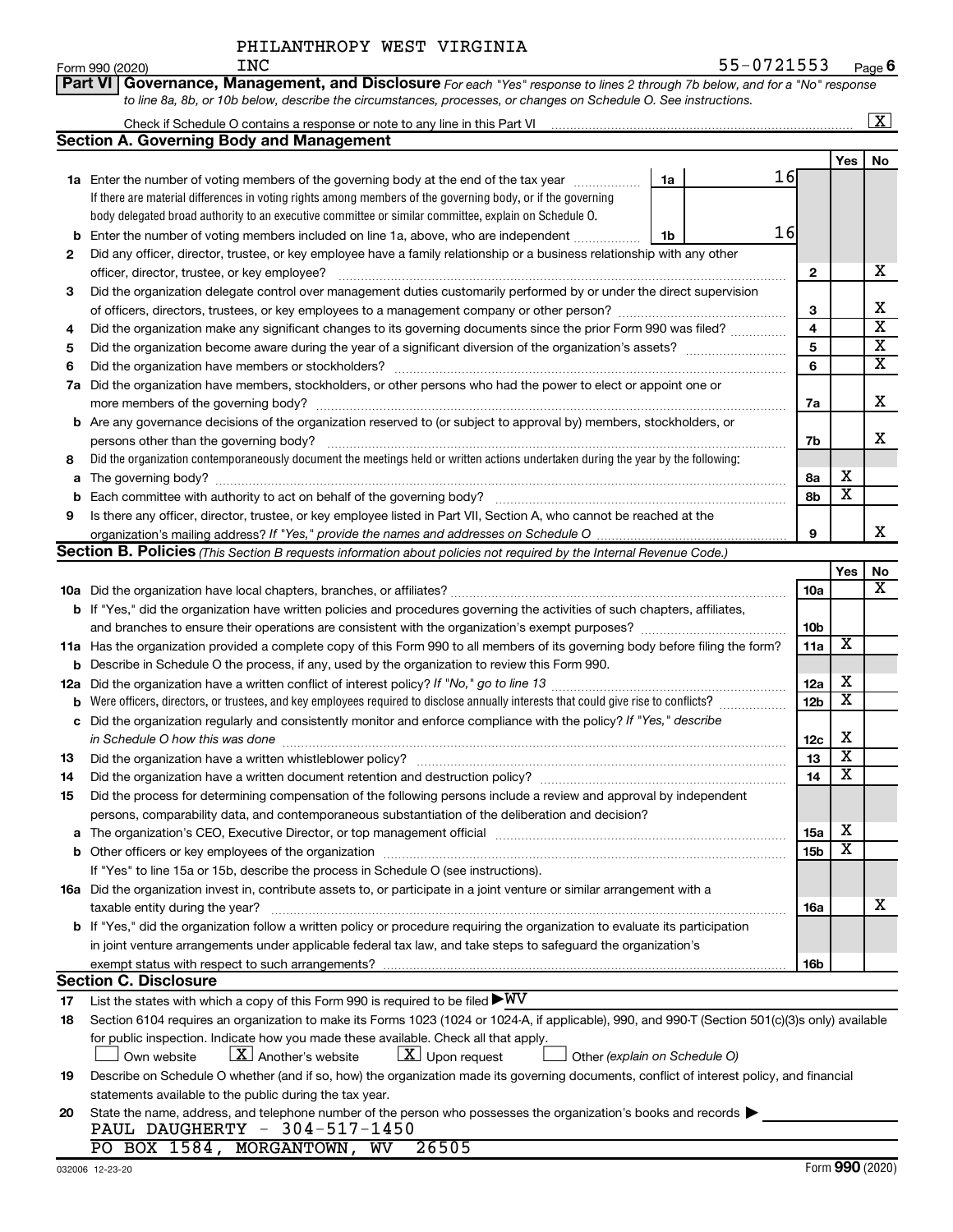$\mathcal{L}^{\text{eff}}$ 

| Form 990 (2020) | TMC |  | ك 35−077 ك 55−                                                                             | Page |
|-----------------|-----|--|--------------------------------------------------------------------------------------------|------|
|                 |     |  | Part VII Compensation of Officers, Directors, Trustees, Key Employees, Highest Compensated |      |

#### **Employees, and Independent Contractors**

Check if Schedule O contains a response or note to any line in this Part VII

**Section A. Officers, Directors, Trustees, Key Employees, and Highest Compensated Employees**

**1a**  Complete this table for all persons required to be listed. Report compensation for the calendar year ending with or within the organization's tax year.  $\bullet$  List all of the organization's current officers, directors, trustees (whether individuals or organizations), regardless of amount of compensation.

Enter -0- in columns (D), (E), and (F) if no compensation was paid.

**•** List all of the organization's current key employees, if any. See instructions for definition of "key employee."

**•** List the organization's five *current* highest compensated employees (other than an officer, director, trustee, or key employee) who received reportable compensation (Box 5 of Form W-2 and/or Box 7 of Form 1099-MISC) of more than \$100,000 from the organization and any related organizations.

 $\bullet$  List all of the organization's former officers, key employees, and highest compensated employees who received more than \$100,000 of reportable compensation from the organization and any related organizations.

**•** List all of the organization's former directors or trustees that received, in the capacity as a former director or trustee of the organization, more than \$10,000 of reportable compensation from the organization and any related organizations.

See instructions for the order in which to list the persons above.

 $\boxed{\textbf{X}}$  Check this box if neither the organization nor any related organization compensated any current officer, director, or trustee.

| (A)                            | (B)            |                                |                                                                  | (C)      |              |                                 |        | (D)             | (E)             | (F)           |
|--------------------------------|----------------|--------------------------------|------------------------------------------------------------------|----------|--------------|---------------------------------|--------|-----------------|-----------------|---------------|
| Name and title                 | Average        |                                | (do not check more than one                                      | Position |              |                                 |        | Reportable      | Reportable      | Estimated     |
|                                | hours per      |                                | box, unless person is both an<br>officer and a director/trustee) |          |              |                                 |        | compensation    | compensation    | amount of     |
|                                | week           |                                |                                                                  |          |              |                                 |        | from            | from related    | other         |
|                                | (list any      |                                |                                                                  |          |              |                                 |        | the             | organizations   | compensation  |
|                                | hours for      |                                |                                                                  |          |              |                                 |        | organization    | (W-2/1099-MISC) | from the      |
|                                | related        |                                |                                                                  |          |              |                                 |        | (W-2/1099-MISC) |                 | organization  |
|                                | organizations  |                                |                                                                  |          |              |                                 |        |                 |                 | and related   |
|                                | below<br>line) | Individual trustee or director | Institutional trustee                                            | Officer  | Key employee | Highest compensated<br>employee | Former |                 |                 | organizations |
| DENA CUSHMAN<br>(1)            | 2.00           |                                |                                                                  |          |              |                                 |        |                 |                 |               |
| <b>BOARD MEMBER</b>            |                | X                              |                                                                  |          |              |                                 |        | 0.              | $\mathbf 0$     | $\mathbf 0$ . |
| DR. MICHELLE FOSTER<br>(2)     | 2.00           |                                |                                                                  |          |              |                                 |        |                 |                 |               |
| <b>BOARD MEMBER</b>            |                | Χ                              |                                                                  |          |              |                                 |        | 0.              | $\mathbf 0$     | $\mathbf 0$ . |
| (3)<br><b>ADAM SANDERS</b>     | 2.00           |                                |                                                                  |          |              |                                 |        |                 |                 |               |
| VICE CHAIR                     |                |                                |                                                                  | X        |              |                                 |        | 0.              | $\mathbf 0$     | $0$ .         |
| SUSIE NELSON<br>(4)            | 2.00           |                                |                                                                  |          |              |                                 |        |                 |                 |               |
| <b>BOARD MEMBER</b>            |                | X                              |                                                                  |          |              |                                 |        | 0.              | $\mathbf 0$     | $\mathbf 0$ . |
| DAVID ZIEGLER<br>(5)           | 2.00           |                                |                                                                  |          |              |                                 |        |                 |                 |               |
| <b>BOARD MEMBER</b>            |                | X                              |                                                                  |          |              |                                 |        | $\mathbf 0$ .   | $\mathbf 0$ .   | $\mathbf 0$ . |
| MICHAEL WHALTON<br>(6)         | 2.00           |                                |                                                                  |          |              |                                 |        |                 |                 |               |
| <b>BOARD MEMBER</b>            |                | X                              |                                                                  |          |              |                                 |        | 0.              | $\mathbf 0$ .   | $\mathbf 0$ . |
| SAMUEL "TRES" ROSS, III<br>(7) | 2.00           |                                |                                                                  |          |              |                                 |        |                 |                 |               |
| <b>CHAIR</b>                   |                |                                |                                                                  | X        |              |                                 |        | 0.              | $\mathbf 0$ .   | 0.            |
| PAUL DAUGHERTY<br>(8)          | 40.00          |                                |                                                                  |          |              |                                 |        |                 |                 |               |
| PRESIDENT & CEO (EX-OFFICI     |                |                                |                                                                  | X        |              |                                 |        | 0.              | $\mathbf 0$     | $\mathbf 0$ . |
| MARIAN CLOWES<br>(9)           | 2.00           |                                |                                                                  |          |              |                                 |        |                 |                 |               |
| <b>SECRETARY</b>               |                |                                |                                                                  | X        |              |                                 |        | 0.              | $\mathbf 0$     | $\mathbf 0$ . |
| (10) MIKE LEWIS                | 2.00           |                                |                                                                  |          |              |                                 |        |                 |                 |               |
| <b>TREASURER</b>               |                |                                |                                                                  | X        |              |                                 |        | $\mathbf 0$ .   | 0               | $\mathbf 0$ . |
| (11) JANELL RAY                | 2.00           |                                |                                                                  |          |              |                                 |        |                 |                 |               |
| <b>BOARD MEMBER</b>            |                | $\mathbf X$                    |                                                                  |          |              |                                 |        | 0.              | 0               | $\mathbf 0$ . |
| (12) MEGAN HANNAH              | 2.00           |                                |                                                                  |          |              |                                 |        |                 |                 |               |
| <b>BOARD MEMBER</b>            |                | X                              |                                                                  |          |              |                                 |        | 0.              | $\mathbf 0$     | $\mathbf 0$ . |
| (13) CHRISTINE MITCHELL        | 2.00           |                                |                                                                  |          |              |                                 |        |                 |                 |               |
| <b>BOARD MEMBER</b>            |                | $\mathbf X$                    |                                                                  |          |              |                                 |        | 0.              | $\mathbf 0$ .   | $\mathbf 0$ . |
| (14) ELIZABETH PELLEGRIN       | 2.00           |                                |                                                                  |          |              |                                 |        |                 |                 |               |
| <b>BOARD MEMBER</b>            |                | X                              |                                                                  |          |              |                                 |        | $\mathbf 0$ .   | $\mathbf 0$     | $\mathbf 0$ . |
| (15) RENEE STEFFEN             | 2.00           |                                |                                                                  |          |              |                                 |        |                 |                 |               |
| <b>BOARD MEMBER</b>            |                | $\mathbf X$                    |                                                                  |          |              |                                 |        | 0.              | $\mathbf 0$ .   | $0$ .         |
| (16) BRETT WHITE               | 2.00           |                                |                                                                  |          |              |                                 |        |                 |                 |               |
| BOARD MEMBER                   |                | X                              |                                                                  |          |              |                                 |        | 0.              | 0               | 0.            |
|                                |                |                                |                                                                  |          |              |                                 |        |                 |                 |               |
|                                |                |                                |                                                                  |          |              |                                 |        |                 |                 |               |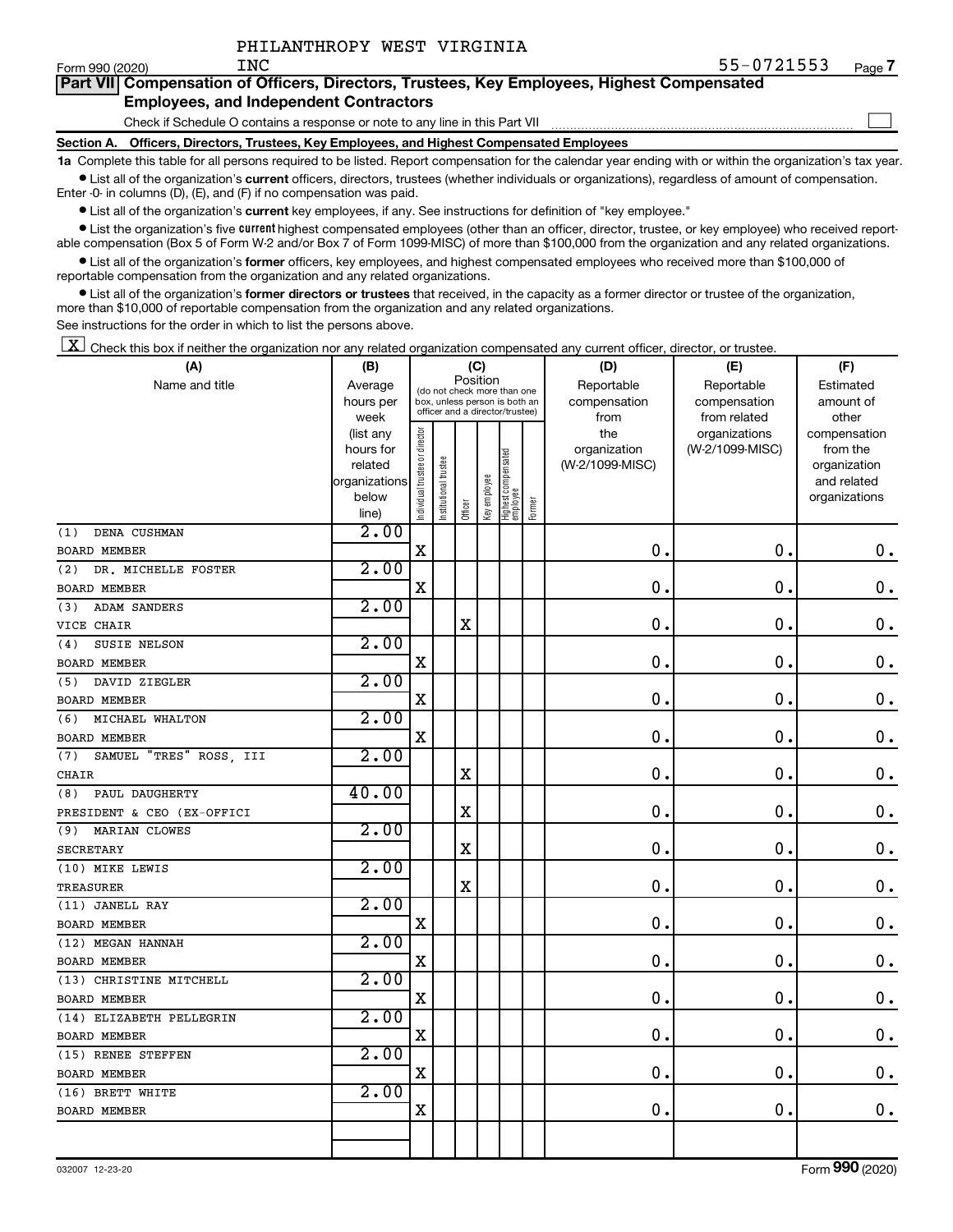|                                    | PHILANTHROPY WEST VIRGINIA                                                                                                                                                                                                                             |                                |                       |         |              |                                 |                                                                                                 |                                                |                                                  |                                   |                                                                                   |                               |                                                 |
|------------------------------------|--------------------------------------------------------------------------------------------------------------------------------------------------------------------------------------------------------------------------------------------------------|--------------------------------|-----------------------|---------|--------------|---------------------------------|-------------------------------------------------------------------------------------------------|------------------------------------------------|--------------------------------------------------|-----------------------------------|-----------------------------------------------------------------------------------|-------------------------------|-------------------------------------------------|
| Form 990 (2020)<br><b>Part VII</b> | <b>INC</b>                                                                                                                                                                                                                                             |                                |                       |         |              |                                 |                                                                                                 |                                                |                                                  | 55-0721553                        |                                                                                   |                               | Page 8                                          |
|                                    | Section A. Officers, Directors, Trustees, Key Employees, and Highest Compensated Employees (continued)<br>(A)<br>Name and title                                                                                                                        | (B)<br>Average<br>hours per    |                       |         | Position     | (C)                             | (do not check more than one<br>box, unless person is both an<br>officer and a director/trustee) |                                                | (D)<br>Reportable<br>compensation                | (E)<br>Reportable<br>compensation |                                                                                   | (F)<br>Estimated<br>amount of |                                                 |
|                                    | week<br>(list any<br>hours for<br>related<br>organizations<br>below<br>line)                                                                                                                                                                           | Individual trustee or director | Institutional trustee | Officer | Key employee | Highest compensated<br>employee | Former                                                                                          | from<br>the<br>organization<br>(W-2/1099-MISC) | from related<br>organizations<br>(W-2/1099-MISC) |                                   | other<br>compensation<br>from the<br>organization<br>and related<br>organizations |                               |                                                 |
|                                    |                                                                                                                                                                                                                                                        |                                |                       |         |              |                                 |                                                                                                 |                                                |                                                  |                                   |                                                                                   |                               |                                                 |
|                                    |                                                                                                                                                                                                                                                        |                                |                       |         |              |                                 |                                                                                                 |                                                |                                                  |                                   |                                                                                   |                               |                                                 |
|                                    |                                                                                                                                                                                                                                                        |                                |                       |         |              |                                 |                                                                                                 |                                                |                                                  |                                   |                                                                                   |                               |                                                 |
|                                    |                                                                                                                                                                                                                                                        |                                |                       |         |              |                                 |                                                                                                 |                                                |                                                  |                                   |                                                                                   |                               |                                                 |
| 1b Subtotal                        |                                                                                                                                                                                                                                                        |                                |                       |         |              |                                 |                                                                                                 |                                                | $\overline{\mathbf{0}}$ .                        |                                   | Ο.                                                                                |                               | $\overline{0}$ .                                |
|                                    |                                                                                                                                                                                                                                                        |                                |                       |         |              |                                 |                                                                                                 |                                                | σ.<br>0.                                         |                                   | σ.<br>σ.                                                                          |                               | $\overline{0}$ .<br>$\overline{\mathfrak{0}}$ . |
| $\mathbf{2}$                       | Total number of individuals (including but not limited to those listed above) who received more than \$100,000 of reportable<br>compensation from the organization $\blacktriangleright$                                                               |                                |                       |         |              |                                 |                                                                                                 |                                                |                                                  |                                   |                                                                                   |                               | 0                                               |
| 3                                  | Did the organization list any former officer, director, trustee, key employee, or highest compensated employee on<br>line 1a? If "Yes," complete Schedule J for such individual                                                                        |                                |                       |         |              |                                 |                                                                                                 |                                                |                                                  |                                   |                                                                                   | Yes<br>З                      | No<br>X                                         |
| 4                                  | For any individual listed on line 1a, is the sum of reportable compensation and other compensation from the organization                                                                                                                               |                                |                       |         |              |                                 |                                                                                                 |                                                |                                                  |                                   |                                                                                   | 4                             | x                                               |
| 5                                  | Did any person listed on line 1a receive or accrue compensation from any unrelated organization or individual for services                                                                                                                             |                                |                       |         |              |                                 |                                                                                                 |                                                |                                                  |                                   |                                                                                   | 5                             | x                                               |
|                                    | <b>Section B. Independent Contractors</b>                                                                                                                                                                                                              |                                |                       |         |              |                                 |                                                                                                 |                                                |                                                  |                                   |                                                                                   |                               |                                                 |
| 1                                  | Complete this table for your five highest compensated independent contractors that received more than \$100,000 of compensation from<br>the organization. Report compensation for the calendar year ending with or within the organization's tax year. |                                |                       |         |              |                                 |                                                                                                 |                                                |                                                  |                                   |                                                                                   |                               |                                                 |
|                                    | (A)<br>Name and business address                                                                                                                                                                                                                       |                                | <b>NONE</b>           |         |              |                                 |                                                                                                 |                                                | (B)<br>Description of services                   |                                   |                                                                                   | (C)<br>Compensation           |                                                 |
|                                    |                                                                                                                                                                                                                                                        |                                |                       |         |              |                                 |                                                                                                 |                                                |                                                  |                                   |                                                                                   |                               |                                                 |
|                                    |                                                                                                                                                                                                                                                        |                                |                       |         |              |                                 |                                                                                                 |                                                |                                                  |                                   |                                                                                   |                               |                                                 |
|                                    |                                                                                                                                                                                                                                                        |                                |                       |         |              |                                 |                                                                                                 |                                                |                                                  |                                   |                                                                                   |                               |                                                 |
|                                    |                                                                                                                                                                                                                                                        |                                |                       |         |              |                                 |                                                                                                 |                                                |                                                  |                                   |                                                                                   |                               |                                                 |
| 2                                  | Total number of independent contractors (including but not limited to those listed above) who received more than<br>\$100,000 of compensation from the organization                                                                                    |                                |                       |         |              |                                 | 0                                                                                               |                                                |                                                  |                                   |                                                                                   |                               |                                                 |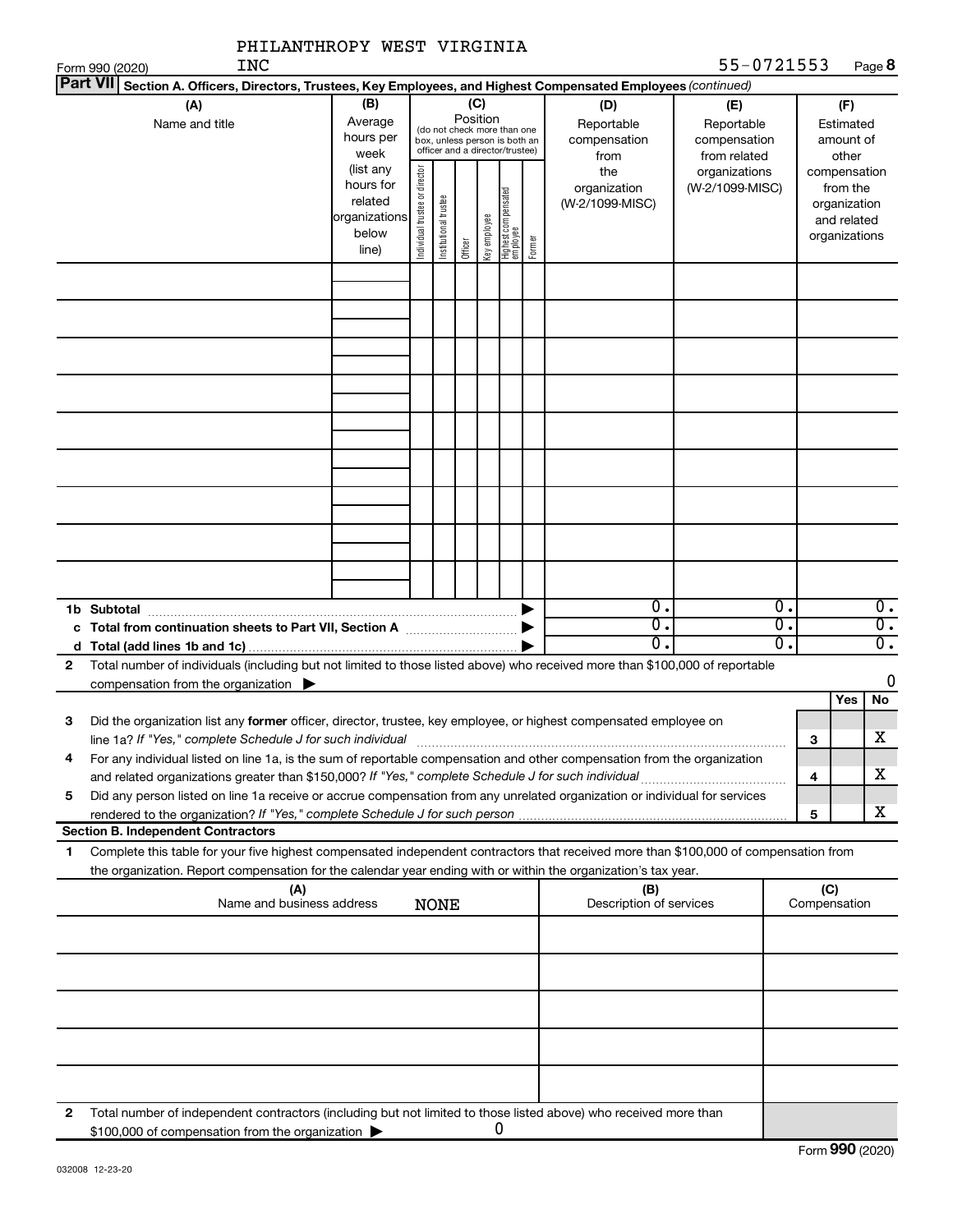| PHILANTHROPY WEST VIRGINIA |
|----------------------------|
|----------------------------|

|                                                           | <b>Part VIII</b><br><b>Statement of Revenue</b> |                                                         |                                                                                                                                                                                                                                                                                   |                       |                           |                                                               |                             |                                                                 |  |
|-----------------------------------------------------------|-------------------------------------------------|---------------------------------------------------------|-----------------------------------------------------------------------------------------------------------------------------------------------------------------------------------------------------------------------------------------------------------------------------------|-----------------------|---------------------------|---------------------------------------------------------------|-----------------------------|-----------------------------------------------------------------|--|
|                                                           |                                                 |                                                         | Check if Schedule O contains a response or note to any line in this Part VIII                                                                                                                                                                                                     |                       |                           |                                                               |                             |                                                                 |  |
|                                                           |                                                 |                                                         |                                                                                                                                                                                                                                                                                   |                       | (A)<br>Total revenue      | (B)<br>Related or exempt<br>function revenue business revenue | $\overline{C}$<br>Unrelated | (D)<br>Revenue excluded<br>from tax under<br>sections 512 - 514 |  |
| Contributions, Gifts, Grants<br>and Other Similar Amounts |                                                 | b                                                       | 1 a Federated campaigns<br>1a<br>.<br>1 <sub>b</sub><br>Membership dues<br>$\ldots \ldots \ldots \ldots \ldots$<br>1c<br>c Fundraising events<br>d Related organizations<br>1d<br>.<br>e Government grants (contributions)<br>1e<br>f All other contributions, gifts, grants, and | 61,500.               |                           |                                                               |                             |                                                                 |  |
|                                                           |                                                 |                                                         | similar amounts not included above<br>1f<br>$1g$ \$<br>Noncash contributions included in lines 1a-1f                                                                                                                                                                              | 1,128,464.            |                           |                                                               |                             |                                                                 |  |
|                                                           |                                                 | h.                                                      |                                                                                                                                                                                                                                                                                   | $\blacksquare$        | $\mathcal{a}_1$ ,189,964. |                                                               |                             |                                                                 |  |
|                                                           |                                                 |                                                         |                                                                                                                                                                                                                                                                                   | <b>Business Code</b>  |                           |                                                               |                             |                                                                 |  |
|                                                           | 2a                                              |                                                         | WORKSHOP INCOME                                                                                                                                                                                                                                                                   | 561499                | 29,736.                   | 29,736.                                                       |                             |                                                                 |  |
|                                                           |                                                 | b                                                       | <b>CONSULTING</b>                                                                                                                                                                                                                                                                 | 561499                | 12,750.                   | 12,750.                                                       |                             |                                                                 |  |
|                                                           | с                                               |                                                         |                                                                                                                                                                                                                                                                                   |                       |                           |                                                               |                             |                                                                 |  |
|                                                           |                                                 | d                                                       |                                                                                                                                                                                                                                                                                   |                       |                           |                                                               |                             |                                                                 |  |
| Program Service<br>Revenue                                | е                                               |                                                         |                                                                                                                                                                                                                                                                                   |                       |                           |                                                               |                             |                                                                 |  |
|                                                           |                                                 |                                                         | f All other program service revenue                                                                                                                                                                                                                                               |                       |                           |                                                               |                             |                                                                 |  |
|                                                           |                                                 |                                                         |                                                                                                                                                                                                                                                                                   |                       | 42,486.                   |                                                               |                             |                                                                 |  |
|                                                           | 3                                               |                                                         | Investment income (including dividends, interest, and                                                                                                                                                                                                                             |                       |                           |                                                               |                             |                                                                 |  |
|                                                           |                                                 |                                                         |                                                                                                                                                                                                                                                                                   |                       | 1,075.                    |                                                               |                             | 1,075.                                                          |  |
|                                                           |                                                 | Income from investment of tax-exempt bond proceeds<br>4 |                                                                                                                                                                                                                                                                                   |                       |                           |                                                               |                             |                                                                 |  |
|                                                           | 5                                               |                                                         | (i) Real                                                                                                                                                                                                                                                                          | (ii) Personal         |                           |                                                               |                             |                                                                 |  |
|                                                           |                                                 |                                                         |                                                                                                                                                                                                                                                                                   |                       |                           |                                                               |                             |                                                                 |  |
|                                                           |                                                 |                                                         | 6 a Gross rents<br>6a<br>Less: rental expenses<br>6b                                                                                                                                                                                                                              |                       |                           |                                                               |                             |                                                                 |  |
|                                                           |                                                 | b<br>с                                                  | 6c<br>Rental income or (loss)                                                                                                                                                                                                                                                     |                       |                           |                                                               |                             |                                                                 |  |
|                                                           |                                                 |                                                         | d Net rental income or (loss)                                                                                                                                                                                                                                                     |                       |                           |                                                               |                             |                                                                 |  |
|                                                           |                                                 |                                                         | (i) Securities<br>7 a Gross amount from sales of                                                                                                                                                                                                                                  | (ii) Other            |                           |                                                               |                             |                                                                 |  |
|                                                           |                                                 |                                                         | assets other than inventory<br>7a                                                                                                                                                                                                                                                 |                       |                           |                                                               |                             |                                                                 |  |
|                                                           |                                                 |                                                         | <b>b</b> Less: cost or other basis                                                                                                                                                                                                                                                |                       |                           |                                                               |                             |                                                                 |  |
|                                                           |                                                 |                                                         | and sales expenses<br>7b                                                                                                                                                                                                                                                          |                       |                           |                                                               |                             |                                                                 |  |
| Revenue                                                   |                                                 |                                                         | <b>7c</b><br>c Gain or (loss)                                                                                                                                                                                                                                                     |                       |                           |                                                               |                             |                                                                 |  |
|                                                           |                                                 |                                                         |                                                                                                                                                                                                                                                                                   | ▶                     |                           |                                                               |                             |                                                                 |  |
| Ĕ                                                         |                                                 |                                                         | 8 a Gross income from fundraising events (not<br>including \$<br>of                                                                                                                                                                                                               |                       |                           |                                                               |                             |                                                                 |  |
|                                                           |                                                 |                                                         | contributions reported on line 1c). See                                                                                                                                                                                                                                           |                       |                           |                                                               |                             |                                                                 |  |
|                                                           |                                                 |                                                         | 8b<br>b Less: direct expenses                                                                                                                                                                                                                                                     |                       |                           |                                                               |                             |                                                                 |  |
|                                                           |                                                 |                                                         | c Net income or (loss) from fundraising events                                                                                                                                                                                                                                    | .                     |                           |                                                               |                             |                                                                 |  |
|                                                           |                                                 |                                                         | 9 a Gross income from gaming activities. See                                                                                                                                                                                                                                      |                       |                           |                                                               |                             |                                                                 |  |
|                                                           |                                                 |                                                         |                                                                                                                                                                                                                                                                                   |                       |                           |                                                               |                             |                                                                 |  |
|                                                           |                                                 |                                                         | 9 <sub>b</sub>                                                                                                                                                                                                                                                                    |                       |                           |                                                               |                             |                                                                 |  |
|                                                           |                                                 |                                                         | c Net income or (loss) from gaming activities                                                                                                                                                                                                                                     |                       |                           |                                                               |                             |                                                                 |  |
|                                                           |                                                 |                                                         | 10 a Gross sales of inventory, less returns                                                                                                                                                                                                                                       |                       |                           |                                                               |                             |                                                                 |  |
|                                                           |                                                 |                                                         |                                                                                                                                                                                                                                                                                   |                       |                           |                                                               |                             |                                                                 |  |
|                                                           |                                                 |                                                         | 10 <sub>b</sub><br><b>b</b> Less: cost of goods sold                                                                                                                                                                                                                              |                       |                           |                                                               |                             |                                                                 |  |
|                                                           |                                                 |                                                         | c Net income or (loss) from sales of inventory                                                                                                                                                                                                                                    |                       |                           |                                                               |                             |                                                                 |  |
|                                                           |                                                 |                                                         |                                                                                                                                                                                                                                                                                   | <b>Business Code</b>  |                           |                                                               |                             |                                                                 |  |
|                                                           | 11 a                                            |                                                         | the control of the control of the control of the control of the control of                                                                                                                                                                                                        |                       |                           |                                                               |                             |                                                                 |  |
|                                                           |                                                 | b                                                       |                                                                                                                                                                                                                                                                                   |                       |                           |                                                               |                             |                                                                 |  |
| Miscellaneous<br>Revenue                                  |                                                 | с                                                       | the control of the control of the control of                                                                                                                                                                                                                                      |                       |                           |                                                               |                             |                                                                 |  |
|                                                           |                                                 |                                                         |                                                                                                                                                                                                                                                                                   |                       |                           |                                                               |                             |                                                                 |  |
|                                                           | 12                                              |                                                         |                                                                                                                                                                                                                                                                                   | $\blacktriangleright$ | 1, 233, 525.              | 42,486.                                                       | $\overline{0}$ .            | 1,075.                                                          |  |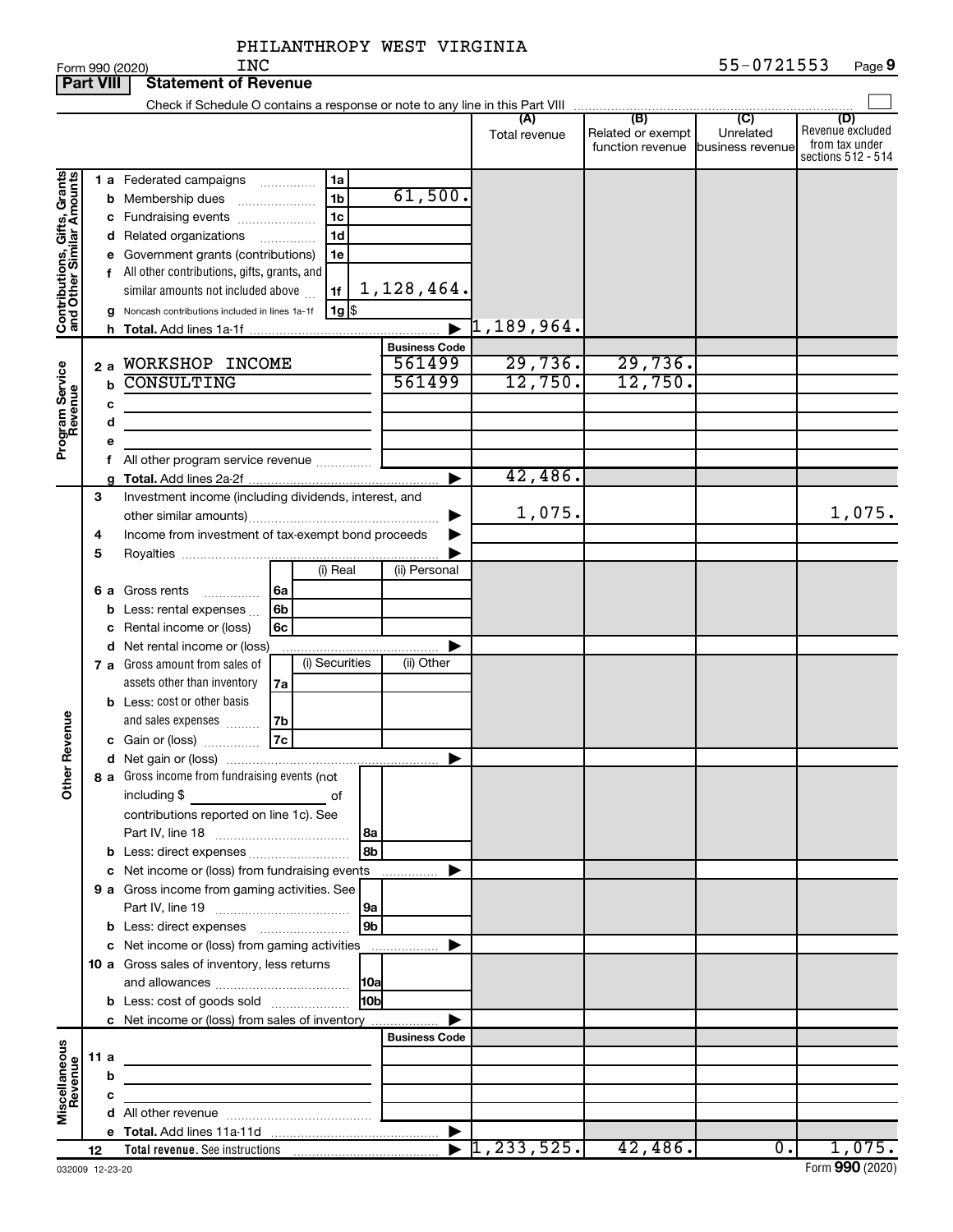Form 990 (2020) Page **10** INC 55-0721553

*Section 501(c)(3) and 501(c)(4) organizations must complete all columns. All other organizations must complete column (A).*

|    |                                                                                                          |                       |                                    |                                           | $\mathbf{X}$                   |
|----|----------------------------------------------------------------------------------------------------------|-----------------------|------------------------------------|-------------------------------------------|--------------------------------|
|    | Do not include amounts reported on lines 6b,<br>7b, 8b, 9b, and 10b of Part VIII.                        | (A)<br>Total expenses | (B)<br>Program service<br>expenses | (C)<br>Management and<br>general expenses | (D)<br>Fundraising<br>expenses |
| 1. | Grants and other assistance to domestic organizations                                                    |                       |                                    |                                           |                                |
|    | and domestic governments. See Part IV, line 21                                                           |                       |                                    |                                           |                                |
| 2  | Grants and other assistance to domestic                                                                  |                       |                                    |                                           |                                |
|    | individuals. See Part IV, line 22                                                                        |                       |                                    |                                           |                                |
| 3  | Grants and other assistance to foreign                                                                   |                       |                                    |                                           |                                |
|    | organizations, foreign governments, and foreign                                                          |                       |                                    |                                           |                                |
|    | individuals. See Part IV, lines 15 and 16                                                                |                       |                                    |                                           |                                |
| 4  | Benefits paid to or for members                                                                          |                       |                                    |                                           |                                |
| 5  | Compensation of current officers, directors,                                                             |                       |                                    |                                           |                                |
|    | trustees, and key employees                                                                              |                       |                                    |                                           |                                |
| 6  | Compensation not included above to disqualified                                                          |                       |                                    |                                           |                                |
|    | persons (as defined under section 4958(f)(1)) and                                                        |                       |                                    |                                           |                                |
|    | persons described in section 4958(c)(3)(B)                                                               |                       |                                    |                                           |                                |
| 7  |                                                                                                          |                       |                                    |                                           |                                |
| 8  | Pension plan accruals and contributions (include                                                         |                       |                                    |                                           |                                |
|    | section 401(k) and 403(b) employer contributions)                                                        |                       |                                    |                                           |                                |
| 9  |                                                                                                          |                       |                                    |                                           |                                |
| 10 |                                                                                                          |                       |                                    |                                           |                                |
| 11 | Fees for services (nonemployees):                                                                        |                       |                                    |                                           |                                |
| a  |                                                                                                          |                       |                                    |                                           |                                |
| b  |                                                                                                          |                       |                                    |                                           |                                |
| с  |                                                                                                          | 17,311.               |                                    | 17,311.                                   |                                |
| d  |                                                                                                          |                       |                                    |                                           |                                |
| е  | Professional fundraising services. See Part IV, line 17                                                  |                       |                                    |                                           |                                |
| f  | Investment management fees                                                                               |                       |                                    |                                           |                                |
| g  | Other. (If line 11g amount exceeds 10% of line 25,                                                       |                       |                                    |                                           |                                |
|    | column (A) amount, list line 11g expenses on Sch O.)                                                     | 775,583.              | 581,687.                           | 155, 117.                                 | 38,779.                        |
| 12 |                                                                                                          | 10,300.               | 10,300.                            |                                           |                                |
| 13 |                                                                                                          | 1,049.                | 577.                               | 472.                                      |                                |
| 14 |                                                                                                          | 1,453.                |                                    | 1,453.                                    |                                |
| 15 |                                                                                                          |                       |                                    |                                           |                                |
| 16 |                                                                                                          | 6,064.                | 5,761.                             | 121.                                      | 182.                           |
| 17 |                                                                                                          | 1,192.                | 1,192.                             |                                           |                                |
| 18 | Payments of travel or entertainment expenses                                                             |                       |                                    |                                           |                                |
|    | for any federal, state, or local public officials                                                        |                       |                                    |                                           |                                |
| 19 | Conferences, conventions, and meetings                                                                   | 12,769.               | 12,769.                            |                                           |                                |
| 20 | Interest                                                                                                 |                       |                                    |                                           |                                |
| 21 |                                                                                                          |                       |                                    |                                           |                                |
| 22 | Depreciation, depletion, and amortization                                                                |                       |                                    |                                           |                                |
| 23 | Insurance                                                                                                | 9,178.                | 8,719.                             | 184.                                      | 275.                           |
| 24 | Other expenses. Itemize expenses not covered                                                             |                       |                                    |                                           |                                |
|    | above (List miscellaneous expenses on line 24e. If<br>line 24e amount exceeds 10% of line 25, column (A) |                       |                                    |                                           |                                |
|    | amount, list line 24e expenses on Schedule O.)                                                           |                       |                                    |                                           |                                |
| a  | GRANTMAKER PROGRAMS                                                                                      | 6,645.                | 6,645.                             |                                           |                                |
| b  | <b>TELEPHONE</b>                                                                                         | 4,951.                | 4,703.                             | 99.                                       | 149.                           |
|    | MEMBERSHIPS AND REGISTR                                                                                  | 3,776.                | 3,776.                             |                                           |                                |
| d  | <b>OTHER</b>                                                                                             | 861.                  | 861.                               |                                           |                                |
| е  | All other expenses                                                                                       |                       |                                    |                                           |                                |
| 25 | Total functional expenses. Add lines 1 through 24e                                                       | 851, 132.             | 636,990.                           | 174,757.                                  | 39,385.                        |
| 26 | Joint costs. Complete this line only if the organization                                                 |                       |                                    |                                           |                                |
|    | reported in column (B) joint costs from a combined                                                       |                       |                                    |                                           |                                |
|    | educational campaign and fundraising solicitation.<br>Check here $\blacktriangleright$                   |                       |                                    |                                           |                                |
|    | if following SOP 98-2 (ASC 958-720)                                                                      |                       |                                    |                                           |                                |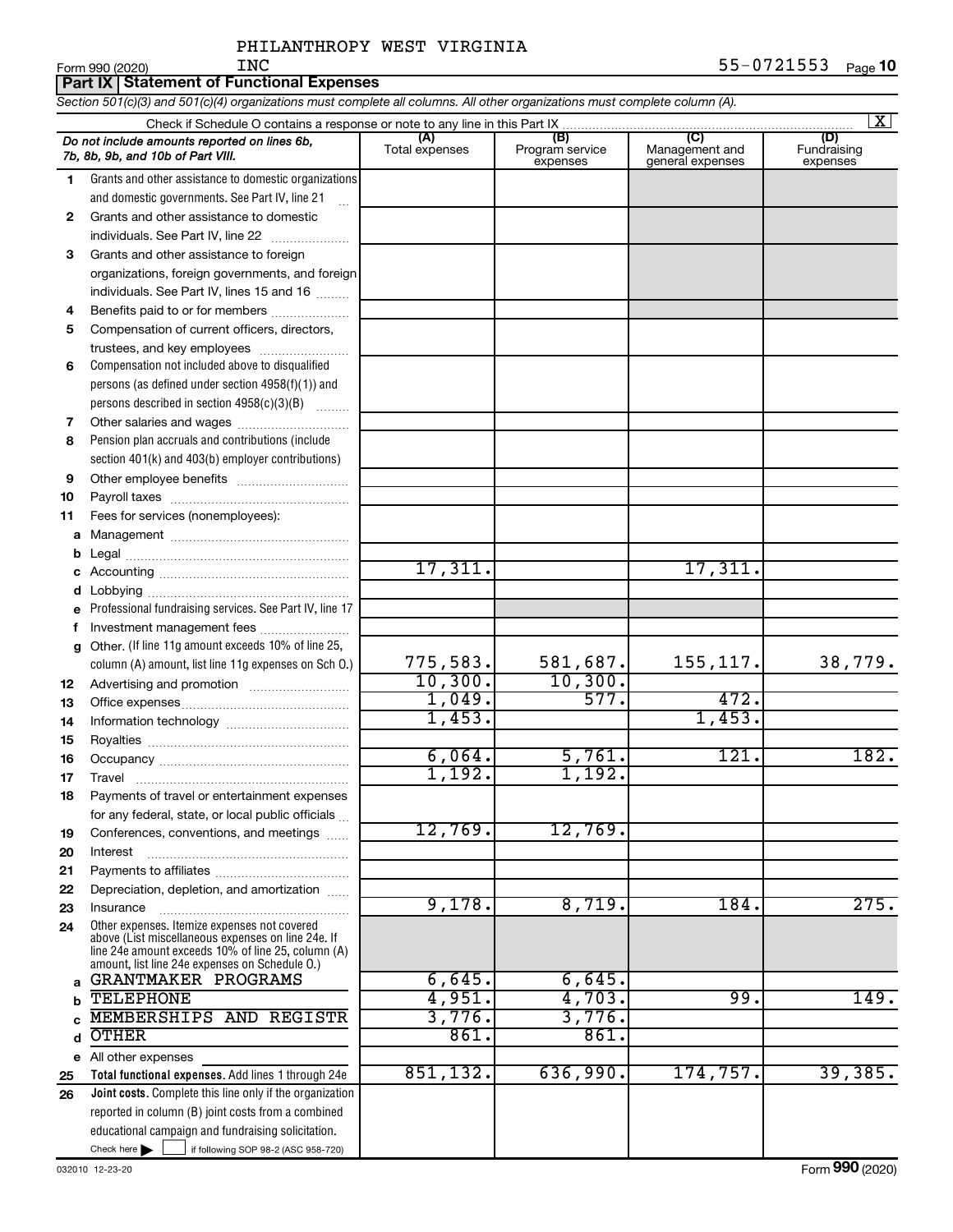|                             | Form 990 (2020) | <b>INC</b>                                                                                                                                                 |                          |                 | 55-0721553<br>Page 11       |
|-----------------------------|-----------------|------------------------------------------------------------------------------------------------------------------------------------------------------------|--------------------------|-----------------|-----------------------------|
|                             | Part X          | <b>Balance Sheet</b>                                                                                                                                       |                          |                 |                             |
|                             |                 |                                                                                                                                                            |                          |                 |                             |
|                             |                 |                                                                                                                                                            | (A)<br>Beginning of year |                 | (B)<br>End of year          |
|                             | 1               |                                                                                                                                                            | 224,755.                 | $\mathbf{1}$    | 346,920.                    |
|                             | 2               |                                                                                                                                                            | 69,705.                  | $\mathbf{2}$    | 454, 259.                   |
|                             | 3               |                                                                                                                                                            |                          | 3               |                             |
|                             | 4               |                                                                                                                                                            | 27,875.                  | $\overline{4}$  | 8,150.                      |
|                             | 5               | Loans and other receivables from any current or former officer, director,                                                                                  |                          |                 |                             |
|                             |                 | trustee, key employee, creator or founder, substantial contributor, or 35%                                                                                 |                          |                 |                             |
|                             |                 | controlled entity or family member of any of these persons                                                                                                 |                          | 5               |                             |
|                             | 6               | Loans and other receivables from other disqualified persons (as defined                                                                                    |                          |                 |                             |
|                             |                 | under section $4958(f)(1)$ , and persons described in section $4958(c)(3)(B)$<br>$\ldots$                                                                  |                          | 6               |                             |
| Assets                      | 7               |                                                                                                                                                            |                          | $\overline{7}$  |                             |
|                             | 8               |                                                                                                                                                            |                          | 8               |                             |
|                             | 9               | Prepaid expenses and deferred charges                                                                                                                      | 3,135.                   | 9               | 3,333.                      |
|                             |                 | <b>10a</b> Land, buildings, and equipment: cost or other                                                                                                   |                          |                 |                             |
|                             |                 | basis. Complete Part VI of Schedule D    10a                                                                                                               |                          |                 |                             |
|                             | b               | 10b                                                                                                                                                        |                          | 10 <sub>c</sub> |                             |
|                             | 11              |                                                                                                                                                            |                          | 11              |                             |
|                             | 12              |                                                                                                                                                            |                          | 12              |                             |
|                             | 13              |                                                                                                                                                            |                          | 13              |                             |
|                             | 14              |                                                                                                                                                            |                          | 14              |                             |
|                             | 15              |                                                                                                                                                            |                          | 15              |                             |
|                             | 16              |                                                                                                                                                            | 325,470.                 | 16              | 812,662.                    |
|                             | 17              |                                                                                                                                                            | 19,553.                  | 17              | 2,051.                      |
|                             | 18              |                                                                                                                                                            | 13,200.                  | 18              |                             |
|                             | 19              |                                                                                                                                                            |                          | 19              | 88,100.                     |
|                             | 20              |                                                                                                                                                            |                          | 20              |                             |
|                             | 21              | Escrow or custodial account liability. Complete Part IV of Schedule D                                                                                      |                          | 21              |                             |
| Liabilities                 | 22              | Loans and other payables to any current or former officer, director,                                                                                       |                          |                 |                             |
|                             |                 | trustee, key employee, creator or founder, substantial contributor, or 35%                                                                                 |                          |                 |                             |
|                             |                 | controlled entity or family member of any of these persons                                                                                                 |                          | 22              |                             |
|                             | 23              | Secured mortgages and notes payable to unrelated third parties                                                                                             |                          | 23              |                             |
|                             | 24              | Unsecured notes and loans payable to unrelated third parties                                                                                               |                          | 24              |                             |
|                             | 25              | Other liabilities (including federal income tax, payables to related third<br>parties, and other liabilities not included on lines 17-24). Complete Part X |                          |                 |                             |
|                             |                 |                                                                                                                                                            | 0.                       | 25              |                             |
|                             | 26              | of Schedule D<br>Total liabilities. Add lines 17 through 25                                                                                                | 32,753.                  | 26              | $\frac{47,400}{137,551}$    |
|                             |                 | Organizations that follow FASB ASC 958, check here $\blacktriangleright \boxed{X}$                                                                         |                          |                 |                             |
|                             |                 | and complete lines 27, 28, 32, and 33.                                                                                                                     |                          |                 |                             |
|                             | 27              |                                                                                                                                                            | 267,490.                 | 27              | 649,884.                    |
|                             | 28              |                                                                                                                                                            | 25, 227.                 | 28              | 25, 227.                    |
|                             |                 | Organizations that do not follow FASB ASC 958, check here >                                                                                                |                          |                 |                             |
|                             |                 | and complete lines 29 through 33.                                                                                                                          |                          |                 |                             |
|                             | 29              |                                                                                                                                                            |                          | 29              |                             |
|                             | 30              | Paid-in or capital surplus, or land, building, or equipment fund                                                                                           |                          | 30              |                             |
|                             | 31              | Retained earnings, endowment, accumulated income, or other funds                                                                                           |                          | 31              |                             |
| Net Assets or Fund Balances | 32              |                                                                                                                                                            | 292,717.                 | 32              | 675,111.                    |
|                             | 33              | Total liabilities and net assets/fund balances                                                                                                             | 325,470.                 | 33              | 812,662.                    |
|                             |                 |                                                                                                                                                            |                          |                 | $F_{\text{OCD}}$ 990 (2020) |

032011 12-23-20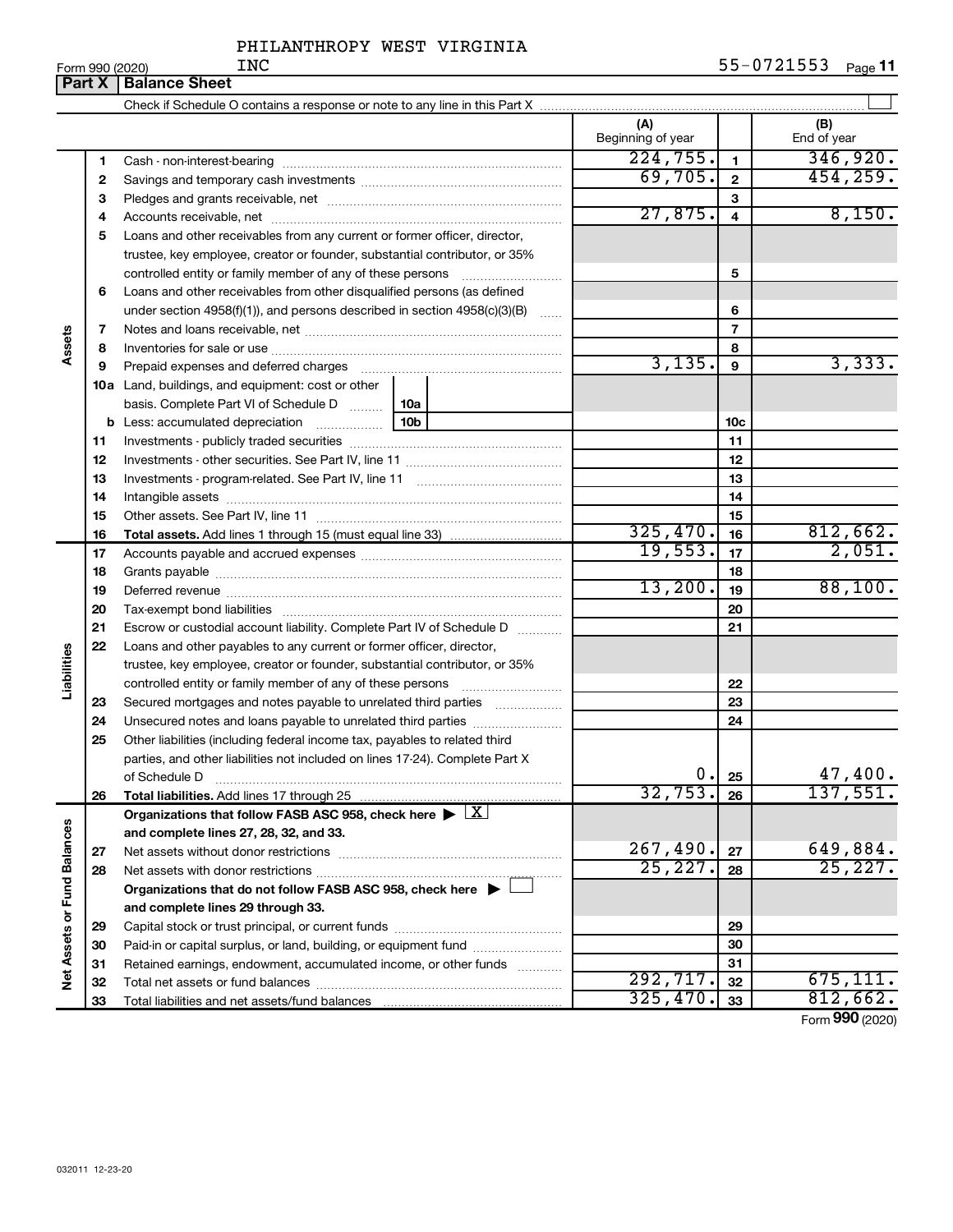|    | <b>INC</b><br>Form 990 (2020)                                                                                                   |                         | 55-0721553     | Page 12            |
|----|---------------------------------------------------------------------------------------------------------------------------------|-------------------------|----------------|--------------------|
|    | Part XI   Reconciliation of Net Assets                                                                                          |                         |                |                    |
|    |                                                                                                                                 |                         |                | $\boxed{\text{X}}$ |
|    |                                                                                                                                 |                         |                |                    |
| 1  |                                                                                                                                 | $\mathbf{1}$            |                | 1, 233, 525.       |
| 2  |                                                                                                                                 | $\overline{2}$          |                | 851,132.           |
| з  | Revenue less expenses. Subtract line 2 from line 1                                                                              | 3                       |                | 382, 393.          |
| 4  |                                                                                                                                 | $\overline{\mathbf{4}}$ |                | 292,717.           |
| 5  |                                                                                                                                 | 5                       |                |                    |
| 6  |                                                                                                                                 | 6                       |                |                    |
| 7  | Investment expenses www.communication.com/www.communication.com/www.communication.com/www.com                                   | $\overline{7}$          |                |                    |
| 8  |                                                                                                                                 | 8                       |                |                    |
| 9  | Other changes in net assets or fund balances (explain on Schedule O)                                                            | 9                       |                | $\overline{2}$ .   |
| 10 | Net assets or fund balances at end of year. Combine lines 3 through 9 (must equal Part X, line 32,                              |                         |                |                    |
|    |                                                                                                                                 | 10                      |                | 675, 112.          |
|    | <b>Part XII</b> Financial Statements and Reporting                                                                              |                         |                |                    |
|    |                                                                                                                                 |                         |                |                    |
|    |                                                                                                                                 |                         |                | <b>No</b><br>Yes   |
| 1  | $\boxed{\text{X}}$ Accrual<br>Accounting method used to prepare the Form 990: $\Box$ Cash<br>$\Box$ Other                       |                         |                |                    |
|    | If the organization changed its method of accounting from a prior year or checked "Other," explain in Schedule O.               |                         |                |                    |
|    |                                                                                                                                 |                         | 2a             | х                  |
|    | If "Yes," check a box below to indicate whether the financial statements for the year were compiled or reviewed on a            |                         |                |                    |
|    | separate basis, consolidated basis, or both:                                                                                    |                         |                |                    |
|    | Separate basis<br>Consolidated basis<br>Both consolidated and separate basis                                                    |                         |                |                    |
|    |                                                                                                                                 |                         | 2 <sub>b</sub> | х                  |
|    | If "Yes," check a box below to indicate whether the financial statements for the year were audited on a separate basis,         |                         |                |                    |
|    | consolidated basis, or both:                                                                                                    |                         |                |                    |
|    | Separate basis<br>Consolidated basis<br>Both consolidated and separate basis                                                    |                         |                |                    |
|    | c If "Yes" to line 2a or 2b, does the organization have a committee that assumes responsibility for oversight of the audit,     |                         |                |                    |
|    |                                                                                                                                 |                         | 2c             |                    |
|    | If the organization changed either its oversight process or selection process during the tax year, explain on Schedule O.       |                         |                |                    |
|    | 3a As a result of a federal award, was the organization required to undergo an audit or audits as set forth in the Single Audit |                         |                |                    |
|    |                                                                                                                                 |                         | За             | x                  |
|    | b If "Yes," did the organization undergo the required audit or audits? If the organization did not undergo the required audit   |                         |                |                    |
|    |                                                                                                                                 |                         | 3b             |                    |

Form (2020) **990**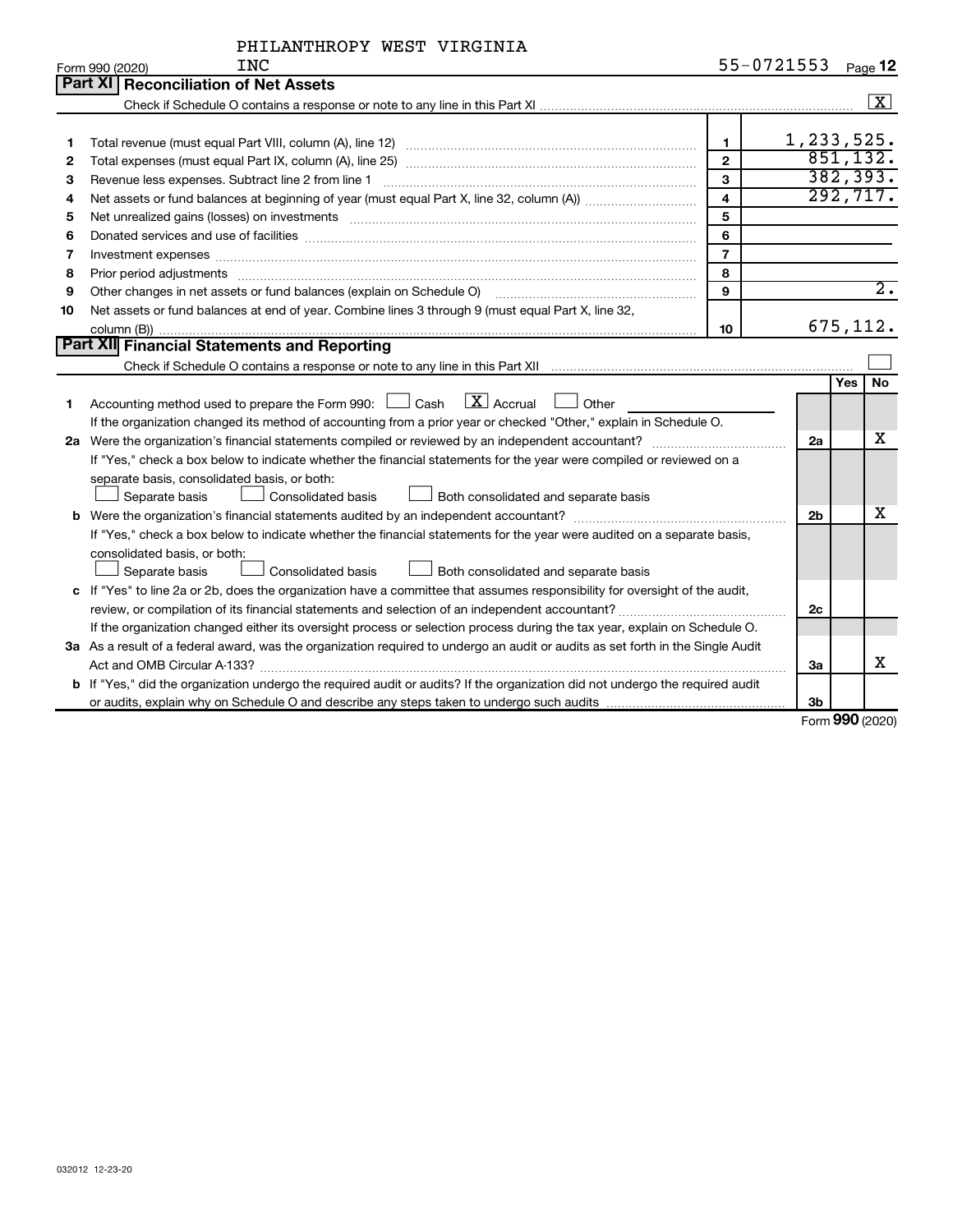Department of the Treasury

|  |  |  | (Form 990 or 990-EZ) |
|--|--|--|----------------------|
|  |  |  |                      |

# **(Form 990 or 990-EZ) Complete if the organization is a section 501(c)(3) organization or a section Public Charity Status and Public Support 2020**

**4947(a)(1) nonexempt charitable trust. | Attach to Form 990 or Form 990-EZ.** 

| O.                              |  |
|---------------------------------|--|
| <b>Open to Public</b><br>.nntin |  |

 $\Box$ 

OMB No. 1545-0047

|                          | טעט וויט טער וויט וויס וויס וויס<br>Internal Revenue Service<br>Inspection<br>Go to www.irs.gov/Form990 for instructions and the latest information. |                                                                                                                                           |            |                                                                                                                                                     |  |                            |     |                                   |                            |                                                                                                                                              |
|--------------------------|------------------------------------------------------------------------------------------------------------------------------------------------------|-------------------------------------------------------------------------------------------------------------------------------------------|------------|-----------------------------------------------------------------------------------------------------------------------------------------------------|--|----------------------------|-----|-----------------------------------|----------------------------|----------------------------------------------------------------------------------------------------------------------------------------------|
| Name of the organization |                                                                                                                                                      |                                                                                                                                           |            | PHILANTHROPY WEST VIRGINIA                                                                                                                          |  |                            |     |                                   |                            | <b>Employer identification number</b>                                                                                                        |
|                          |                                                                                                                                                      |                                                                                                                                           | <b>INC</b> |                                                                                                                                                     |  |                            |     |                                   |                            | 55-0721553                                                                                                                                   |
| <b>Part I</b>            |                                                                                                                                                      |                                                                                                                                           |            | Reason for Public Charity Status. (All organizations must complete this part.) See instructions.                                                    |  |                            |     |                                   |                            |                                                                                                                                              |
|                          |                                                                                                                                                      |                                                                                                                                           |            | The organization is not a private foundation because it is: (For lines 1 through 12, check only one box.)                                           |  |                            |     |                                   |                            |                                                                                                                                              |
| 1                        |                                                                                                                                                      |                                                                                                                                           |            | A church, convention of churches, or association of churches described in <b>section 170(b)(1)(A)(i).</b>                                           |  |                            |     |                                   |                            |                                                                                                                                              |
| 2                        |                                                                                                                                                      |                                                                                                                                           |            | A school described in section 170(b)(1)(A)(ii). (Attach Schedule E (Form 990 or 990-EZ).)                                                           |  |                            |     |                                   |                            |                                                                                                                                              |
| з                        |                                                                                                                                                      |                                                                                                                                           |            | A hospital or a cooperative hospital service organization described in section 170(b)(1)(A)(iii).                                                   |  |                            |     |                                   |                            |                                                                                                                                              |
| 4                        |                                                                                                                                                      |                                                                                                                                           |            |                                                                                                                                                     |  |                            |     |                                   |                            | A medical research organization operated in conjunction with a hospital described in section 170(b)(1)(A)(iii). Enter the hospital's name,   |
|                          |                                                                                                                                                      | city, and state:                                                                                                                          |            |                                                                                                                                                     |  |                            |     |                                   |                            |                                                                                                                                              |
| 5                        |                                                                                                                                                      |                                                                                                                                           |            | An organization operated for the benefit of a college or university owned or operated by a governmental unit described in                           |  |                            |     |                                   |                            |                                                                                                                                              |
|                          |                                                                                                                                                      |                                                                                                                                           |            | section 170(b)(1)(A)(iv). (Complete Part II.)                                                                                                       |  |                            |     |                                   |                            |                                                                                                                                              |
| 6                        |                                                                                                                                                      | A federal, state, or local government or governmental unit described in section 170(b)(1)(A)(v).                                          |            |                                                                                                                                                     |  |                            |     |                                   |                            |                                                                                                                                              |
| $\overline{7}$           | $\lfloor x \rfloor$                                                                                                                                  | An organization that normally receives a substantial part of its support from a governmental unit or from the general public described in |            |                                                                                                                                                     |  |                            |     |                                   |                            |                                                                                                                                              |
|                          |                                                                                                                                                      |                                                                                                                                           |            | section 170(b)(1)(A)(vi). (Complete Part II.)                                                                                                       |  |                            |     |                                   |                            |                                                                                                                                              |
| 8                        |                                                                                                                                                      |                                                                                                                                           |            | A community trust described in section 170(b)(1)(A)(vi). (Complete Part II.)                                                                        |  |                            |     |                                   |                            |                                                                                                                                              |
| 9                        |                                                                                                                                                      |                                                                                                                                           |            | An agricultural research organization described in section 170(b)(1)(A)(ix) operated in conjunction with a land-grant college                       |  |                            |     |                                   |                            |                                                                                                                                              |
|                          |                                                                                                                                                      |                                                                                                                                           |            | or university or a non-land-grant college of agriculture (see instructions). Enter the name, city, and state of the college or                      |  |                            |     |                                   |                            |                                                                                                                                              |
|                          |                                                                                                                                                      | university:                                                                                                                               |            |                                                                                                                                                     |  |                            |     |                                   |                            |                                                                                                                                              |
| 10                       |                                                                                                                                                      |                                                                                                                                           |            |                                                                                                                                                     |  |                            |     |                                   |                            | An organization that normally receives (1) more than 33 1/3% of its support from contributions, membership fees, and gross receipts from     |
|                          |                                                                                                                                                      |                                                                                                                                           |            |                                                                                                                                                     |  |                            |     |                                   |                            | activities related to its exempt functions, subject to certain exceptions; and (2) no more than 33 1/3% of its support from gross investment |
|                          |                                                                                                                                                      |                                                                                                                                           |            |                                                                                                                                                     |  |                            |     |                                   |                            | income and unrelated business taxable income (less section 511 tax) from businesses acquired by the organization after June 30, 1975.        |
| 11                       |                                                                                                                                                      |                                                                                                                                           |            | See section 509(a)(2). (Complete Part III.)<br>An organization organized and operated exclusively to test for public safety. See section 509(a)(4). |  |                            |     |                                   |                            |                                                                                                                                              |
| 12                       |                                                                                                                                                      |                                                                                                                                           |            |                                                                                                                                                     |  |                            |     |                                   |                            | An organization organized and operated exclusively for the benefit of, to perform the functions of, or to carry out the purposes of one or   |
|                          |                                                                                                                                                      |                                                                                                                                           |            | more publicly supported organizations described in section 509(a)(1) or section 509(a)(2). See section 509(a)(3). Check the box in                  |  |                            |     |                                   |                            |                                                                                                                                              |
|                          |                                                                                                                                                      |                                                                                                                                           |            | lines 12a through 12d that describes the type of supporting organization and complete lines 12e, 12f, and 12g.                                      |  |                            |     |                                   |                            |                                                                                                                                              |
| а                        |                                                                                                                                                      |                                                                                                                                           |            | Type I. A supporting organization operated, supervised, or controlled by its supported organization(s), typically by giving                         |  |                            |     |                                   |                            |                                                                                                                                              |
|                          |                                                                                                                                                      |                                                                                                                                           |            | the supported organization(s) the power to regularly appoint or elect a majority of the directors or trustees of the supporting                     |  |                            |     |                                   |                            |                                                                                                                                              |
|                          |                                                                                                                                                      |                                                                                                                                           |            | organization. You must complete Part IV, Sections A and B.                                                                                          |  |                            |     |                                   |                            |                                                                                                                                              |
| b                        |                                                                                                                                                      |                                                                                                                                           |            | Type II. A supporting organization supervised or controlled in connection with its supported organization(s), by having                             |  |                            |     |                                   |                            |                                                                                                                                              |
|                          |                                                                                                                                                      |                                                                                                                                           |            | control or management of the supporting organization vested in the same persons that control or manage the supported                                |  |                            |     |                                   |                            |                                                                                                                                              |
|                          |                                                                                                                                                      |                                                                                                                                           |            | organization(s). You must complete Part IV, Sections A and C.                                                                                       |  |                            |     |                                   |                            |                                                                                                                                              |
| c                        |                                                                                                                                                      |                                                                                                                                           |            | Type III functionally integrated. A supporting organization operated in connection with, and functionally integrated with,                          |  |                            |     |                                   |                            |                                                                                                                                              |
|                          |                                                                                                                                                      |                                                                                                                                           |            | its supported organization(s) (see instructions). You must complete Part IV, Sections A, D, and E.                                                  |  |                            |     |                                   |                            |                                                                                                                                              |
| d                        |                                                                                                                                                      |                                                                                                                                           |            | Type III non-functionally integrated. A supporting organization operated in connection with its supported organization(s)                           |  |                            |     |                                   |                            |                                                                                                                                              |
|                          |                                                                                                                                                      |                                                                                                                                           |            | that is not functionally integrated. The organization generally must satisfy a distribution requirement and an attentiveness                        |  |                            |     |                                   |                            |                                                                                                                                              |
|                          |                                                                                                                                                      |                                                                                                                                           |            | requirement (see instructions). You must complete Part IV, Sections A and D, and Part V.                                                            |  |                            |     |                                   |                            |                                                                                                                                              |
| e                        |                                                                                                                                                      |                                                                                                                                           |            | Check this box if the organization received a written determination from the IRS that it is a Type I, Type II, Type III                             |  |                            |     |                                   |                            |                                                                                                                                              |
|                          |                                                                                                                                                      |                                                                                                                                           |            | functionally integrated, or Type III non-functionally integrated supporting organization.                                                           |  |                            |     |                                   |                            |                                                                                                                                              |
|                          |                                                                                                                                                      |                                                                                                                                           |            |                                                                                                                                                     |  |                            |     |                                   |                            |                                                                                                                                              |
| g                        |                                                                                                                                                      | (i) Name of supported                                                                                                                     |            | Provide the following information about the supported organization(s).<br>(ii) EIN                                                                  |  | (iii) Type of organization |     | (iv) Is the organization listed   | (v) Amount of monetary     | (vi) Amount of other                                                                                                                         |
|                          |                                                                                                                                                      | organization                                                                                                                              |            |                                                                                                                                                     |  | (described on lines 1-10   | Yes | in your governing document?<br>No | support (see instructions) | support (see instructions)                                                                                                                   |
|                          |                                                                                                                                                      |                                                                                                                                           |            |                                                                                                                                                     |  | above (see instructions))  |     |                                   |                            |                                                                                                                                              |
|                          |                                                                                                                                                      |                                                                                                                                           |            |                                                                                                                                                     |  |                            |     |                                   |                            |                                                                                                                                              |
|                          |                                                                                                                                                      |                                                                                                                                           |            |                                                                                                                                                     |  |                            |     |                                   |                            |                                                                                                                                              |
|                          |                                                                                                                                                      |                                                                                                                                           |            |                                                                                                                                                     |  |                            |     |                                   |                            |                                                                                                                                              |
|                          |                                                                                                                                                      |                                                                                                                                           |            |                                                                                                                                                     |  |                            |     |                                   |                            |                                                                                                                                              |
|                          |                                                                                                                                                      |                                                                                                                                           |            |                                                                                                                                                     |  |                            |     |                                   |                            |                                                                                                                                              |
|                          |                                                                                                                                                      |                                                                                                                                           |            |                                                                                                                                                     |  |                            |     |                                   |                            |                                                                                                                                              |
|                          |                                                                                                                                                      |                                                                                                                                           |            |                                                                                                                                                     |  |                            |     |                                   |                            |                                                                                                                                              |
|                          |                                                                                                                                                      |                                                                                                                                           |            |                                                                                                                                                     |  |                            |     |                                   |                            |                                                                                                                                              |
|                          |                                                                                                                                                      |                                                                                                                                           |            |                                                                                                                                                     |  |                            |     |                                   |                            |                                                                                                                                              |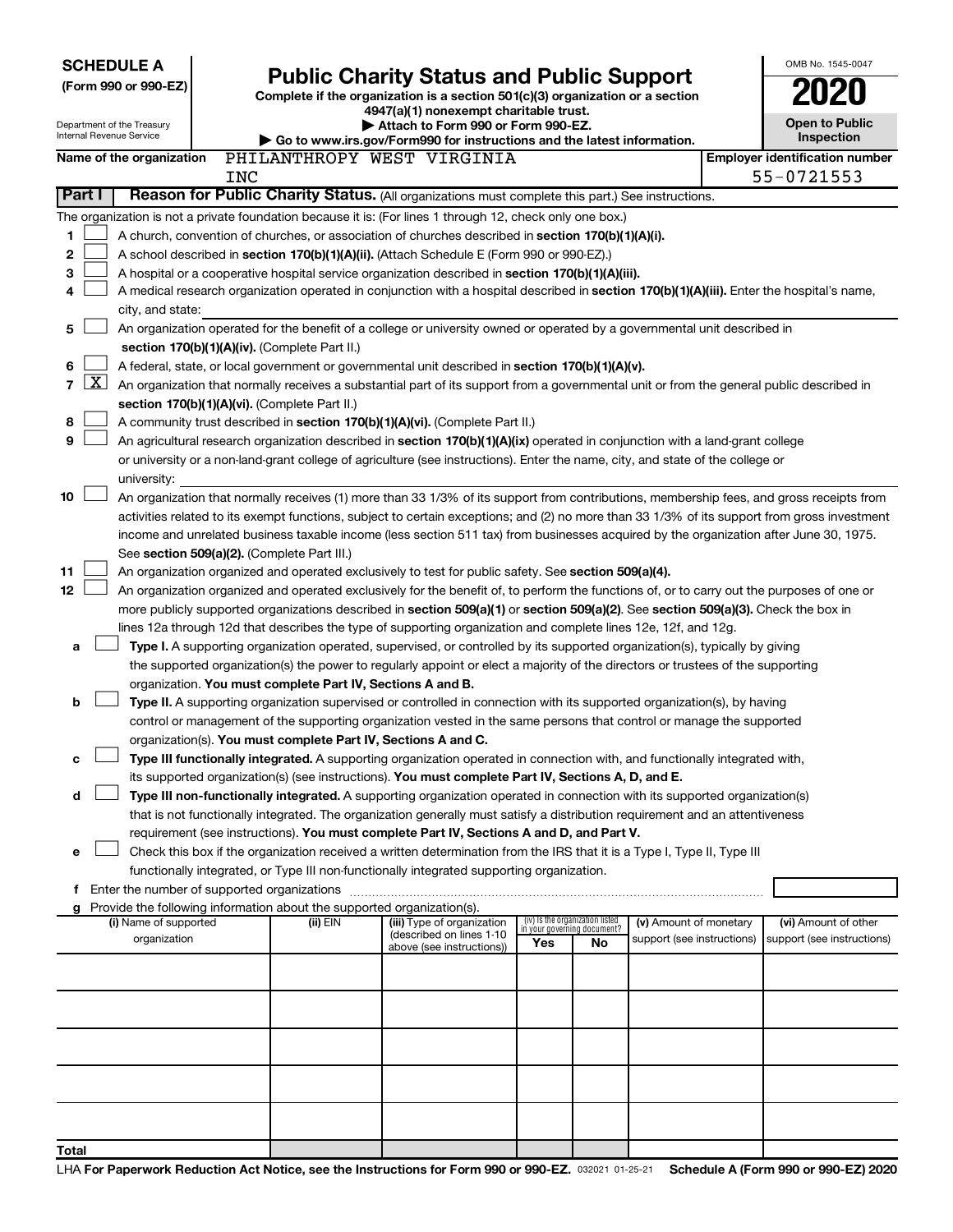#### Schedule A (Form 990 or 990-EZ) 2020 INC

**2** INC 55-0721553  $_{\text{Page 2}}$ 

(Complete only if you checked the box on line 5, 7, or 8 of Part I or if the organization failed to qualify under Part III. If the organization fails to qualify under the tests listed below, please complete Part III.) **Part II** | Support Schedule for Organizations Described in Sections 170(b)(1)(A)(iv) and 170(b)(1)(A)(vi)

| <b>Section A. Public Support</b>                                                                                                                                                                                                    |                       |                                    |                        |                        |            |                                    |
|-------------------------------------------------------------------------------------------------------------------------------------------------------------------------------------------------------------------------------------|-----------------------|------------------------------------|------------------------|------------------------|------------|------------------------------------|
| Calendar year (or fiscal year beginning in)                                                                                                                                                                                         | (a) 2016              | (b) 2017                           | $(c)$ 2018             | $(d)$ 2019             | (e) 2020   | (f) Total                          |
| 1 Gifts, grants, contributions, and                                                                                                                                                                                                 |                       |                                    |                        |                        |            |                                    |
| membership fees received. (Do not                                                                                                                                                                                                   |                       |                                    |                        |                        |            |                                    |
| include any "unusual grants.")                                                                                                                                                                                                      | 388, 214.             | 451,007.                           | 442,742.               | 359,427.               | 1,189,964. | 2,831,354.                         |
| 2 Tax revenues levied for the organ-                                                                                                                                                                                                |                       |                                    |                        |                        |            |                                    |
| ization's benefit and either paid to                                                                                                                                                                                                |                       |                                    |                        |                        |            |                                    |
| or expended on its behalf                                                                                                                                                                                                           |                       |                                    |                        |                        |            |                                    |
| 3 The value of services or facilities                                                                                                                                                                                               |                       |                                    |                        |                        |            |                                    |
| furnished by a governmental unit to                                                                                                                                                                                                 |                       |                                    |                        |                        |            |                                    |
| the organization without charge                                                                                                                                                                                                     |                       |                                    |                        |                        |            |                                    |
| 4 Total. Add lines 1 through 3                                                                                                                                                                                                      | 388, 214.             | 451,007.                           | 442,742.               | 359,427.               | 1,189,964. | 2,831,354.                         |
| 5 The portion of total contributions                                                                                                                                                                                                |                       |                                    |                        |                        |            |                                    |
| by each person (other than a                                                                                                                                                                                                        |                       |                                    |                        |                        |            |                                    |
| governmental unit or publicly                                                                                                                                                                                                       |                       |                                    |                        |                        |            |                                    |
| supported organization) included                                                                                                                                                                                                    |                       |                                    |                        |                        |            |                                    |
| on line 1 that exceeds 2% of the                                                                                                                                                                                                    |                       |                                    |                        |                        |            |                                    |
| amount shown on line 11,                                                                                                                                                                                                            |                       |                                    |                        |                        |            |                                    |
| column (f)                                                                                                                                                                                                                          |                       |                                    |                        |                        |            |                                    |
|                                                                                                                                                                                                                                     |                       |                                    |                        |                        |            |                                    |
| 6 Public support. Subtract line 5 from line 4.<br><b>Section B. Total Support</b>                                                                                                                                                   |                       |                                    |                        |                        |            | 2,831,354.                         |
|                                                                                                                                                                                                                                     |                       |                                    |                        |                        |            |                                    |
| Calendar year (or fiscal year beginning in)                                                                                                                                                                                         | (a) 2016<br>388, 214. | (b) 2017<br>$\overline{451,007}$ . | $(c)$ 2018<br>442,742. | $(d)$ 2019<br>359,427. | (e) 2020   | (f) Total                          |
| 7 Amounts from line 4                                                                                                                                                                                                               |                       |                                    |                        |                        | 1,189,964  | 2,831,354.                         |
| 8 Gross income from interest,                                                                                                                                                                                                       |                       |                                    |                        |                        |            |                                    |
| dividends, payments received on                                                                                                                                                                                                     |                       |                                    |                        |                        |            |                                    |
| securities loans, rents, royalties,                                                                                                                                                                                                 |                       |                                    |                        |                        |            |                                    |
| and income from similar sources                                                                                                                                                                                                     | 1,022.                | 1,072.                             | 1,458.                 | 2,899.                 | 1,075.     | 7,526.                             |
| <b>9</b> Net income from unrelated business                                                                                                                                                                                         |                       |                                    |                        |                        |            |                                    |
| activities, whether or not the                                                                                                                                                                                                      |                       |                                    |                        |                        |            |                                    |
| business is regularly carried on                                                                                                                                                                                                    |                       |                                    |                        |                        |            |                                    |
| 10 Other income. Do not include gain                                                                                                                                                                                                |                       |                                    |                        |                        |            |                                    |
| or loss from the sale of capital                                                                                                                                                                                                    |                       |                                    |                        |                        |            |                                    |
| assets (Explain in Part VI.)                                                                                                                                                                                                        |                       |                                    |                        |                        |            |                                    |
| 11 Total support. Add lines 7 through 10                                                                                                                                                                                            |                       |                                    |                        |                        |            | 2,838,880.                         |
| <b>12</b> Gross receipts from related activities, etc. (see instructions)                                                                                                                                                           |                       |                                    |                        |                        | 12         | 1,090,847.                         |
| 13 First 5 years. If the Form 990 is for the organization's first, second, third, fourth, or fifth tax year as a section 501(c)(3)                                                                                                  |                       |                                    |                        |                        |            |                                    |
| organization, check this box and stop here <b>construction and construction</b> construction of the state of the state of the state of the state of the state of the state of the state of the state of the state of the state of t |                       |                                    |                        |                        |            |                                    |
| <b>Section C. Computation of Public Support Percentage</b>                                                                                                                                                                          |                       |                                    |                        |                        |            |                                    |
|                                                                                                                                                                                                                                     |                       |                                    |                        |                        | 14         | 99.73<br>%                         |
|                                                                                                                                                                                                                                     |                       |                                    |                        |                        | 15         | 99.63<br>%                         |
| 16a 33 1/3% support test - 2020. If the organization did not check the box on line 13, and line 14 is 33 1/3% or more, check this box and                                                                                           |                       |                                    |                        |                        |            |                                    |
| stop here. The organization qualifies as a publicly supported organization manufactured content and the organization manufactured and the state of the state of the state of the state of the state of the state of the state       |                       |                                    |                        |                        |            | $\blacktriangleright$ $\mathbf{X}$ |
| b 33 1/3% support test - 2019. If the organization did not check a box on line 13 or 16a, and line 15 is 33 1/3% or more, check this box                                                                                            |                       |                                    |                        |                        |            |                                    |
|                                                                                                                                                                                                                                     |                       |                                    |                        |                        |            |                                    |
| 17a 10% -facts-and-circumstances test - 2020. If the organization did not check a box on line 13, 16a, or 16b, and line 14 is 10% or more,                                                                                          |                       |                                    |                        |                        |            |                                    |
| and if the organization meets the facts-and-circumstances test, check this box and stop here. Explain in Part VI how the organization                                                                                               |                       |                                    |                        |                        |            |                                    |
| meets the facts-and-circumstances test. The organization qualifies as a publicly supported organization                                                                                                                             |                       |                                    |                        |                        |            |                                    |
| <b>b 10%</b> -facts-and-circumstances test - 2019. If the organization did not check a box on line 13, 16a, 16b, or 17a, and line 15 is 10% or                                                                                      |                       |                                    |                        |                        |            |                                    |
| more, and if the organization meets the facts-and-circumstances test, check this box and stop here. Explain in Part VI how the                                                                                                      |                       |                                    |                        |                        |            |                                    |
| organization meets the facts-and-circumstances test. The organization qualifies as a publicly supported organization                                                                                                                |                       |                                    |                        |                        |            |                                    |
| 18 Private foundation. If the organization did not check a box on line 13, 16a, 16b, 17a, or 17b, check this box and see instructions                                                                                               |                       |                                    |                        |                        |            |                                    |
|                                                                                                                                                                                                                                     |                       |                                    |                        |                        |            |                                    |

**Schedule A (Form 990 or 990-EZ) 2020**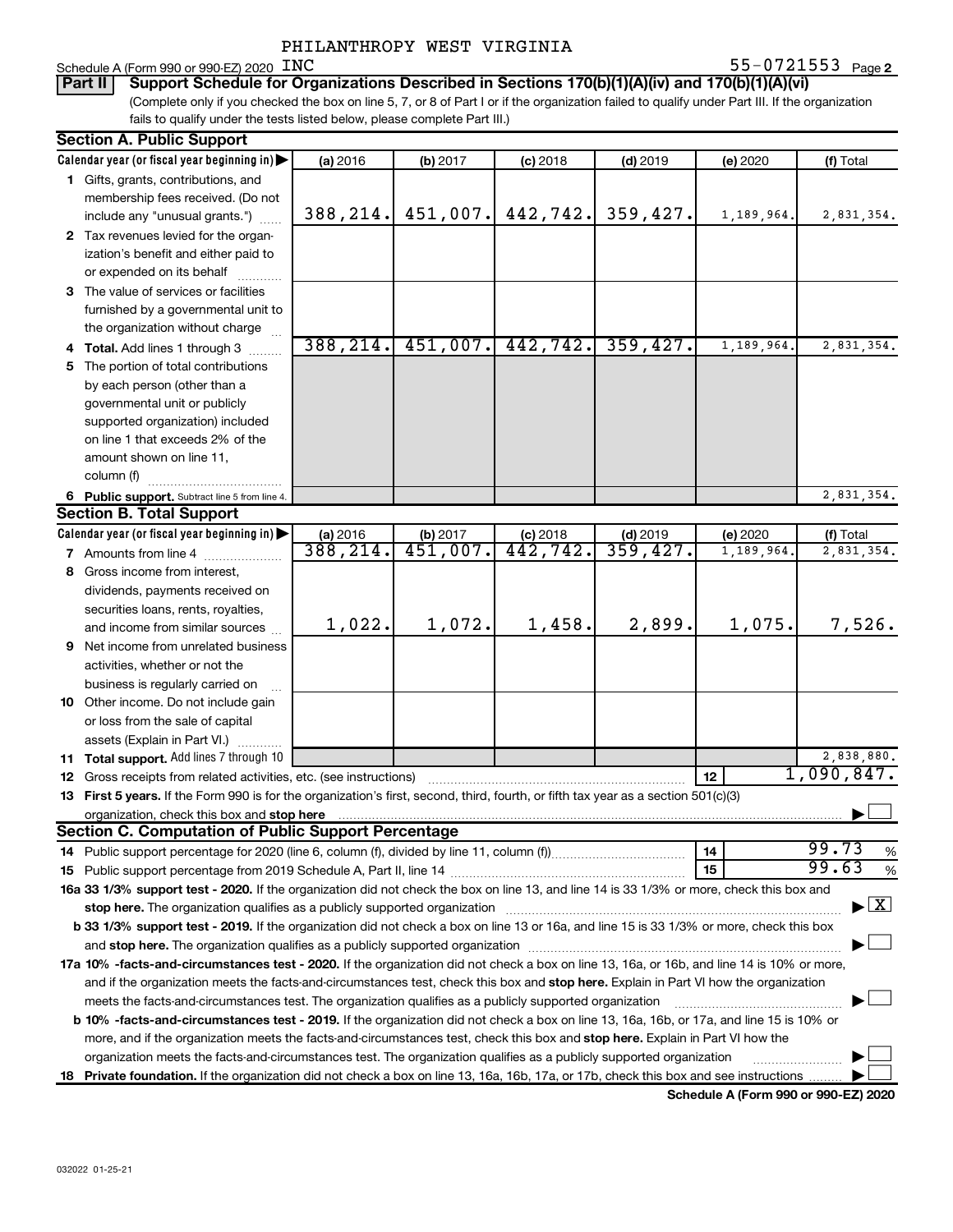### **Part III | Support Schedule for Organizations Described in Section 509(a)(2)**

(Complete only if you checked the box on line 10 of Part I or if the organization failed to qualify under Part II. If the organization fails to qualify under the tests listed below, please complete Part II.)

| <b>Section A. Public Support</b>                                                                                                                 |          |          |          |            |          |           |   |
|--------------------------------------------------------------------------------------------------------------------------------------------------|----------|----------|----------|------------|----------|-----------|---|
| Calendar year (or fiscal year beginning in) $\blacktriangleright$                                                                                | (a) 2016 | (b) 2017 | (c) 2018 | $(d)$ 2019 | (e) 2020 | (f) Total |   |
| 1 Gifts, grants, contributions, and                                                                                                              |          |          |          |            |          |           |   |
| membership fees received. (Do not                                                                                                                |          |          |          |            |          |           |   |
| include any "unusual grants.")                                                                                                                   |          |          |          |            |          |           |   |
| <b>2</b> Gross receipts from admissions,                                                                                                         |          |          |          |            |          |           |   |
| merchandise sold or services per-                                                                                                                |          |          |          |            |          |           |   |
| formed, or facilities furnished in                                                                                                               |          |          |          |            |          |           |   |
| any activity that is related to the<br>organization's tax-exempt purpose                                                                         |          |          |          |            |          |           |   |
| 3 Gross receipts from activities that                                                                                                            |          |          |          |            |          |           |   |
| are not an unrelated trade or bus-                                                                                                               |          |          |          |            |          |           |   |
|                                                                                                                                                  |          |          |          |            |          |           |   |
| iness under section 513                                                                                                                          |          |          |          |            |          |           |   |
| 4 Tax revenues levied for the organ-                                                                                                             |          |          |          |            |          |           |   |
| ization's benefit and either paid to                                                                                                             |          |          |          |            |          |           |   |
| or expended on its behalf<br>a a bhuiltean                                                                                                       |          |          |          |            |          |           |   |
| 5 The value of services or facilities                                                                                                            |          |          |          |            |          |           |   |
| furnished by a governmental unit to                                                                                                              |          |          |          |            |          |           |   |
| the organization without charge                                                                                                                  |          |          |          |            |          |           |   |
| <b>6 Total.</b> Add lines 1 through 5                                                                                                            |          |          |          |            |          |           |   |
| 7a Amounts included on lines 1, 2, and                                                                                                           |          |          |          |            |          |           |   |
| 3 received from disqualified persons                                                                                                             |          |          |          |            |          |           |   |
| <b>b</b> Amounts included on lines 2 and 3 received                                                                                              |          |          |          |            |          |           |   |
| from other than disqualified persons that<br>exceed the greater of \$5,000 or 1% of the                                                          |          |          |          |            |          |           |   |
| amount on line 13 for the year                                                                                                                   |          |          |          |            |          |           |   |
| c Add lines 7a and 7b                                                                                                                            |          |          |          |            |          |           |   |
| 8 Public support. (Subtract line 7c from line 6.)                                                                                                |          |          |          |            |          |           |   |
| <b>Section B. Total Support</b>                                                                                                                  |          |          |          |            |          |           |   |
| Calendar year (or fiscal year beginning in) $\blacktriangleright$                                                                                | (a) 2016 | (b) 2017 | (c) 2018 | $(d)$ 2019 | (e) 2020 | (f) Total |   |
| <b>9</b> Amounts from line 6                                                                                                                     |          |          |          |            |          |           |   |
| <b>10a</b> Gross income from interest,                                                                                                           |          |          |          |            |          |           |   |
| dividends, payments received on                                                                                                                  |          |          |          |            |          |           |   |
| securities loans, rents, royalties,<br>and income from similar sources                                                                           |          |          |          |            |          |           |   |
| <b>b</b> Unrelated business taxable income                                                                                                       |          |          |          |            |          |           |   |
| (less section 511 taxes) from businesses                                                                                                         |          |          |          |            |          |           |   |
| acquired after June 30, 1975                                                                                                                     |          |          |          |            |          |           |   |
| c Add lines 10a and 10b                                                                                                                          |          |          |          |            |          |           |   |
| <b>11</b> Net income from unrelated business                                                                                                     |          |          |          |            |          |           |   |
| activities not included in line 10b.                                                                                                             |          |          |          |            |          |           |   |
| whether or not the business is                                                                                                                   |          |          |          |            |          |           |   |
| regularly carried on<br>12 Other income. Do not include gain                                                                                     |          |          |          |            |          |           |   |
| or loss from the sale of capital                                                                                                                 |          |          |          |            |          |           |   |
| assets (Explain in Part VI.) $\cdots$                                                                                                            |          |          |          |            |          |           |   |
| <b>13</b> Total support. (Add lines 9, 10c, 11, and 12.)                                                                                         |          |          |          |            |          |           |   |
| 14 First 5 years. If the Form 990 is for the organization's first, second, third, fourth, or fifth tax year as a section 501(c)(3) organization, |          |          |          |            |          |           |   |
|                                                                                                                                                  |          |          |          |            |          |           |   |
| Section C. Computation of Public Support Percentage                                                                                              |          |          |          |            |          |           |   |
|                                                                                                                                                  |          |          |          |            | 15       |           | % |
| 16 Public support percentage from 2019 Schedule A, Part III, line 15                                                                             |          |          |          |            | 16       |           | % |
| Section D. Computation of Investment Income Percentage                                                                                           |          |          |          |            |          |           |   |
| 17 Investment income percentage for 2020 (line 10c, column (f), divided by line 13, column (f))                                                  |          |          |          |            | 17       |           | % |
| 18 Investment income percentage from 2019 Schedule A, Part III, line 17                                                                          |          |          |          |            | 18       |           | % |
| 19a 33 1/3% support tests - 2020. If the organization did not check the box on line 14, and line 15 is more than 33 1/3%, and line 17 is not     |          |          |          |            |          |           |   |
| more than 33 1/3%, check this box and stop here. The organization qualifies as a publicly supported organization                                 |          |          |          |            |          |           |   |
| b 33 1/3% support tests - 2019. If the organization did not check a box on line 14 or line 19a, and line 16 is more than 33 1/3%, and            |          |          |          |            |          |           |   |
| line 18 is not more than 33 1/3%, check this box and stop here. The organization qualifies as a publicly supported organization                  |          |          |          |            |          |           |   |
|                                                                                                                                                  |          |          |          |            |          |           |   |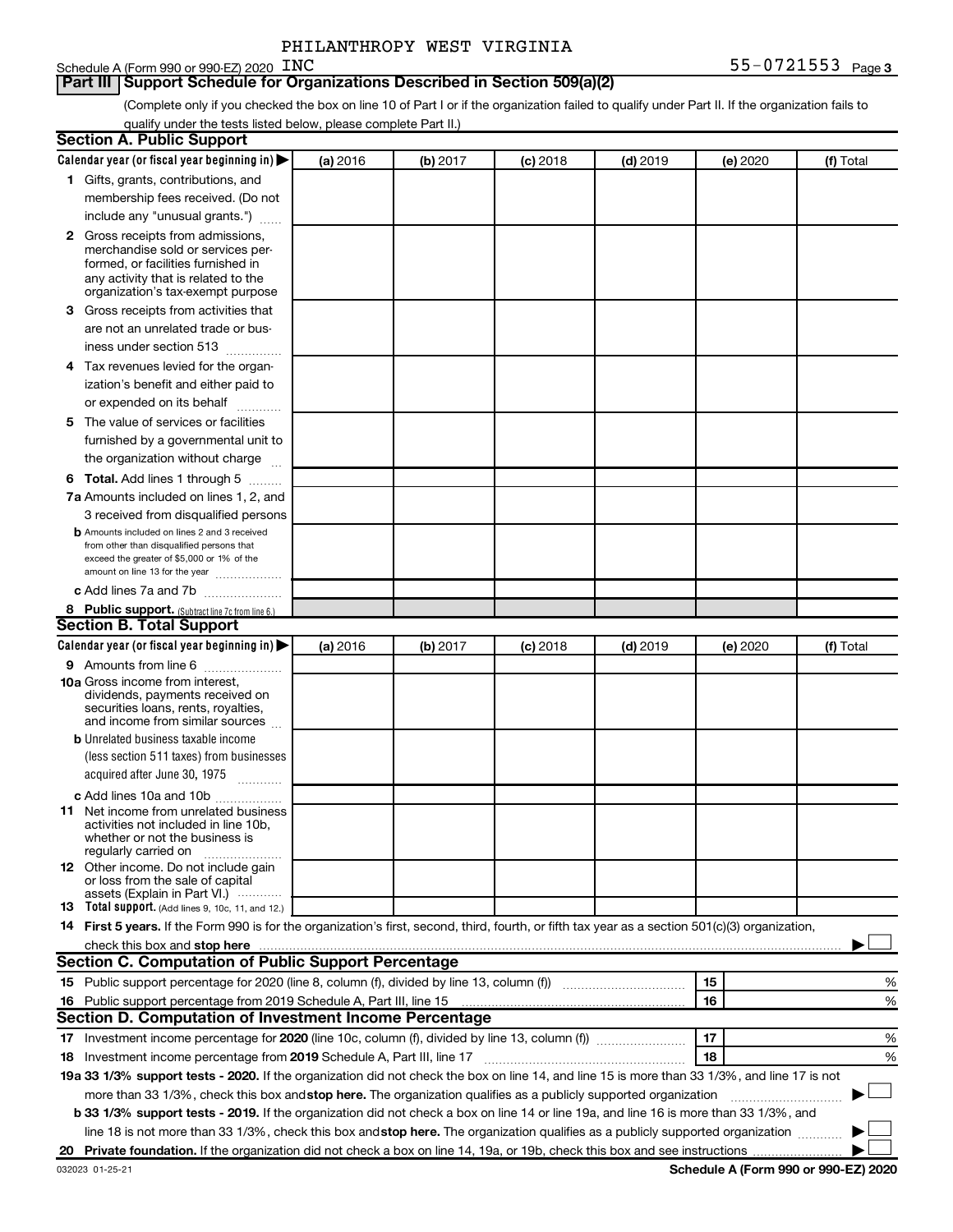Schedule A (Form 990 or 990-EZ) 2020  $\overline{INC}$ 

(Complete only if you checked a box in line 12 on Part I. If you checked box 12a, Part I, complete Sections A and B. If you checked box 12b, Part I, complete Sections A and C. If you checked box 12c, Part I, complete Sections A, D, and E. If you checked box 12d, Part I, complete Sections A and D, and complete Part V.)

#### **Section A. All Supporting Organizations**

- **1** Are all of the organization's supported organizations listed by name in the organization's governing documents? If "No," describe in Part VI how the supported organizations are designated. If designated by *class or purpose, describe the designation. If historic and continuing relationship, explain.*
- **2** Did the organization have any supported organization that does not have an IRS determination of status under section 509(a)(1) or (2)? If "Yes," explain in Part **VI** how the organization determined that the supported *organization was described in section 509(a)(1) or (2).*
- **3a** Did the organization have a supported organization described in section 501(c)(4), (5), or (6)? If "Yes," answer *lines 3b and 3c below.*
- **b** Did the organization confirm that each supported organization qualified under section 501(c)(4), (5), or (6) and satisfied the public support tests under section 509(a)(2)? If "Yes," describe in Part VI when and how the *organization made the determination.*
- **c** Did the organization ensure that all support to such organizations was used exclusively for section 170(c)(2)(B) purposes? If "Yes," explain in Part VI what controls the organization put in place to ensure such use.
- **4 a** *If* Was any supported organization not organized in the United States ("foreign supported organization")? *"Yes," and if you checked box 12a or 12b in Part I, answer lines 4b and 4c below.*
- **b** Did the organization have ultimate control and discretion in deciding whether to make grants to the foreign supported organization? If "Yes," describe in Part VI how the organization had such control and discretion *despite being controlled or supervised by or in connection with its supported organizations.*
- **c** Did the organization support any foreign supported organization that does not have an IRS determination under sections 501(c)(3) and 509(a)(1) or (2)? If "Yes," explain in Part VI what controls the organization used *to ensure that all support to the foreign supported organization was used exclusively for section 170(c)(2)(B) purposes.*
- **5a** Did the organization add, substitute, or remove any supported organizations during the tax year? If "Yes," answer lines 5b and 5c below (if applicable). Also, provide detail in **Part VI,** including (i) the names and EIN *numbers of the supported organizations added, substituted, or removed; (ii) the reasons for each such action; (iii) the authority under the organization's organizing document authorizing such action; and (iv) how the action was accomplished (such as by amendment to the organizing document).*
- **b Type I or Type II only.** Was any added or substituted supported organization part of a class already designated in the organization's organizing document?
- **c Substitutions only.**  Was the substitution the result of an event beyond the organization's control?
- **6** Did the organization provide support (whether in the form of grants or the provision of services or facilities) to **Part VI.** support or benefit one or more of the filing organization's supported organizations? If "Yes," provide detail in anyone other than (i) its supported organizations, (ii) individuals that are part of the charitable class benefited by one or more of its supported organizations, or (iii) other supporting organizations that also
- **7** Did the organization provide a grant, loan, compensation, or other similar payment to a substantial contributor regard to a substantial contributor? If "Yes," complete Part I of Schedule L (Form 990 or 990-EZ). (as defined in section 4958(c)(3)(C)), a family member of a substantial contributor, or a 35% controlled entity with
- **8** Did the organization make a loan to a disqualified person (as defined in section 4958) not described in line 7? *If "Yes," complete Part I of Schedule L (Form 990 or 990-EZ).*
- **9 a** Was the organization controlled directly or indirectly at any time during the tax year by one or more in section 509(a)(1) or (2))? If "Yes," provide detail in **Part VI.** disqualified persons, as defined in section 4946 (other than foundation managers and organizations described
- **b** Did one or more disqualified persons (as defined in line 9a) hold a controlling interest in any entity in which the supporting organization had an interest? If "Yes," provide detail in Part VI.
- **c** Did a disqualified person (as defined in line 9a) have an ownership interest in, or derive any personal benefit from, assets in which the supporting organization also had an interest? If "Yes," provide detail in Part VI.
- **10 a** Was the organization subject to the excess business holdings rules of section 4943 because of section supporting organizations)? If "Yes," answer line 10b below. 4943(f) (regarding certain Type II supporting organizations, and all Type III non-functionally integrated
	- **b** Did the organization have any excess business holdings in the tax year? (Use Schedule C, Form 4720, to *determine whether the organization had excess business holdings.)*

**Yes No 1 2 3a 3b 3c 4a 4b 4c 5a 5b 5c 6 7 8 9a 9b 9c 10a 10b**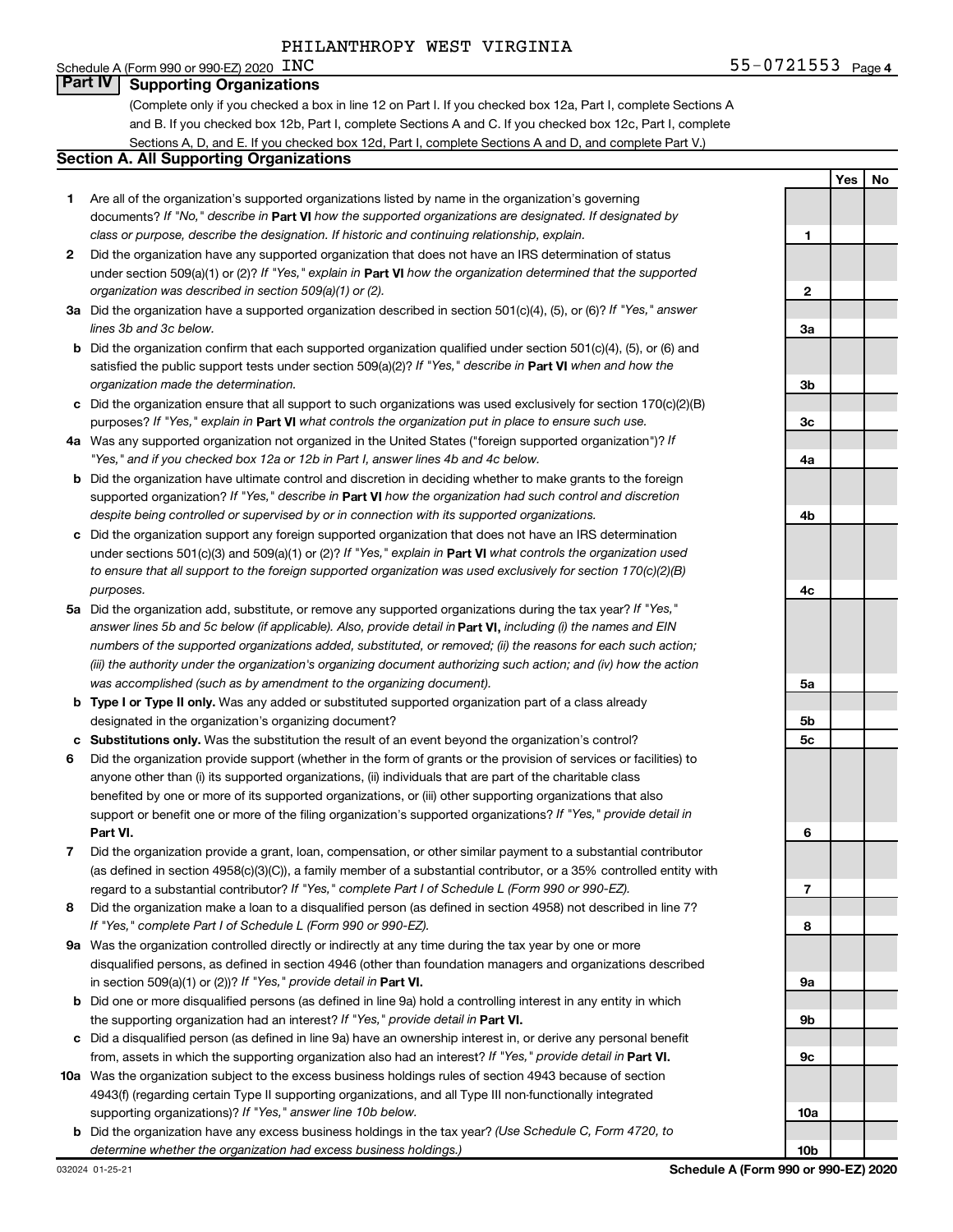#### Schedule A (Form 990 or 990-EZ) 2020 INC PHILANTHROPY WEST VIRGINIA

| INC | 55-0721553 $Page 5$ |  |
|-----|---------------------|--|
|-----|---------------------|--|

|    | <b>Supporting Organizations (continued)</b><br>Part IV                                                                                                                                                                                                     |                 |     |    |
|----|------------------------------------------------------------------------------------------------------------------------------------------------------------------------------------------------------------------------------------------------------------|-----------------|-----|----|
|    |                                                                                                                                                                                                                                                            |                 | Yes | No |
| 11 | Has the organization accepted a gift or contribution from any of the following persons?                                                                                                                                                                    |                 |     |    |
|    | a A person who directly or indirectly controls, either alone or together with persons described in lines 11b and                                                                                                                                           |                 |     |    |
|    | 11c below, the governing body of a supported organization?                                                                                                                                                                                                 | 11a             |     |    |
|    | <b>b</b> A family member of a person described in line 11a above?                                                                                                                                                                                          | 11 <sub>b</sub> |     |    |
|    | c A 35% controlled entity of a person described in line 11a or 11b above?If "Yes" to line 11a, 11b, or 11c, provide                                                                                                                                        |                 |     |    |
|    | detail in Part VI.                                                                                                                                                                                                                                         | 11c             |     |    |
|    | <b>Section B. Type I Supporting Organizations</b>                                                                                                                                                                                                          |                 |     |    |
|    |                                                                                                                                                                                                                                                            |                 | Yes | No |
| 1  | Did the governing body, members of the governing body, officers acting in their official capacity, or membership of one or                                                                                                                                 |                 |     |    |
|    | more supported organizations have the power to regularly appoint or elect at least a majority of the organization's officers,                                                                                                                              |                 |     |    |
|    | directors, or trustees at all times during the tax year? If "No," describe in Part VI how the supported organization(s)                                                                                                                                    |                 |     |    |
|    | effectively operated, supervised, or controlled the organization's activities. If the organization had more than one supported<br>organization, describe how the powers to appoint and/or remove officers, directors, or trustees were allocated among the |                 |     |    |
|    | supported organizations and what conditions or restrictions, if any, applied to such powers during the tax year.                                                                                                                                           | 1               |     |    |
| 2  | Did the organization operate for the benefit of any supported organization other than the supported                                                                                                                                                        |                 |     |    |
|    | organization(s) that operated, supervised, or controlled the supporting organization? If "Yes," explain in                                                                                                                                                 |                 |     |    |
|    | Part VI how providing such benefit carried out the purposes of the supported organization(s) that operated,                                                                                                                                                |                 |     |    |
|    | supervised, or controlled the supporting organization.                                                                                                                                                                                                     | $\mathbf{2}$    |     |    |
|    | <b>Section C. Type II Supporting Organizations</b>                                                                                                                                                                                                         |                 |     |    |
|    |                                                                                                                                                                                                                                                            |                 | Yes | No |
| 1. | Were a majority of the organization's directors or trustees during the tax year also a majority of the directors                                                                                                                                           |                 |     |    |
|    | or trustees of each of the organization's supported organization(s)? If "No," describe in Part VI how control                                                                                                                                              |                 |     |    |
|    | or management of the supporting organization was vested in the same persons that controlled or managed                                                                                                                                                     |                 |     |    |
|    | the supported organization(s).                                                                                                                                                                                                                             | 1               |     |    |
|    | <b>Section D. All Type III Supporting Organizations</b>                                                                                                                                                                                                    |                 |     |    |
|    |                                                                                                                                                                                                                                                            |                 | Yes | No |
| 1  | Did the organization provide to each of its supported organizations, by the last day of the fifth month of the                                                                                                                                             |                 |     |    |
|    | organization's tax year, (i) a written notice describing the type and amount of support provided during the prior tax                                                                                                                                      |                 |     |    |
|    | year, (ii) a copy of the Form 990 that was most recently filed as of the date of notification, and (iii) copies of the                                                                                                                                     |                 |     |    |
|    | organization's governing documents in effect on the date of notification, to the extent not previously provided?                                                                                                                                           | 1               |     |    |
| 2  | Were any of the organization's officers, directors, or trustees either (i) appointed or elected by the supported                                                                                                                                           |                 |     |    |
|    | organization(s) or (ii) serving on the governing body of a supported organization? If "No," explain in Part VI how                                                                                                                                         |                 |     |    |
|    | the organization maintained a close and continuous working relationship with the supported organization(s).                                                                                                                                                | 2               |     |    |
| 3  | By reason of the relationship described in line 2, above, did the organization's supported organizations have a                                                                                                                                            |                 |     |    |
|    | significant voice in the organization's investment policies and in directing the use of the organization's                                                                                                                                                 |                 |     |    |
|    | income or assets at all times during the tax year? If "Yes," describe in Part VI the role the organization's                                                                                                                                               |                 |     |    |
|    | supported organizations played in this regard.                                                                                                                                                                                                             | з               |     |    |
|    | Section E. Type III Functionally Integrated Supporting Organizations                                                                                                                                                                                       |                 |     |    |
| 1  | Check the box next to the method that the organization used to satisfy the Integral Part Test during the yealsee instructions).                                                                                                                            |                 |     |    |
| а  | The organization satisfied the Activities Test. Complete line 2 below.                                                                                                                                                                                     |                 |     |    |
| b  | The organization is the parent of each of its supported organizations. Complete line 3 below.                                                                                                                                                              |                 |     |    |
| c  | The organization supported a governmental entity. Describe in Part VI how you supported a governmental entity (see instructions).                                                                                                                          |                 |     |    |
| 2  | Activities Test. Answer lines 2a and 2b below.                                                                                                                                                                                                             |                 | Yes | No |
| а  | Did substantially all of the organization's activities during the tax year directly further the exempt purposes of                                                                                                                                         |                 |     |    |
|    | the supported organization(s) to which the organization was responsive? If "Yes," then in Part VI identify                                                                                                                                                 |                 |     |    |
|    | those supported organizations and explain how these activities directly furthered their exempt purposes,                                                                                                                                                   |                 |     |    |
|    | how the organization was responsive to those supported organizations, and how the organization determined                                                                                                                                                  |                 |     |    |
|    | that these activities constituted substantially all of its activities.                                                                                                                                                                                     | 2a              |     |    |
| b  | Did the activities described in line 2a, above, constitute activities that, but for the organization's involvement,                                                                                                                                        |                 |     |    |
|    | one or more of the organization's supported organization(s) would have been engaged in? If "Yes," explain in                                                                                                                                               |                 |     |    |
|    | Part VI the reasons for the organization's position that its supported organization(s) would have engaged in                                                                                                                                               |                 |     |    |
|    | these activities but for the organization's involvement.                                                                                                                                                                                                   | 2b              |     |    |
| З  | Parent of Supported Organizations. Answer lines 3a and 3b below.                                                                                                                                                                                           |                 |     |    |
| а  | Did the organization have the power to regularly appoint or elect a majority of the officers, directors, or                                                                                                                                                |                 |     |    |
|    | trustees of each of the supported organizations? If "Yes" or "No" provide details in Part VI.                                                                                                                                                              | За              |     |    |
| b  | Did the organization exercise a substantial degree of direction over the policies, programs, and activities of each                                                                                                                                        |                 |     |    |
|    | of its supported organizations? If "Yes," describe in Part VI the role played by the organization in this regard.                                                                                                                                          | 3b              |     |    |

**Schedule A (Form 990 or 990-EZ) 2020**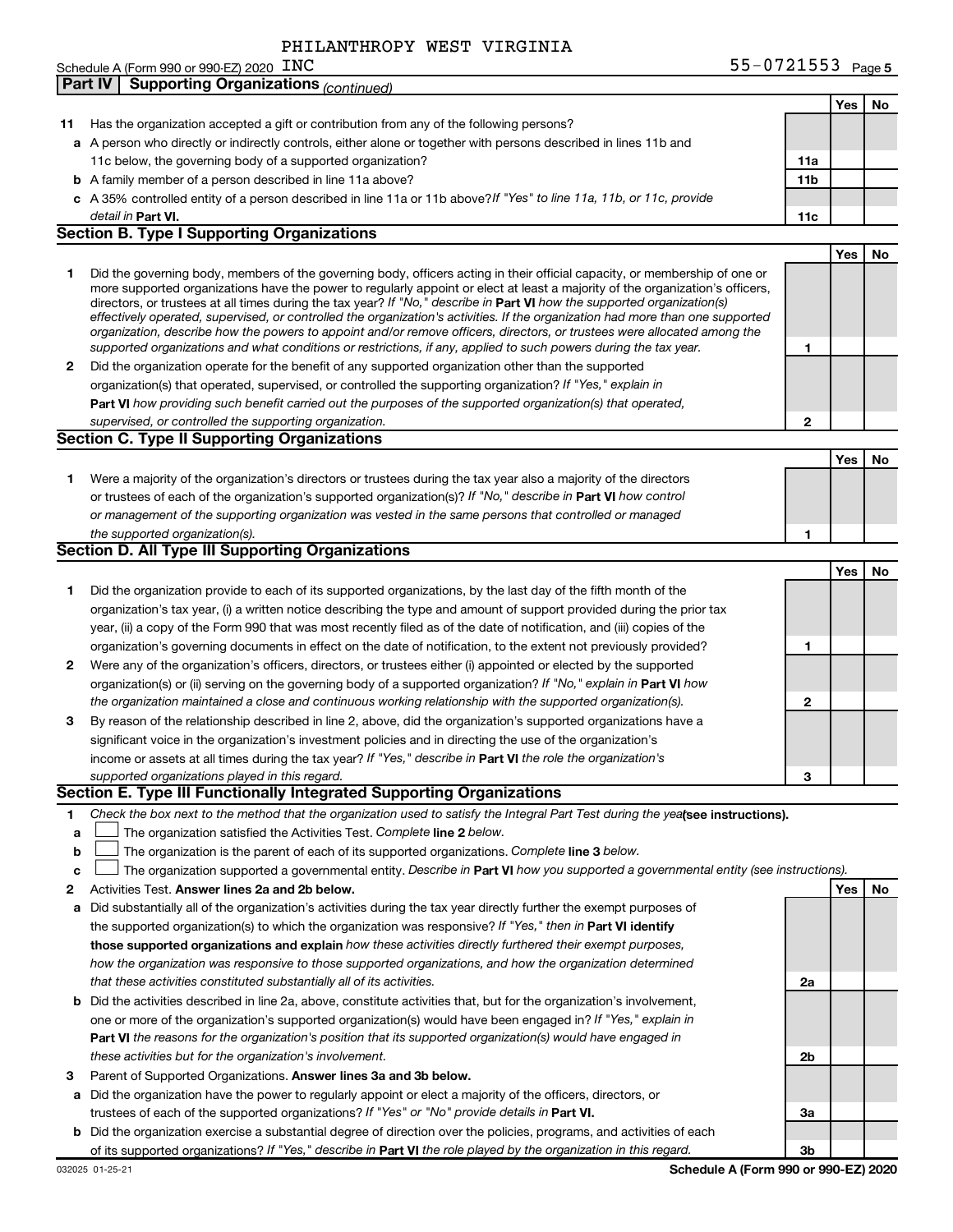#### 1 **Luding Check here if the organization satisfied the Integral Part Test as a qualifying trust on Nov. 20, 1970 (explain in Part <b>VI**). See instructions. **Section A - Adjusted Net Income 1 2 3 4 5 6 7 8 1 2 3 4 5 6 7 Adjusted Net Income** (subtract lines 5, 6, and 7 from line 4) **8 8 Section B - Minimum Asset Amount 1 2 3 4 5 6 7 8 a** Average monthly value of securities **b** Average monthly cash balances **c** Fair market value of other non-exempt-use assets **d Total**  (add lines 1a, 1b, and 1c) **e Discount** claimed for blockage or other factors **1a 1b 1c 1d 2 3 4 5 6 7 8** (explain in detail in Part VI): **Minimum Asset Amount**  (add line 7 to line 6) **Section C - Distributable Amount 1 2 3 4 5 6 1 2 3 4 5 6** Distributable Amount. Subtract line 5 from line 4, unless subject to Schedule A (Form 990 or 990-EZ) 2020  $\_INC$ All other Type III non-functionally integrated supporting organizations must complete Sections A through E. (B) Current Year (A) Prior Year Net short-term capital gain Recoveries of prior-year distributions Other gross income (see instructions) Add lines 1 through 3. Depreciation and depletion Portion of operating expenses paid or incurred for production or collection of gross income or for management, conservation, or maintenance of property held for production of income (see instructions) Other expenses (see instructions) (B) Current Year  $(A)$  Prior Year  $\left\{\n\begin{array}{ccc}\n\end{array}\n\right\}$  (optional) Aggregate fair market value of all non-exempt-use assets (see instructions for short tax year or assets held for part of year): Acquisition indebtedness applicable to non-exempt-use assets Subtract line 2 from line 1d. Cash deemed held for exempt use. Enter 0.015 of line 3 (for greater amount, see instructions). Net value of non-exempt-use assets (subtract line 4 from line 3) Multiply line 5 by 0.035. Recoveries of prior-year distributions Current Year Adjusted net income for prior year (from Section A, line 8, column A) Enter 0.85 of line 1. Minimum asset amount for prior year (from Section B, line 8, column A) Enter greater of line 2 or line 3. Income tax imposed in prior year emergency temporary reduction (see instructions). **Part V** Type III Non-Functionally Integrated 509(a)(3) Supporting Organizations  $\mathbf{f}(\mathbf{r})$

**7** Check here if the current year is the organization's first as a non-functionally integrated Type III supporting organization (see instructions).

**Schedule A (Form 990 or 990-EZ) 2020**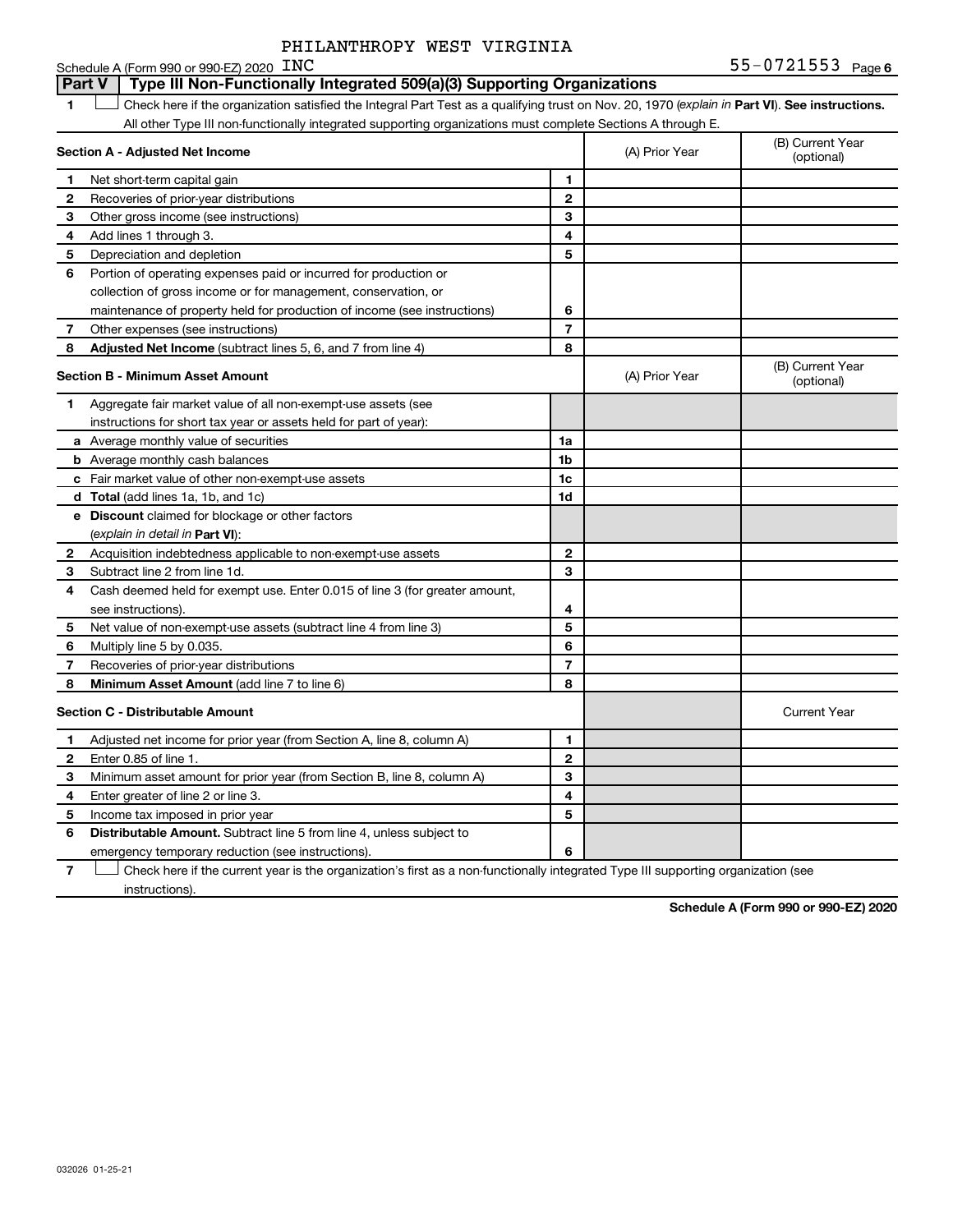|              | Schedule A (Form 990 or 990-EZ) 2020 $\rm\_INC$                                            |                                    |                                               |                | 55-0721553 Page 7                                |
|--------------|--------------------------------------------------------------------------------------------|------------------------------------|-----------------------------------------------|----------------|--------------------------------------------------|
| Part V       | Type III Non-Functionally Integrated 509(a)(3) Supporting Organizations (continued)        |                                    |                                               |                |                                                  |
|              | <b>Section D - Distributions</b>                                                           |                                    |                                               |                | <b>Current Year</b>                              |
| 1            | Amounts paid to supported organizations to accomplish exempt purposes                      |                                    |                                               | 1              |                                                  |
| $\mathbf{2}$ | Amounts paid to perform activity that directly furthers exempt purposes of supported       |                                    |                                               |                |                                                  |
|              | organizations, in excess of income from activity                                           |                                    |                                               | 2              |                                                  |
| 3            | Administrative expenses paid to accomplish exempt purposes of supported organizations      |                                    |                                               | 3              |                                                  |
| 4            | Amounts paid to acquire exempt-use assets                                                  |                                    |                                               | 4              |                                                  |
| 5            | Qualified set-aside amounts (prior IRS approval required - provide details in Part VI)     |                                    |                                               | 5              |                                                  |
| 6            | Other distributions ( <i>describe in Part VI</i> ). See instructions.                      |                                    |                                               | 6              |                                                  |
| 7            | Total annual distributions. Add lines 1 through 6.                                         |                                    |                                               | $\overline{7}$ |                                                  |
| 8            | Distributions to attentive supported organizations to which the organization is responsive |                                    |                                               |                |                                                  |
|              | (provide details in Part VI). See instructions.                                            |                                    |                                               | 8              |                                                  |
| 9            | Distributable amount for 2020 from Section C, line 6                                       |                                    |                                               | 9              |                                                  |
| 10           | Line 8 amount divided by line 9 amount                                                     |                                    |                                               | 10             |                                                  |
|              | <b>Section E - Distribution Allocations (see instructions)</b>                             | (i)<br><b>Excess Distributions</b> | (ii)<br><b>Underdistributions</b><br>Pre-2020 |                | (iii)<br><b>Distributable</b><br>Amount for 2020 |
| 1.           | Distributable amount for 2020 from Section C, line 6                                       |                                    |                                               |                |                                                  |
| $\mathbf{2}$ | Underdistributions, if any, for years prior to 2020 (reason-                               |                                    |                                               |                |                                                  |
|              | able cause required - explain in Part VI). See instructions.                               |                                    |                                               |                |                                                  |
| 3            | Excess distributions carryover, if any, to 2020                                            |                                    |                                               |                |                                                  |
|              | a From 2015                                                                                |                                    |                                               |                |                                                  |
|              | $b$ From 2016                                                                              |                                    |                                               |                |                                                  |
|              | c From 2017                                                                                |                                    |                                               |                |                                                  |
|              | d From 2018                                                                                |                                    |                                               |                |                                                  |
|              | e From 2019                                                                                |                                    |                                               |                |                                                  |
|              | f Total of lines 3a through 3e                                                             |                                    |                                               |                |                                                  |
|              | g Applied to underdistributions of prior years                                             |                                    |                                               |                |                                                  |
|              | <b>h</b> Applied to 2020 distributable amount                                              |                                    |                                               |                |                                                  |
| Ť.           | Carryover from 2015 not applied (see instructions)                                         |                                    |                                               |                |                                                  |
|              | Remainder. Subtract lines 3g, 3h, and 3i from line 3f.                                     |                                    |                                               |                |                                                  |
| 4            | Distributions for 2020 from Section D,                                                     |                                    |                                               |                |                                                  |
|              | line $7:$                                                                                  |                                    |                                               |                |                                                  |
|              | a Applied to underdistributions of prior years                                             |                                    |                                               |                |                                                  |
|              | <b>b</b> Applied to 2020 distributable amount                                              |                                    |                                               |                |                                                  |
|              | <b>c</b> Remainder. Subtract lines 4a and 4b from line 4.                                  |                                    |                                               |                |                                                  |
| 5            | Remaining underdistributions for years prior to 2020, if                                   |                                    |                                               |                |                                                  |
|              | any. Subtract lines 3g and 4a from line 2. For result greater                              |                                    |                                               |                |                                                  |
|              | than zero, explain in Part VI. See instructions.                                           |                                    |                                               |                |                                                  |
| 6            | Remaining underdistributions for 2020. Subtract lines 3h                                   |                                    |                                               |                |                                                  |
|              | and 4b from line 1. For result greater than zero, explain in                               |                                    |                                               |                |                                                  |
|              | <b>Part VI.</b> See instructions.                                                          |                                    |                                               |                |                                                  |
| $\mathbf{7}$ | Excess distributions carryover to 2021. Add lines 3j                                       |                                    |                                               |                |                                                  |
|              | and 4c.                                                                                    |                                    |                                               |                |                                                  |
| 8            | Breakdown of line 7:                                                                       |                                    |                                               |                |                                                  |
|              | a Excess from 2016                                                                         |                                    |                                               |                |                                                  |
|              | <b>b</b> Excess from 2017                                                                  |                                    |                                               |                |                                                  |
|              | c Excess from 2018                                                                         |                                    |                                               |                |                                                  |
|              | d Excess from 2019                                                                         |                                    |                                               |                |                                                  |
|              | e Excess from 2020                                                                         |                                    |                                               |                |                                                  |

**Schedule A (Form 990 or 990-EZ) 2020**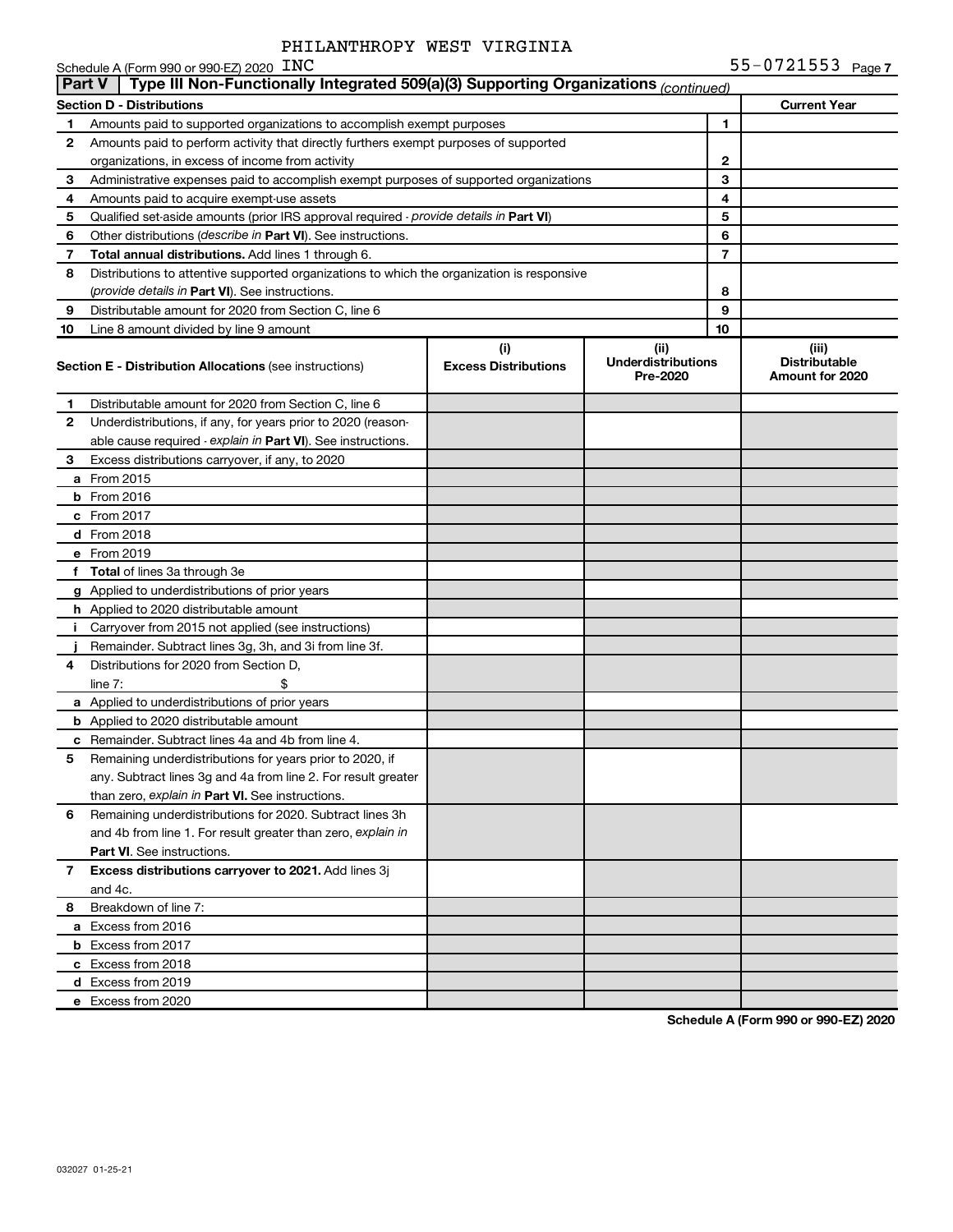| PHILANTHROPY WEST VIRGINIA |  |  |
|----------------------------|--|--|
|----------------------------|--|--|

|                | 55-0721553 Page 8<br>Schedule A (Form 990 or 990-EZ) 2020 INC                                                                                                                                                                                                                                                                                                                                                                                                                                                                                                                               |  |  |  |
|----------------|---------------------------------------------------------------------------------------------------------------------------------------------------------------------------------------------------------------------------------------------------------------------------------------------------------------------------------------------------------------------------------------------------------------------------------------------------------------------------------------------------------------------------------------------------------------------------------------------|--|--|--|
| <b>Part VI</b> | Supplemental Information. Provide the explanations required by Part II, line 10; Part II, line 17a or 17b; Part III, line 12;<br>Part IV, Section A, lines 1, 2, 3b, 3c, 4b, 4c, 5a, 6, 9a, 9b, 9c, 11a, 11b, and 11c; Part IV, Section B, lines 1 and 2; Part IV, Section C,<br>line 1; Part IV, Section D, lines 2 and 3; Part IV, Section E, lines 1c, 2a, 2b, 3a, and 3b; Part V, line 1; Part V, Section B, line 1e; Part V,<br>Section D, lines 5, 6, and 8; and Part V, Section E, lines 2, 5, and 6. Also complete this part for any additional information.<br>(See instructions.) |  |  |  |
|                |                                                                                                                                                                                                                                                                                                                                                                                                                                                                                                                                                                                             |  |  |  |
|                |                                                                                                                                                                                                                                                                                                                                                                                                                                                                                                                                                                                             |  |  |  |
|                |                                                                                                                                                                                                                                                                                                                                                                                                                                                                                                                                                                                             |  |  |  |
|                |                                                                                                                                                                                                                                                                                                                                                                                                                                                                                                                                                                                             |  |  |  |
|                |                                                                                                                                                                                                                                                                                                                                                                                                                                                                                                                                                                                             |  |  |  |
|                |                                                                                                                                                                                                                                                                                                                                                                                                                                                                                                                                                                                             |  |  |  |
|                |                                                                                                                                                                                                                                                                                                                                                                                                                                                                                                                                                                                             |  |  |  |
|                |                                                                                                                                                                                                                                                                                                                                                                                                                                                                                                                                                                                             |  |  |  |
|                |                                                                                                                                                                                                                                                                                                                                                                                                                                                                                                                                                                                             |  |  |  |
|                |                                                                                                                                                                                                                                                                                                                                                                                                                                                                                                                                                                                             |  |  |  |
|                |                                                                                                                                                                                                                                                                                                                                                                                                                                                                                                                                                                                             |  |  |  |
|                |                                                                                                                                                                                                                                                                                                                                                                                                                                                                                                                                                                                             |  |  |  |
|                |                                                                                                                                                                                                                                                                                                                                                                                                                                                                                                                                                                                             |  |  |  |
|                |                                                                                                                                                                                                                                                                                                                                                                                                                                                                                                                                                                                             |  |  |  |
|                |                                                                                                                                                                                                                                                                                                                                                                                                                                                                                                                                                                                             |  |  |  |
|                |                                                                                                                                                                                                                                                                                                                                                                                                                                                                                                                                                                                             |  |  |  |
|                |                                                                                                                                                                                                                                                                                                                                                                                                                                                                                                                                                                                             |  |  |  |
|                |                                                                                                                                                                                                                                                                                                                                                                                                                                                                                                                                                                                             |  |  |  |
|                |                                                                                                                                                                                                                                                                                                                                                                                                                                                                                                                                                                                             |  |  |  |
|                |                                                                                                                                                                                                                                                                                                                                                                                                                                                                                                                                                                                             |  |  |  |
|                |                                                                                                                                                                                                                                                                                                                                                                                                                                                                                                                                                                                             |  |  |  |
|                |                                                                                                                                                                                                                                                                                                                                                                                                                                                                                                                                                                                             |  |  |  |
|                |                                                                                                                                                                                                                                                                                                                                                                                                                                                                                                                                                                                             |  |  |  |
|                |                                                                                                                                                                                                                                                                                                                                                                                                                                                                                                                                                                                             |  |  |  |
|                |                                                                                                                                                                                                                                                                                                                                                                                                                                                                                                                                                                                             |  |  |  |
|                |                                                                                                                                                                                                                                                                                                                                                                                                                                                                                                                                                                                             |  |  |  |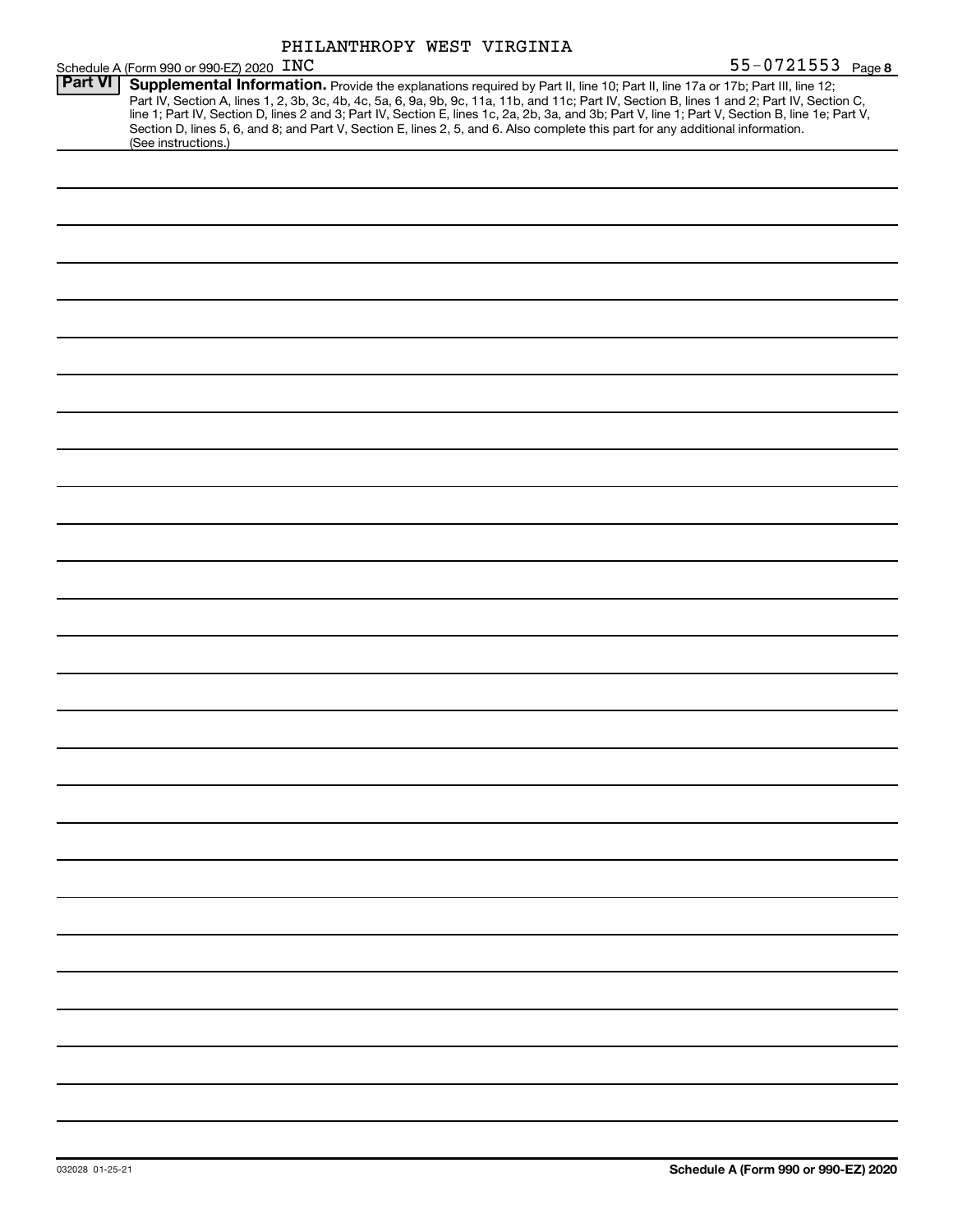|  | <b>SCHEDULE D</b> |  |
|--|-------------------|--|
|  |                   |  |

# **SCHEDULE D Supplemental Financial Statements**<br>(Form 990) **2020**

**(Form 990) | Complete if the organization answered "Yes" on Form 990, Part IV, line 6, 7, 8, 9, 10, 11a, 11b, 11c, 11d, 11e, 11f, 12a, or 12b.**

OMB No. 1545-0047 **Open to Public Inspection**

| Department of the Treasury |
|----------------------------|
| Internal Revenue Service   |

| Department of the Treasury | $\blacktriangleright$ Attach to Form 990.                              | <b>Open to Public</b>                 |
|----------------------------|------------------------------------------------------------------------|---------------------------------------|
| Internal Revenue Service   | Go to www.irs.gov/Form990 for instructions and the latest information. | <b>Inspection</b>                     |
| Name of the organization   | PHILANTHROPY WEST VIRGINIA                                             | <b>Emplover identification number</b> |

|         | <b>INC</b>                                                                                                                                                                                                                     |                         | 55-0721553                                         |  |  |  |
|---------|--------------------------------------------------------------------------------------------------------------------------------------------------------------------------------------------------------------------------------|-------------------------|----------------------------------------------------|--|--|--|
| Part I  | Organizations Maintaining Donor Advised Funds or Other Similar Funds or Accounts. Complete if the                                                                                                                              |                         |                                                    |  |  |  |
|         | organization answered "Yes" on Form 990, Part IV, line 6.                                                                                                                                                                      |                         |                                                    |  |  |  |
|         |                                                                                                                                                                                                                                | (a) Donor advised funds | (b) Funds and other accounts                       |  |  |  |
| 1       |                                                                                                                                                                                                                                |                         |                                                    |  |  |  |
| 2       | Aggregate value of contributions to (during year)                                                                                                                                                                              |                         |                                                    |  |  |  |
| з       | Aggregate value of grants from (during year)                                                                                                                                                                                   |                         |                                                    |  |  |  |
| 4       |                                                                                                                                                                                                                                |                         |                                                    |  |  |  |
| 5       | Did the organization inform all donors and donor advisors in writing that the assets held in donor advised funds                                                                                                               |                         |                                                    |  |  |  |
|         |                                                                                                                                                                                                                                |                         | Yes<br>No                                          |  |  |  |
| 6       | Did the organization inform all grantees, donors, and donor advisors in writing that grant funds can be used only                                                                                                              |                         |                                                    |  |  |  |
|         | for charitable purposes and not for the benefit of the donor or donor advisor, or for any other purpose conferring                                                                                                             |                         |                                                    |  |  |  |
|         | impermissible private benefit?                                                                                                                                                                                                 |                         | Yes<br>No                                          |  |  |  |
| Part II | Conservation Easements. Complete if the organization answered "Yes" on Form 990, Part IV, line 7.                                                                                                                              |                         |                                                    |  |  |  |
| 1       | Purpose(s) of conservation easements held by the organization (check all that apply).                                                                                                                                          |                         |                                                    |  |  |  |
|         | Preservation of land for public use (for example, recreation or education)                                                                                                                                                     |                         | Preservation of a historically important land area |  |  |  |
|         | Protection of natural habitat                                                                                                                                                                                                  |                         | Preservation of a certified historic structure     |  |  |  |
|         | Preservation of open space                                                                                                                                                                                                     |                         |                                                    |  |  |  |
| 2       | Complete lines 2a through 2d if the organization held a qualified conservation contribution in the form of a conservation easement on the last                                                                                 |                         |                                                    |  |  |  |
|         | day of the tax year.                                                                                                                                                                                                           |                         | Held at the End of the Tax Year                    |  |  |  |
| а       |                                                                                                                                                                                                                                |                         | 2a                                                 |  |  |  |
|         | Total acreage restricted by conservation easements                                                                                                                                                                             |                         | 2 <sub>b</sub>                                     |  |  |  |
|         |                                                                                                                                                                                                                                |                         | 2c                                                 |  |  |  |
| d       | Number of conservation easements included in (c) acquired after 7/25/06, and not on a historic structure                                                                                                                       |                         |                                                    |  |  |  |
|         | listed in the National Register [111] in the National Register [11] in the National Register [11] in the National Register [11] in the National Register [11] in the National Register [11] in the National Register [11] in t |                         | 2d                                                 |  |  |  |
| 3       | Number of conservation easements modified, transferred, released, extinguished, or terminated by the organization during the tax                                                                                               |                         |                                                    |  |  |  |
|         | year                                                                                                                                                                                                                           |                         |                                                    |  |  |  |
| 4       | Number of states where property subject to conservation easement is located >                                                                                                                                                  |                         |                                                    |  |  |  |
| 5       | Does the organization have a written policy regarding the periodic monitoring, inspection, handling of                                                                                                                         |                         |                                                    |  |  |  |
|         | violations, and enforcement of the conservation easements it holds?                                                                                                                                                            |                         | Yes<br>No                                          |  |  |  |
| 6       | Staff and volunteer hours devoted to monitoring, inspecting, handling of violations, and enforcing conservation easements during the year                                                                                      |                         |                                                    |  |  |  |
|         |                                                                                                                                                                                                                                |                         |                                                    |  |  |  |
| 7       | Amount of expenses incurred in monitoring, inspecting, handling of violations, and enforcing conservation easements during the year                                                                                            |                         |                                                    |  |  |  |
|         | ► \$                                                                                                                                                                                                                           |                         |                                                    |  |  |  |
| 8       | Does each conservation easement reported on line 2(d) above satisfy the requirements of section 170(h)(4)(B)(i)                                                                                                                |                         |                                                    |  |  |  |
|         |                                                                                                                                                                                                                                |                         | Yes<br>No                                          |  |  |  |
| 9       | In Part XIII, describe how the organization reports conservation easements in its revenue and expense statement and                                                                                                            |                         |                                                    |  |  |  |
|         | balance sheet, and include, if applicable, the text of the footnote to the organization's financial statements that describes the                                                                                              |                         |                                                    |  |  |  |
|         | organization's accounting for conservation easements.                                                                                                                                                                          |                         |                                                    |  |  |  |
|         | Organizations Maintaining Collections of Art, Historical Treasures, or Other Similar Assets.<br>Part III                                                                                                                       |                         |                                                    |  |  |  |
|         | Complete if the organization answered "Yes" on Form 990, Part IV, line 8.                                                                                                                                                      |                         |                                                    |  |  |  |
|         | 1a If the organization elected, as permitted under FASB ASC 958, not to report in its revenue statement and balance sheet works                                                                                                |                         |                                                    |  |  |  |
|         | of art, historical treasures, or other similar assets held for public exhibition, education, or research in furtherance of public                                                                                              |                         |                                                    |  |  |  |
|         | service, provide in Part XIII the text of the footnote to its financial statements that describes these items.                                                                                                                 |                         |                                                    |  |  |  |
|         | b If the organization elected, as permitted under FASB ASC 958, to report in its revenue statement and balance sheet works of                                                                                                  |                         |                                                    |  |  |  |
|         | art, historical treasures, or other similar assets held for public exhibition, education, or research in furtherance of public service,                                                                                        |                         |                                                    |  |  |  |
|         | provide the following amounts relating to these items:                                                                                                                                                                         |                         |                                                    |  |  |  |
|         |                                                                                                                                                                                                                                |                         | $\frac{1}{2}$                                      |  |  |  |
|         | (ii) Assets included in Form 990, Part X                                                                                                                                                                                       |                         | $\bullet$ \$                                       |  |  |  |
| 2       | If the organization received or held works of art, historical treasures, or other similar assets for financial gain, provide                                                                                                   |                         |                                                    |  |  |  |
|         | the following amounts required to be reported under FASB ASC 958 relating to these items:                                                                                                                                      |                         |                                                    |  |  |  |
| а       |                                                                                                                                                                                                                                |                         | -\$                                                |  |  |  |
|         |                                                                                                                                                                                                                                |                         | $\blacktriangleright$ \$                           |  |  |  |

032051 12-01-20 **For Paperwork Reduction Act Notice, see the Instructions for Form 990. Schedule D (Form 990) 2020** LHA

| Schedule D (Form 990) 2020 |  |  |
|----------------------------|--|--|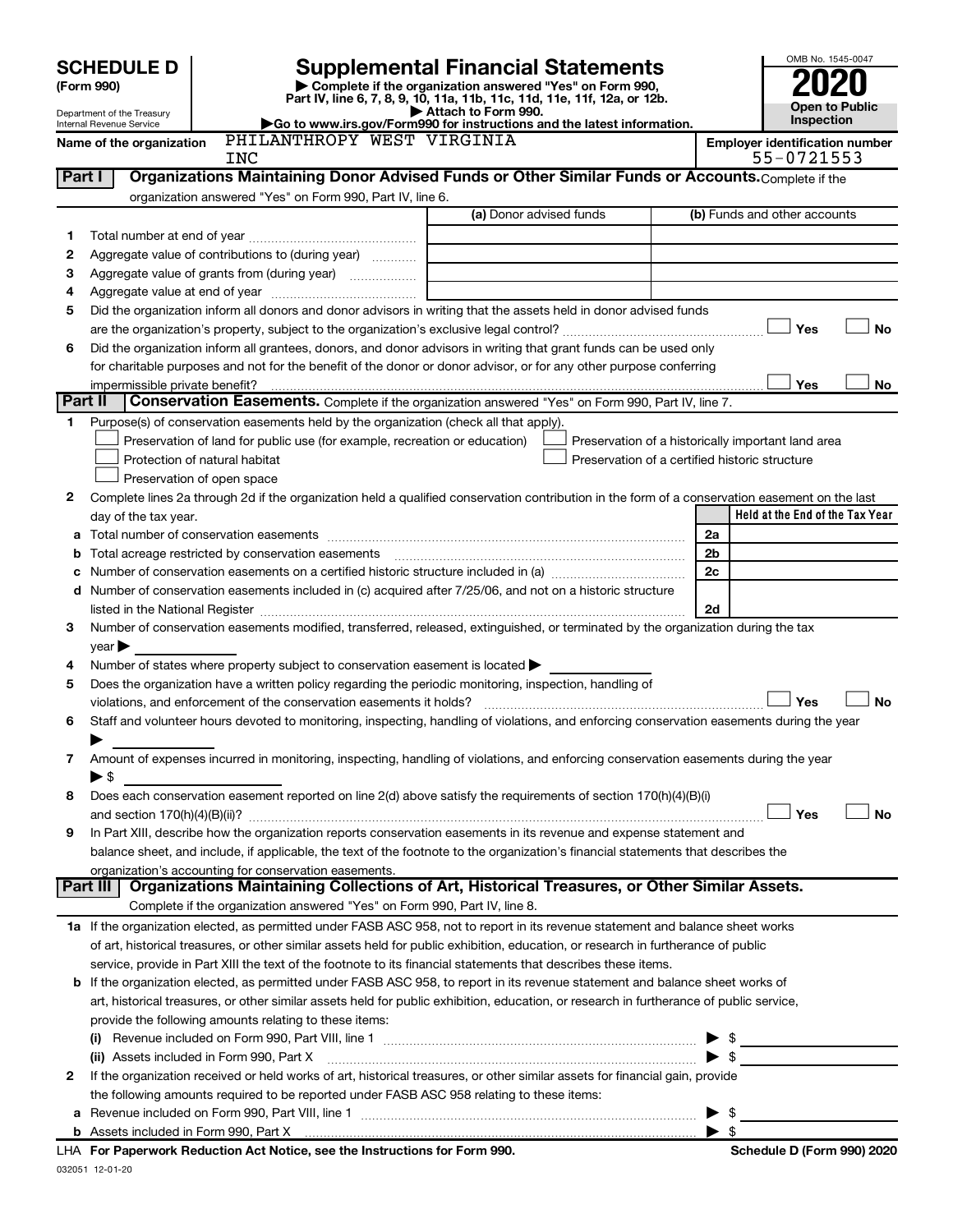| PHILANTHROPY WEST VIRGINIA |  |  |
|----------------------------|--|--|
|----------------------------|--|--|

|   | INC<br>Schedule D (Form 990) 2020                                                                                                                                                                                              |                    |   |                |                                    |  |                                                          |  | 55-0721553 Page 2 |            |    |
|---|--------------------------------------------------------------------------------------------------------------------------------------------------------------------------------------------------------------------------------|--------------------|---|----------------|------------------------------------|--|----------------------------------------------------------|--|-------------------|------------|----|
|   | Part III<br>Organizations Maintaining Collections of Art, Historical Treasures, or Other Similar Assets (continued)                                                                                                            |                    |   |                |                                    |  |                                                          |  |                   |            |    |
| 3 | Using the organization's acquisition, accession, and other records, check any of the following that make significant use of its                                                                                                |                    |   |                |                                    |  |                                                          |  |                   |            |    |
|   | collection items (check all that apply):                                                                                                                                                                                       |                    |   |                |                                    |  |                                                          |  |                   |            |    |
| a | Public exhibition                                                                                                                                                                                                              | d                  |   |                | Loan or exchange program           |  |                                                          |  |                   |            |    |
| b | Scholarly research                                                                                                                                                                                                             | $\mathbf e$        |   | Other          |                                    |  |                                                          |  |                   |            |    |
| с | Preservation for future generations                                                                                                                                                                                            |                    |   |                |                                    |  |                                                          |  |                   |            |    |
| 4 | Provide a description of the organization's collections and explain how they further the organization's exempt purpose in Part XIII.                                                                                           |                    |   |                |                                    |  |                                                          |  |                   |            |    |
| 5 | During the year, did the organization solicit or receive donations of art, historical treasures, or other similar assets                                                                                                       |                    |   |                |                                    |  |                                                          |  |                   |            |    |
|   | Yes<br>No                                                                                                                                                                                                                      |                    |   |                |                                    |  |                                                          |  |                   |            |    |
|   | Part IV<br><b>Escrow and Custodial Arrangements.</b> Complete if the organization answered "Yes" on Form 990, Part IV, line 9, or                                                                                              |                    |   |                |                                    |  |                                                          |  |                   |            |    |
|   | reported an amount on Form 990, Part X, line 21.                                                                                                                                                                               |                    |   |                |                                    |  |                                                          |  |                   |            |    |
|   | 1a Is the organization an agent, trustee, custodian or other intermediary for contributions or other assets not included                                                                                                       |                    |   |                |                                    |  |                                                          |  |                   |            |    |
|   |                                                                                                                                                                                                                                |                    |   |                |                                    |  |                                                          |  | Yes               |            | No |
|   | b If "Yes," explain the arrangement in Part XIII and complete the following table:                                                                                                                                             |                    |   |                |                                    |  |                                                          |  |                   |            |    |
|   |                                                                                                                                                                                                                                |                    |   |                |                                    |  |                                                          |  | Amount            |            |    |
|   |                                                                                                                                                                                                                                |                    |   |                |                                    |  | 1c                                                       |  |                   |            |    |
|   |                                                                                                                                                                                                                                |                    |   |                |                                    |  | 1d                                                       |  |                   |            |    |
|   | e Distributions during the year manufactured and continuum and contained and the year manufactured and contained and the year manufactured and contained and contained and contained and contained and contained and contained |                    |   |                |                                    |  | 1е                                                       |  |                   |            |    |
|   |                                                                                                                                                                                                                                |                    |   |                |                                    |  | 1f                                                       |  |                   |            |    |
|   | 2a Did the organization include an amount on Form 990, Part X, line 21, for escrow or custodial account liability?                                                                                                             |                    |   |                |                                    |  |                                                          |  | Yes               |            | No |
|   | b If "Yes," explain the arrangement in Part XIII. Check here if the explanation has been provided on Part XIII                                                                                                                 |                    |   |                |                                    |  |                                                          |  |                   |            |    |
|   | Part V<br>Endowment Funds. Complete if the organization answered "Yes" on Form 990, Part IV, line 10.                                                                                                                          |                    |   |                |                                    |  |                                                          |  |                   |            |    |
|   |                                                                                                                                                                                                                                | (a) Current year   |   | (b) Prior year | (c) Two years back                 |  | $\vert$ (d) Three years back $\vert$ (e) Four years back |  |                   |            |    |
|   | 1a Beginning of year balance                                                                                                                                                                                                   |                    |   |                |                                    |  |                                                          |  |                   |            |    |
| b |                                                                                                                                                                                                                                |                    |   |                |                                    |  |                                                          |  |                   |            |    |
|   | Net investment earnings, gains, and losses                                                                                                                                                                                     |                    |   |                |                                    |  |                                                          |  |                   |            |    |
|   |                                                                                                                                                                                                                                |                    |   |                |                                    |  |                                                          |  |                   |            |    |
|   | <b>e</b> Other expenditures for facilities                                                                                                                                                                                     |                    |   |                |                                    |  |                                                          |  |                   |            |    |
|   | and programs                                                                                                                                                                                                                   |                    |   |                |                                    |  |                                                          |  |                   |            |    |
|   |                                                                                                                                                                                                                                |                    |   |                |                                    |  |                                                          |  |                   |            |    |
| g |                                                                                                                                                                                                                                |                    |   |                |                                    |  |                                                          |  |                   |            |    |
| 2 | Provide the estimated percentage of the current year end balance (line 1g, column (a)) held as:                                                                                                                                |                    |   |                |                                    |  |                                                          |  |                   |            |    |
| а | Board designated or quasi-endowment                                                                                                                                                                                            |                    | % |                |                                    |  |                                                          |  |                   |            |    |
| b | Permanent endowment                                                                                                                                                                                                            | %                  |   |                |                                    |  |                                                          |  |                   |            |    |
| c | Term endowment $\blacktriangleright$                                                                                                                                                                                           | $\frac{0}{0}$      |   |                |                                    |  |                                                          |  |                   |            |    |
|   | The percentages on lines 2a, 2b, and 2c should equal 100%.                                                                                                                                                                     |                    |   |                |                                    |  |                                                          |  |                   |            |    |
|   | 3a Are there endowment funds not in the possession of the organization that are held and administered for the organization                                                                                                     |                    |   |                |                                    |  |                                                          |  |                   |            |    |
|   | by:                                                                                                                                                                                                                            |                    |   |                |                                    |  |                                                          |  |                   | <b>Yes</b> | No |
|   |                                                                                                                                                                                                                                |                    |   |                |                                    |  |                                                          |  | 3a(i)             |            |    |
|   |                                                                                                                                                                                                                                |                    |   |                |                                    |  |                                                          |  | 3a(ii)            |            |    |
|   |                                                                                                                                                                                                                                |                    |   |                |                                    |  |                                                          |  | 3b                |            |    |
| 4 | Describe in Part XIII the intended uses of the organization's endowment funds.<br>Part VI   Land, Buildings, and Equipment.                                                                                                    |                    |   |                |                                    |  |                                                          |  |                   |            |    |
|   | Complete if the organization answered "Yes" on Form 990, Part IV, line 11a. See Form 990, Part X, line 10.                                                                                                                     |                    |   |                |                                    |  |                                                          |  |                   |            |    |
|   |                                                                                                                                                                                                                                | (a) Cost or other  |   |                |                                    |  |                                                          |  |                   |            |    |
|   | Description of property                                                                                                                                                                                                        | basis (investment) |   |                | (b) Cost or other<br>basis (other) |  | (c) Accumulated<br>depreciation                          |  | (d) Book value    |            |    |
|   |                                                                                                                                                                                                                                |                    |   |                |                                    |  |                                                          |  |                   |            |    |
|   |                                                                                                                                                                                                                                |                    |   |                |                                    |  |                                                          |  |                   |            |    |
|   |                                                                                                                                                                                                                                |                    |   |                |                                    |  |                                                          |  |                   |            |    |
|   |                                                                                                                                                                                                                                |                    |   |                |                                    |  |                                                          |  |                   |            |    |
|   |                                                                                                                                                                                                                                |                    |   |                |                                    |  |                                                          |  |                   |            |    |
|   |                                                                                                                                                                                                                                |                    |   |                |                                    |  |                                                          |  |                   |            | 0. |

**Schedule D (Form 990) 2020**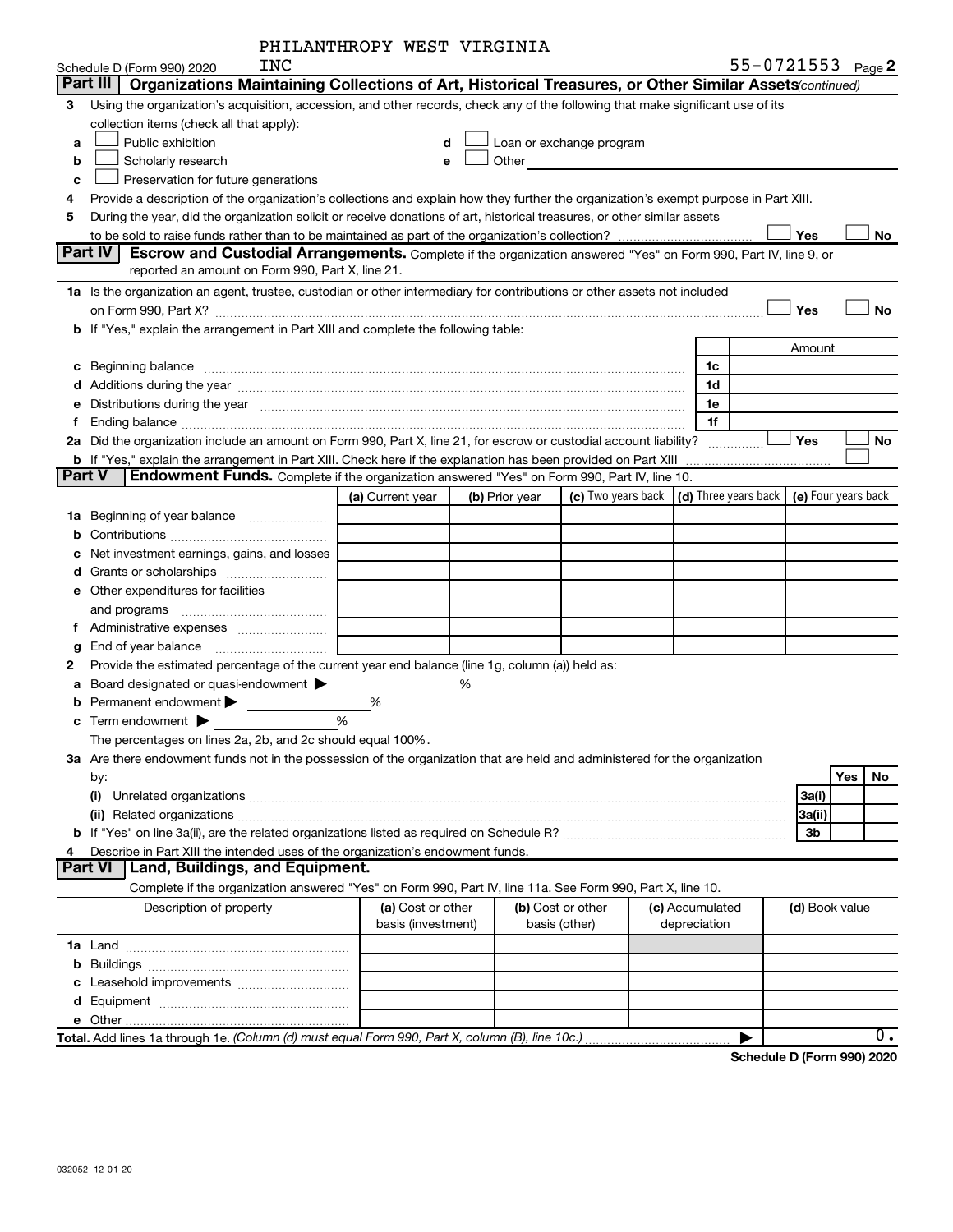|                                                                                                                                                   | PHILANTHROPY WEST VIRGINIA |                                                           |                   |
|---------------------------------------------------------------------------------------------------------------------------------------------------|----------------------------|-----------------------------------------------------------|-------------------|
| <b>INC</b><br>Schedule D (Form 990) 2020                                                                                                          |                            |                                                           | 55-0721553 Page 3 |
| Part VII Investments - Other Securities.                                                                                                          |                            |                                                           |                   |
| Complete if the organization answered "Yes" on Form 990, Part IV, line 11b. See Form 990, Part X, line 12.                                        |                            |                                                           |                   |
| (a) Description of security or category (including name of security)                                                                              | (b) Book value             | (c) Method of valuation: Cost or end-of-year market value |                   |
|                                                                                                                                                   |                            |                                                           |                   |
|                                                                                                                                                   |                            |                                                           |                   |
| (3) Other                                                                                                                                         |                            |                                                           |                   |
| (A)                                                                                                                                               |                            |                                                           |                   |
| (B)                                                                                                                                               |                            |                                                           |                   |
| (C)                                                                                                                                               |                            |                                                           |                   |
| (D)                                                                                                                                               |                            |                                                           |                   |
| (E)                                                                                                                                               |                            |                                                           |                   |
| (F)                                                                                                                                               |                            |                                                           |                   |
| (G)                                                                                                                                               |                            |                                                           |                   |
| (H)                                                                                                                                               |                            |                                                           |                   |
| Total. (Col. (b) must equal Form 990, Part X, col. (B) line 12.) $\blacktriangleright$                                                            |                            |                                                           |                   |
| Part VIII Investments - Program Related.                                                                                                          |                            |                                                           |                   |
| Complete if the organization answered "Yes" on Form 990, Part IV, line 11c. See Form 990, Part X, line 13.                                        |                            |                                                           |                   |
| (a) Description of investment                                                                                                                     | (b) Book value             | (c) Method of valuation: Cost or end-of-year market value |                   |
| (1)                                                                                                                                               |                            |                                                           |                   |
| (2)                                                                                                                                               |                            |                                                           |                   |
| (3)                                                                                                                                               |                            |                                                           |                   |
| (4)                                                                                                                                               |                            |                                                           |                   |
| (5)                                                                                                                                               |                            |                                                           |                   |
| (6)                                                                                                                                               |                            |                                                           |                   |
| (7)                                                                                                                                               |                            |                                                           |                   |
| (8)                                                                                                                                               |                            |                                                           |                   |
| (9)                                                                                                                                               |                            |                                                           |                   |
| Total. (Col. (b) must equal Form 990, Part X, col. (B) line 13.) $\blacktriangleright$                                                            |                            |                                                           |                   |
| Part IX<br><b>Other Assets.</b>                                                                                                                   |                            |                                                           |                   |
| Complete if the organization answered "Yes" on Form 990, Part IV, line 11d. See Form 990, Part X, line 15.                                        |                            |                                                           |                   |
|                                                                                                                                                   | (a) Description            |                                                           | (b) Book value    |
| (1)                                                                                                                                               |                            |                                                           |                   |
| (2)                                                                                                                                               |                            |                                                           |                   |
| (3)                                                                                                                                               |                            |                                                           |                   |
| (4)                                                                                                                                               |                            |                                                           |                   |
| (5)                                                                                                                                               |                            |                                                           |                   |
| (6)                                                                                                                                               |                            |                                                           |                   |
| (7)                                                                                                                                               |                            |                                                           |                   |
| (8)                                                                                                                                               |                            |                                                           |                   |
| (9)                                                                                                                                               |                            |                                                           |                   |
| Total. (Column (b) must equal Form 990, Part X, col. (B) line 15.)                                                                                |                            |                                                           |                   |
| <b>Other Liabilities.</b><br>Part X                                                                                                               |                            |                                                           |                   |
| Complete if the organization answered "Yes" on Form 990, Part IV, line 11e or 11f. See Form 990, Part X, line 25.<br>(a) Description of liability |                            |                                                           | (b) Book value    |
| 1.                                                                                                                                                |                            |                                                           |                   |
| Federal income taxes<br>(1)<br>PAYROLL PROTECTION PROGRAM LOAN                                                                                    |                            |                                                           | 47,400.           |
| (2)                                                                                                                                               |                            |                                                           |                   |
| (3)                                                                                                                                               |                            |                                                           |                   |

**Total.**  *(Column (b) must equal Form 990, Part X, col. (B) line 25.)* (3) (4) (5) (6) (7) (8) (9) | 47,400.

**2.** Liability for uncertain tax positions. In Part XIII, provide the text of the footnote to the organization's financial statements that reports the organization's liability for uncertain tax positions under FASB ASC 740. Check here if the text of the footnote has been provided in Part XIII…  $\boxed{\mathrm{X}}$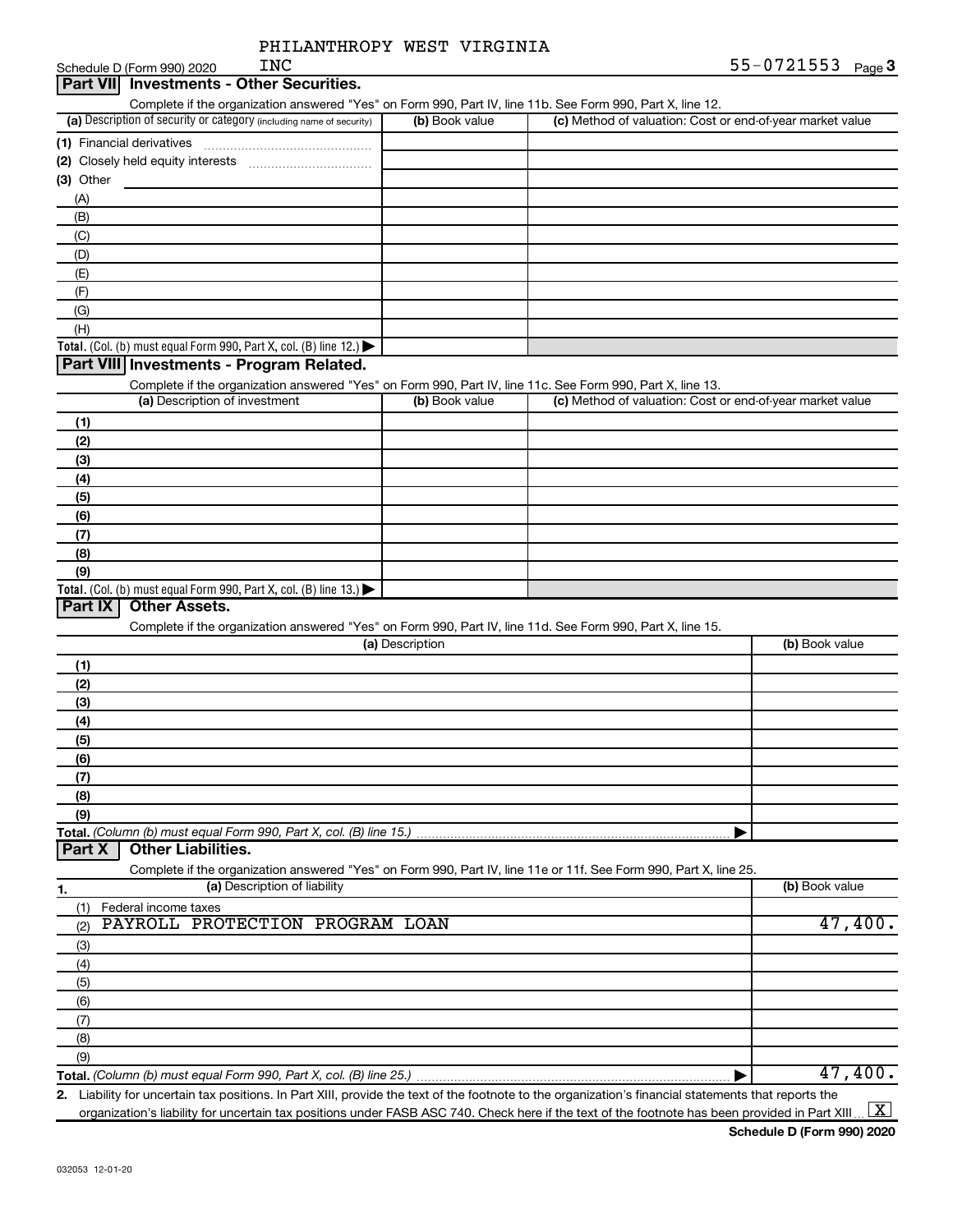| PHILANTHROPY WEST VIRGINIA |  |  |
|----------------------------|--|--|
|----------------------------|--|--|

| 55-0721553 $_{Page}$ 4 |  |  |  |  |  |
|------------------------|--|--|--|--|--|
|------------------------|--|--|--|--|--|

|    | INC<br>Schedule D (Form 990) 2020                                                                                                                                    |                |                | $55 - 0721553$ Page 4 |
|----|----------------------------------------------------------------------------------------------------------------------------------------------------------------------|----------------|----------------|-----------------------|
|    | Part XI   Reconciliation of Revenue per Audited Financial Statements With Revenue per Return.                                                                        |                |                |                       |
|    | Complete if the organization answered "Yes" on Form 990, Part IV, line 12a.                                                                                          |                |                |                       |
| 1. | Total revenue, gains, and other support per audited financial statements [11] [11] Total revenue, [21] Total revenue of the support per audited financial statements |                | $\overline{1}$ | 1, 233, 526.          |
| 2  | Amounts included on line 1 but not on Form 990, Part VIII, line 12:                                                                                                  |                |                |                       |
| a  |                                                                                                                                                                      | 2a             |                |                       |
|    |                                                                                                                                                                      | 2 <sub>b</sub> |                |                       |
| c  |                                                                                                                                                                      |                |                |                       |
| d  |                                                                                                                                                                      |                |                |                       |
| e  |                                                                                                                                                                      | 2е             | Ο.             |                       |
| 3  |                                                                                                                                                                      |                | $\mathbf{3}$   | 1, 233, 526.          |
|    | Amounts included on Form 990, Part VIII, line 12, but not on line 1:                                                                                                 |                |                |                       |
| a  | Investment expenses not included on Form 990, Part VIII, line 7b [11, 111, 120]                                                                                      | - 4a           |                |                       |
|    |                                                                                                                                                                      |                |                |                       |
|    | Add lines 4a and 4b                                                                                                                                                  |                | 4c             | 0.                    |
| 5  |                                                                                                                                                                      |                | $\overline{5}$ | 1, 233, 526.          |
|    | Part XII   Reconciliation of Expenses per Audited Financial Statements With Expenses per Return.                                                                     |                |                |                       |
|    | Complete if the organization answered "Yes" on Form 990, Part IV, line 12a.                                                                                          |                |                |                       |
| 1  | Total expenses and losses per audited financial statements                                                                                                           |                | $\blacksquare$ | 851,130.              |
| 2  | Amounts included on line 1 but not on Form 990, Part IX, line 25:                                                                                                    |                |                |                       |
| a  |                                                                                                                                                                      | 2a             |                |                       |
| b  |                                                                                                                                                                      | 2b             |                |                       |
| c  |                                                                                                                                                                      | 2c             |                |                       |
|    |                                                                                                                                                                      | 2d             | $-2.$          |                       |
|    |                                                                                                                                                                      |                | 2е             |                       |
| 3  |                                                                                                                                                                      |                | 3              | 851, 132.             |
| 4  | Amounts included on Form 990, Part IX, line 25, but not on line 1:                                                                                                   |                |                |                       |
|    | a Investment expenses not included on Form 990, Part VIII, line 7b [11, 11, 11, 11, 11]                                                                              | 4а             |                |                       |
|    |                                                                                                                                                                      | 4 <sub>b</sub> |                |                       |
|    | c Add lines 4a and 4b                                                                                                                                                |                | 4c             | 0.                    |
| 5. |                                                                                                                                                                      |                | 5              | 851,132.              |
|    | Part XIII Supplemental Information.                                                                                                                                  |                |                |                       |

Provide the descriptions required for Part II, lines 3, 5, and 9; Part III, lines 1a and 4; Part IV, lines 1b and 2b; Part V, line 4; Part X, line 2; Part XI, lines 2d and 4b; and Part XII, lines 2d and 4b. Also complete this part to provide any additional information.

PART X, LINE 2:

| INCOME TAXES: THE ORGANIZATION IS A NOT-FOR-PROFIT ENTITY THAT IS EXEMPT    |
|-----------------------------------------------------------------------------|
| FROM INCOME TAXES UNDER SECTION $501(C)(3)$ OF THE INTERNAL REVENUE CODE    |
| (IRC). IN ADDITION, THE ORGANIZATION QUALIFIES FOR THE CHARITABLE           |
| CONTRIBUTION DEDUCTION UNDER SECTION $170(B)(1)(A)$ and has been classified |
| AS AN ENTITY THAT IS NOT A PRIVATE FOUNDATION UNDER $509(A)(1)$ .<br>THE    |
| ORGANIZATION HAD NO UNRELATED BUSINESS INCOME DURING THE YEARS ENDED        |
| DECEMBER 31, 2020 AND 2019. ACCORDINGLY, NO PROVISION FOR INCOME TAXES      |
| HAS BEEN PROVIDED.                                                          |

#### ACCOUNTING PRINCIPLES GENERALLY ACCEPTED IN THE UNITED STATES OF AMERICA

#### REQUIRED THE ORGANIZATION TO EVALUATE TAX POSITIONS TAKEN BY THE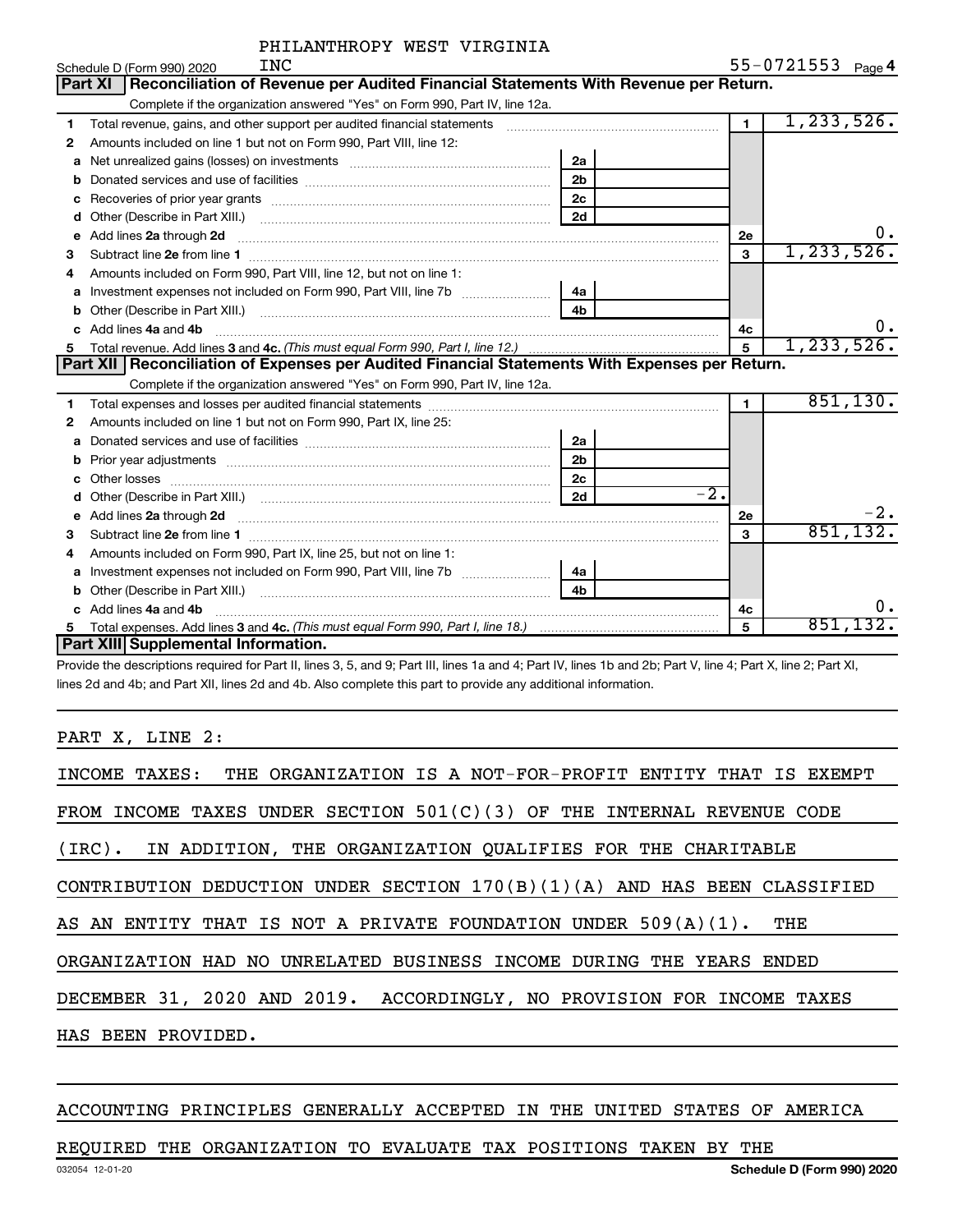|                                                       | PHILANTHROPY WEST VIRGINIA                                              |                      |
|-------------------------------------------------------|-------------------------------------------------------------------------|----------------------|
| Schedule D (Form 990) 2020                            | INC                                                                     | 55-0721553 Page 5    |
| <b>Part XIII Supplemental Information (continued)</b> |                                                                         |                      |
|                                                       | ORGANIZATION AND RECOGNIZE A TAX LIABILITY OR ASSET IF THE ORGANIZATION |                      |
|                                                       | HAS TAKEN AN UNCERTAIN POSITION THAT MORE LIKELY THAN NOT               | BE<br><b>WOULD</b>   |
|                                                       | SUSTAINED UPON EXAMINATION BY THE INTERNAL REVENUE SERVICES             | $(IRS)$ .<br>THE     |
|                                                       | ORGANIZATION HAS CONCLUDED THAT AS OF DECEMBER 31, 2020 AND 2019,       | THERE                |
| WERE NO                                               | UNCERTAIN POSITIONS TAKEN OR EXPECTED<br>TО<br>BE.<br>TAKEN             | <b>WOULD</b><br>THAT |
|                                                       | REQUIRE RECOGNITION OR A LIABILITY OR ASSET OR DISCLOSURE               | IN THE FINANCIAL     |
| STATEMENTS.                                           |                                                                         |                      |
|                                                       |                                                                         |                      |

GENERALLY, THE TAX RETURNS FOR THE YEARS ENDED DECEMBER 31, 2017, AND THEREAFTER REMAIN SUBJECT TO EXAMINATION BY THE FEDERAL AND STATE TAXING AUTHORITIES.

PART XII, LINE 2D - OTHER ADJUSTMENTS:

ROUNDING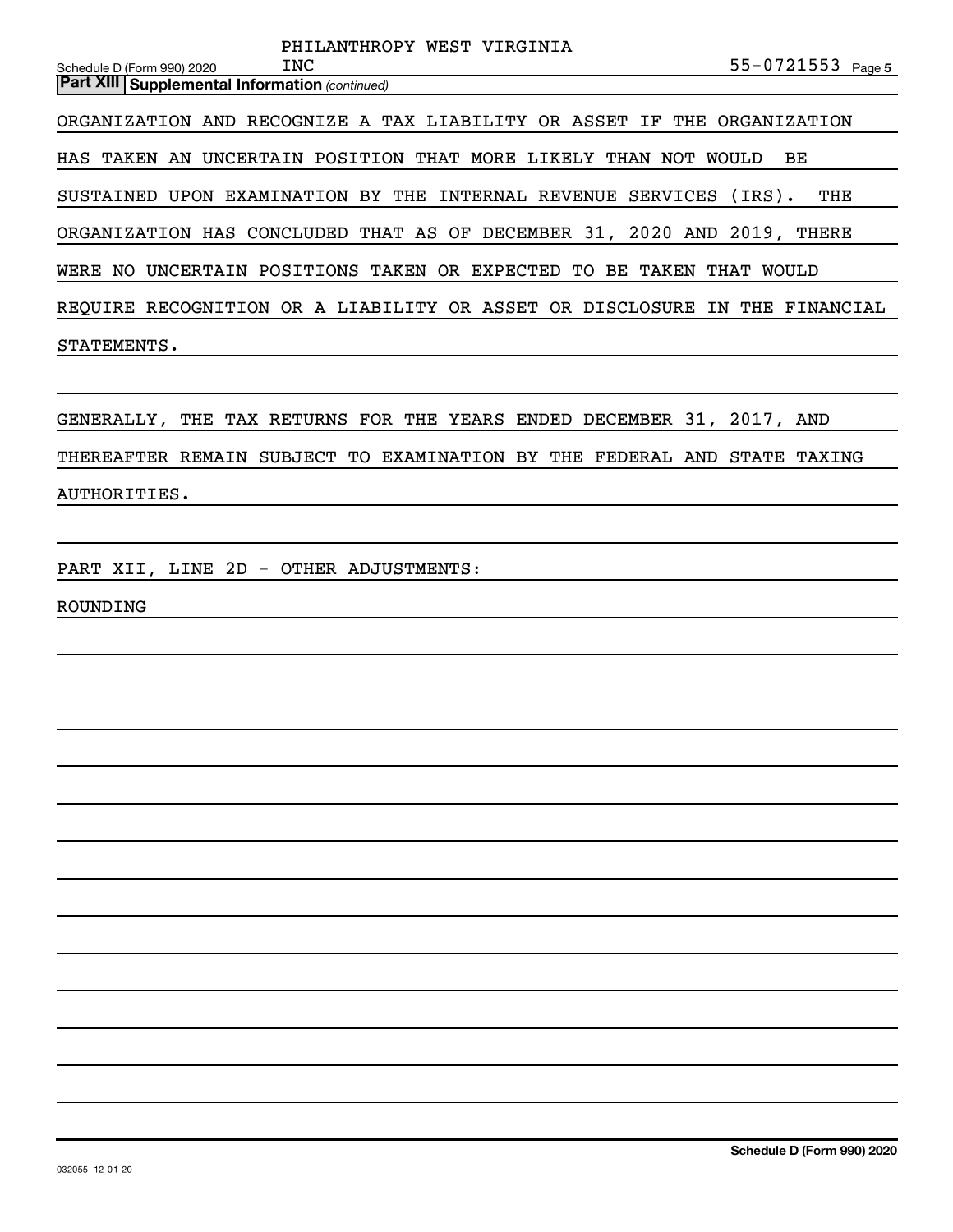**(Form 990 or 990-EZ)**

Department of the Treasury Internal Revenue Service Name of the organization

**Complete to provide information for responses to specific questions on Form 990 or 990-EZ or to provide any additional information. | Attach to Form 990 or 990-EZ. | Go to www.irs.gov/Form990 for the latest information. SCHEDULE O Supplemental Information to Form 990 or 990-EZ 2020**<br>(Form 990 or 990-EZ)

PHILANTHROPY WEST VIRGINIA

**Open to Public Inspection Employer identification number** INC 55-0721553

OMB No. 1545-0047

FORM 990, PART VI, SECTION B, LINE 11B:

THE 990 IS PROVIDED TO ALL BOARD MEMBERS FOR REVIEW PRIOR TO FILING.

FORM 990, PART VI, SECTION B, LINE 12C:

AT THE BEGINNING OF EVERY BOARD OF DIRECTORS MEETING, THE PRESIDENT & CEO

INQUIRIES THOSE IN ATTENDANCE IF ANY HAS A CONFLICT OF INTEREST TO STATE IT

AND RECUSE THEMSELVES FROM VOTING.

FORM 990, PART VI, SECTION B, LINE 15:

EMPLOYEES ARE CONTRACTED THROUGH AN EMPLOYMENT SERVICE WHO HANDLES ALL PAYROLL AND RELATED TAX ISSUES. ANNUALLY, THE BOARD OF TRUSTEES CONDUCTS AN EVALUATION OF THE EXECUTIVE DIRECTOR AND MAKES INQUIRIES OF THE EMPLOYMENT FIRM REGARDING COMPENSATION OF INDIVIDUALS WITH SIMILAR POSITIONS. SALARIES OF KEY EMPLOYEES ARE DETERMINDED BASED UPON THE INFORMATION PROVIDED TO THE TRUSTEES BY THE EMPLOYMENT FIRM AND FALL WITHIN THE AVERAGES OF EMPLOYEES IN SIMILAR POSITIONS. IN 2020, PAUL DAUGHERTY, PRESIDENT AND CEO'S SALARY

WAS \$89,151.

FORM 990, PART VI, SECTION C, LINE 19:

THE ASSOCIATION MAKES ITS FORM 990 AND FORM 1023 AVAILABLE UPON REQUEST.

FORM 990, PART IX, LINE 11G, OTHER FEES:

CONTRACTED EMPLOYEES:

PROGRAM SERVICE EXPENSES 581,687.

MANAGEMENT AND GENERAL EXPENSES 155,117.

FUNDRAISING EXPENSES 38,779.